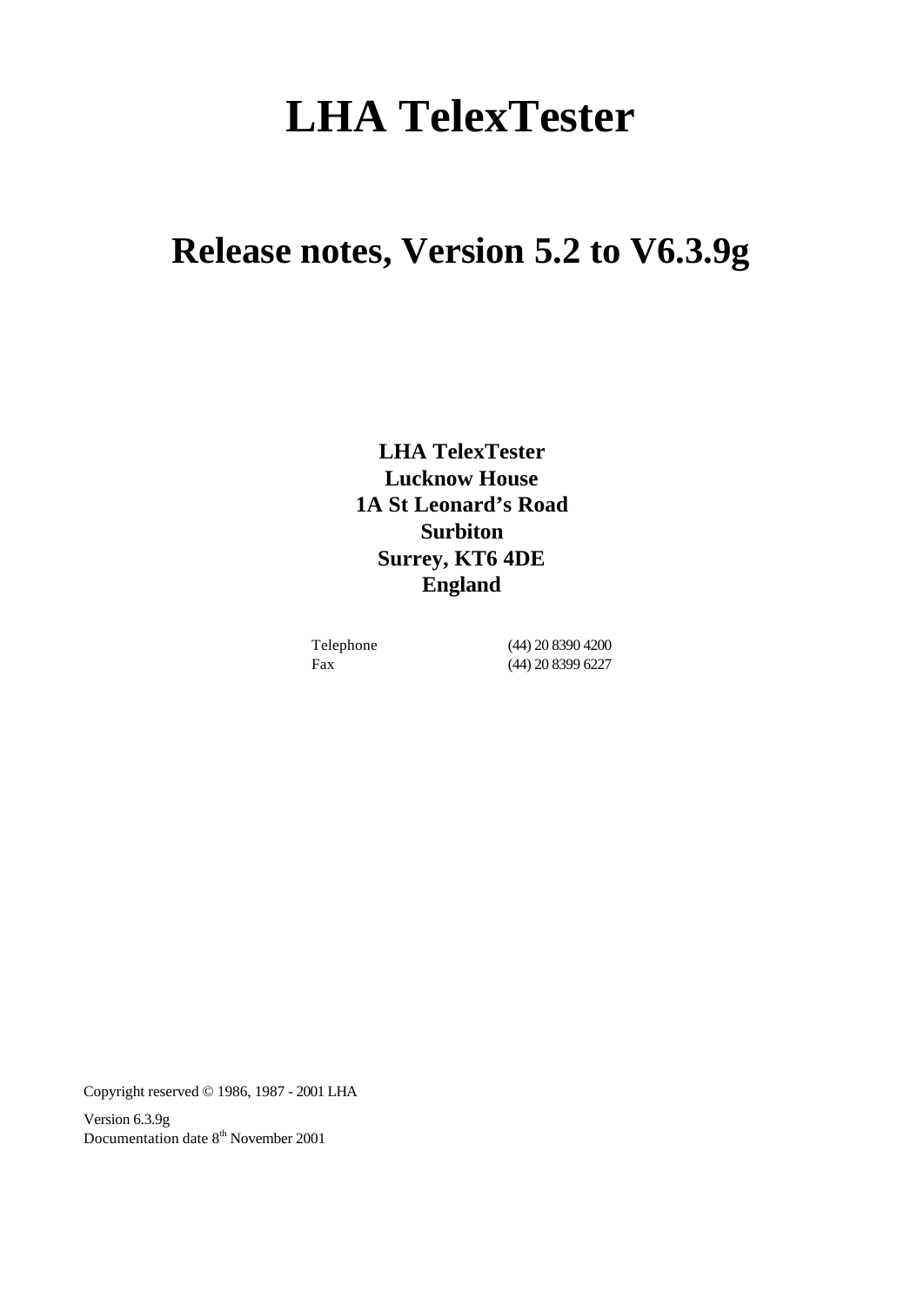# **TABLE OF CONTENTS**

| 1.   |  |
|------|--|
| 2.   |  |
| 2.1  |  |
| 2.2  |  |
| 3.   |  |
| 3.1  |  |
| 3.2  |  |
| 3.3  |  |
| 3.4  |  |
| 3.5  |  |
| 3.6  |  |
| 3.7  |  |
| 3.8  |  |
| 3.9  |  |
| 4.   |  |
| 5.   |  |
| 6.   |  |
| 7.   |  |
| 7.1  |  |
| 7.2  |  |
| 7.3  |  |
| 8.   |  |
| 9.   |  |
| 10.  |  |
| 10.1 |  |
| 10.2 |  |
| 10.3 |  |
| 11.  |  |
| 12.  |  |
| 13.  |  |
| 13.1 |  |
| 13.2 |  |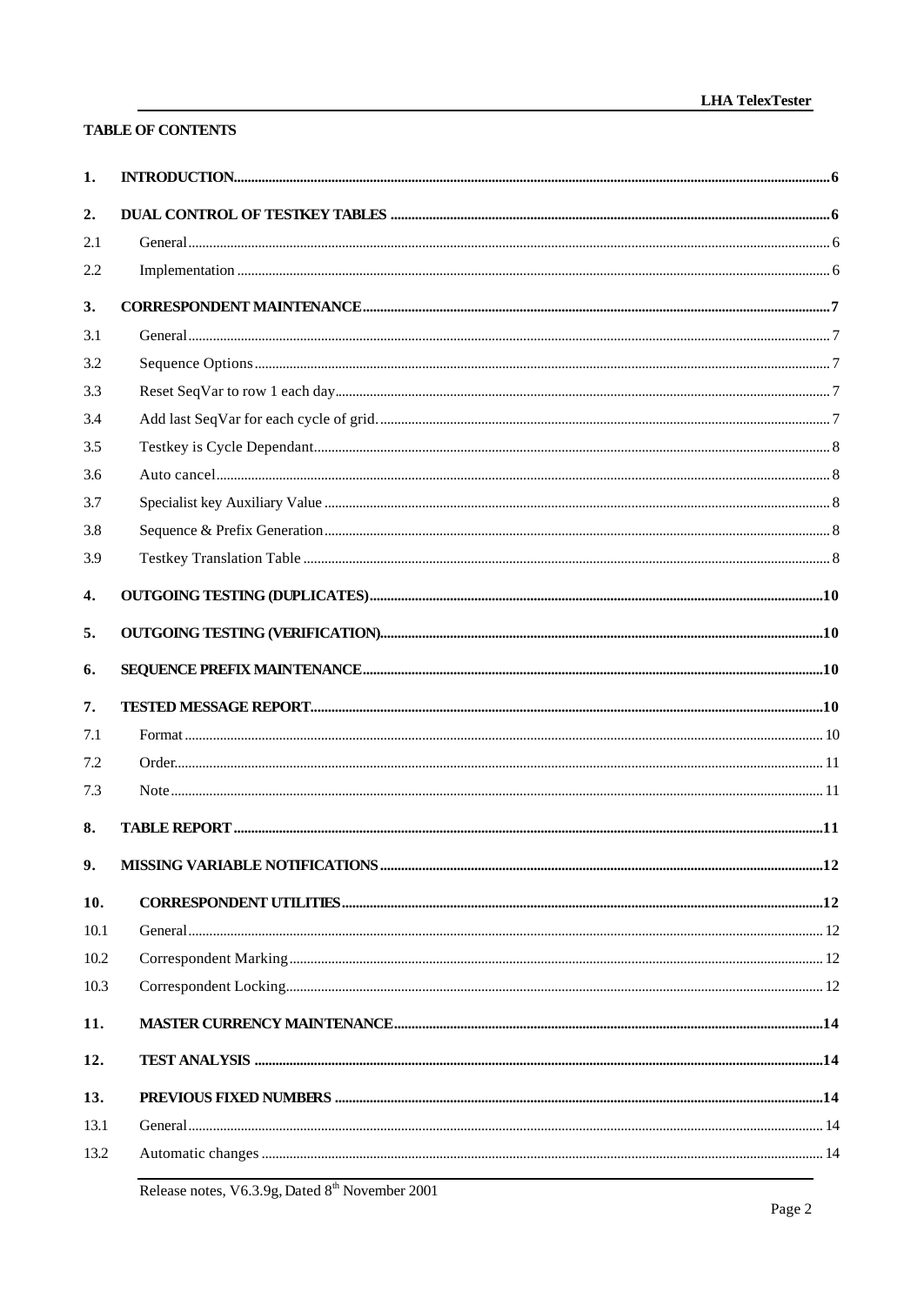| 14.  |  |
|------|--|
| 15.  |  |
| 16.  |  |
| 17.  |  |
| 17.1 |  |
| 17.2 |  |
| 17.3 |  |
| 17.4 |  |
| 17.5 |  |
| 17.6 |  |
| 17.7 |  |
| 17.8 |  |
| 18.  |  |
| 18.1 |  |
| 18.2 |  |
| 18.3 |  |
| 18.4 |  |
| 18.5 |  |
| 19.  |  |
| 19.1 |  |
| 19.2 |  |
| 19.3 |  |
| 19.4 |  |
| 20.  |  |
| 21.  |  |
| 22.  |  |
| 23.  |  |
| 23.1 |  |
| 23.2 |  |
| 23.3 |  |
| 23.4 |  |
| 24.  |  |
| 24.1 |  |
| 24.2 |  |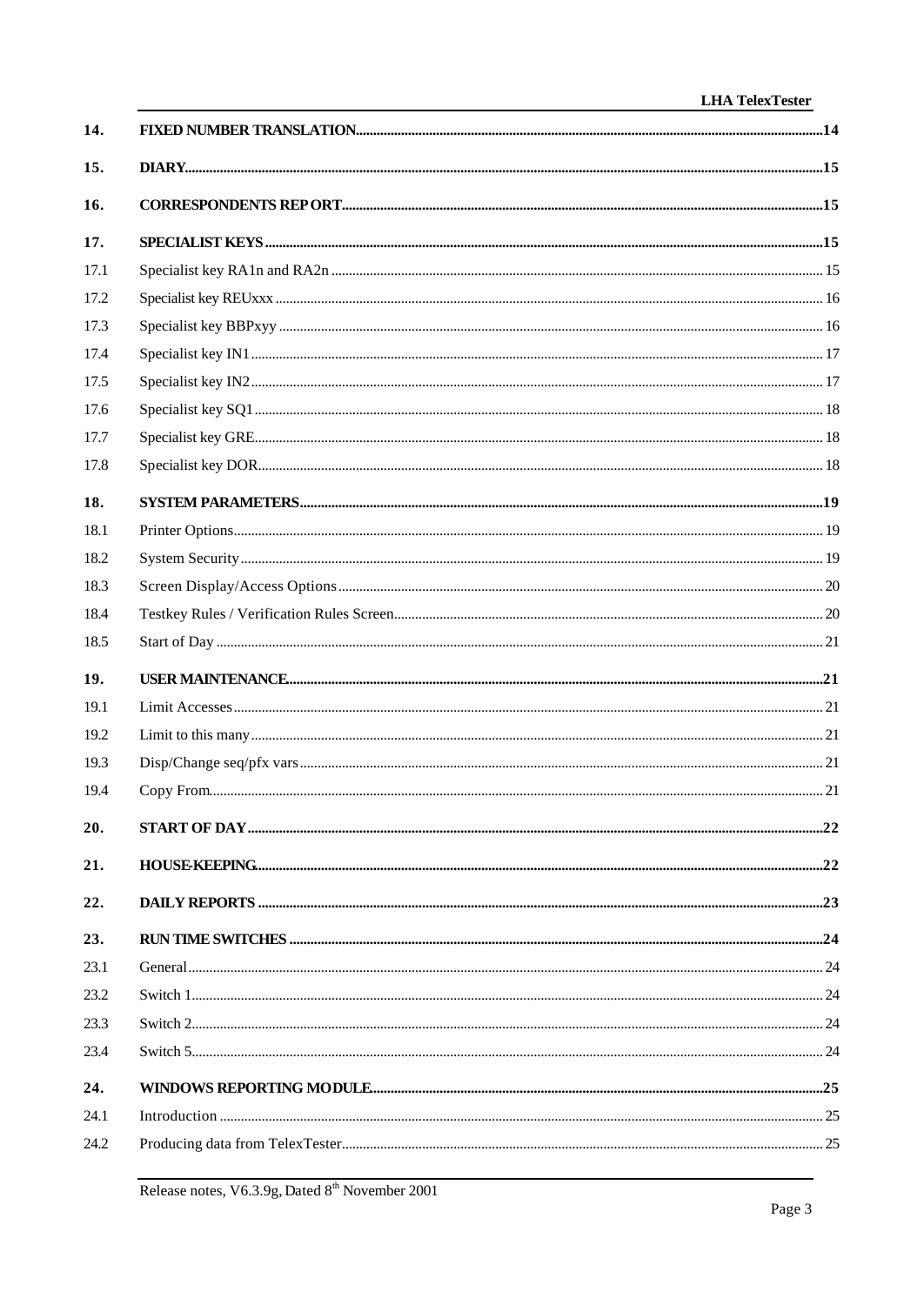| 24.3 |                                           |  |
|------|-------------------------------------------|--|
| 25.  |                                           |  |
| 25.1 |                                           |  |
| 25.2 |                                           |  |
| 25.3 |                                           |  |
| 26.  |                                           |  |
| 27.  |                                           |  |
| 28.  |                                           |  |
| 29.  |                                           |  |
| 29.1 |                                           |  |
| 29.2 |                                           |  |
| 29.3 |                                           |  |
| 30.  |                                           |  |
| 30.1 |                                           |  |
| 30.2 |                                           |  |
| 30.3 |                                           |  |
| 30.4 |                                           |  |
| 30.5 |                                           |  |
| 30.6 |                                           |  |
| 30.7 |                                           |  |
| 31.  |                                           |  |
| 32.  |                                           |  |
| 32.1 |                                           |  |
| 32.2 |                                           |  |
| 32.3 |                                           |  |
| 32.4 |                                           |  |
| 32.5 |                                           |  |
| 32.6 |                                           |  |
| 32.7 |                                           |  |
| 32.8 |                                           |  |
| 33.  |                                           |  |
| 33.1 |                                           |  |
| 33.2 |                                           |  |
| 33.3 |                                           |  |
| 33.4 |                                           |  |
|      | $(20.5 \times 10^{11} \text{m})$ $1.2001$ |  |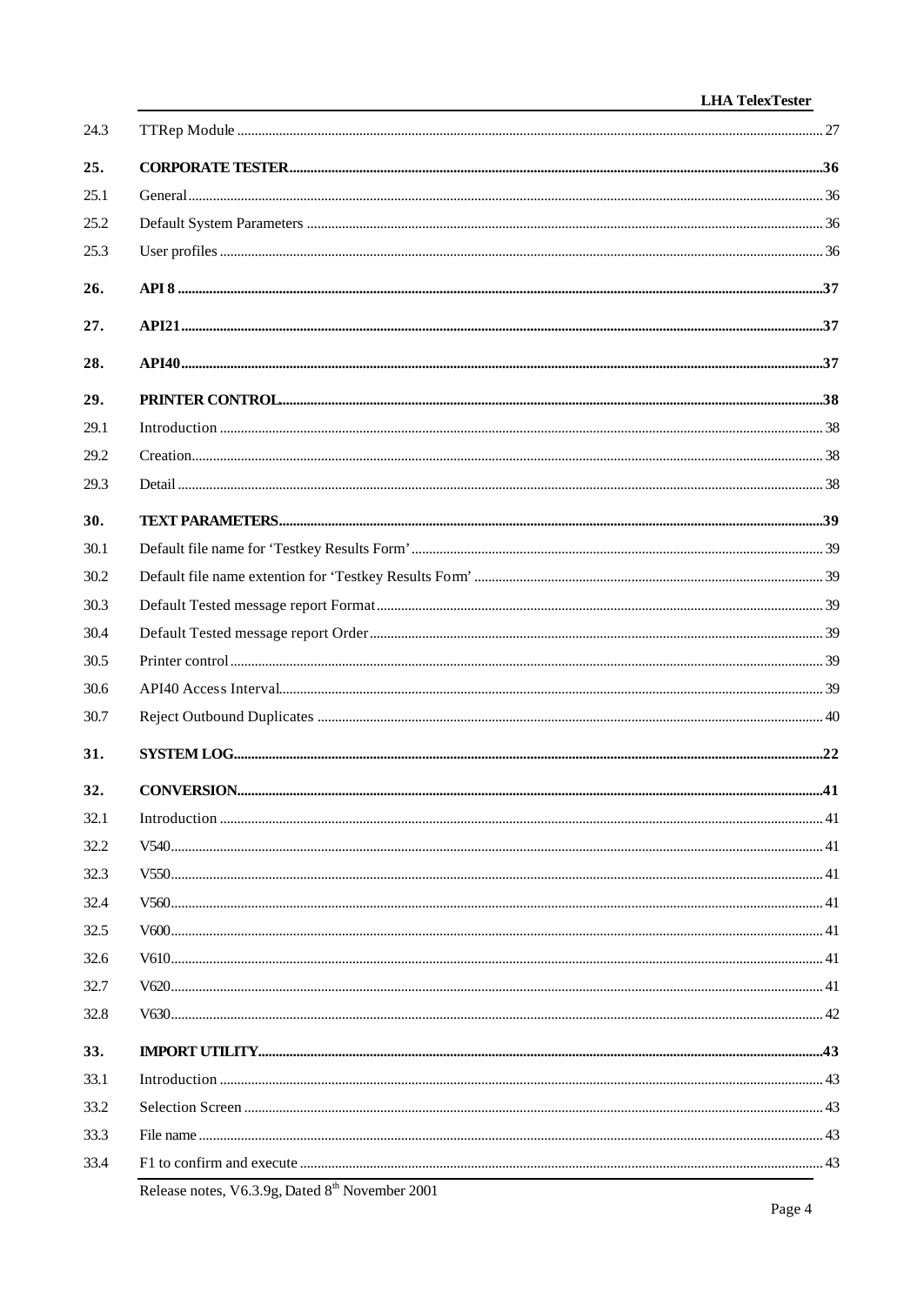# **LHA** TelexTester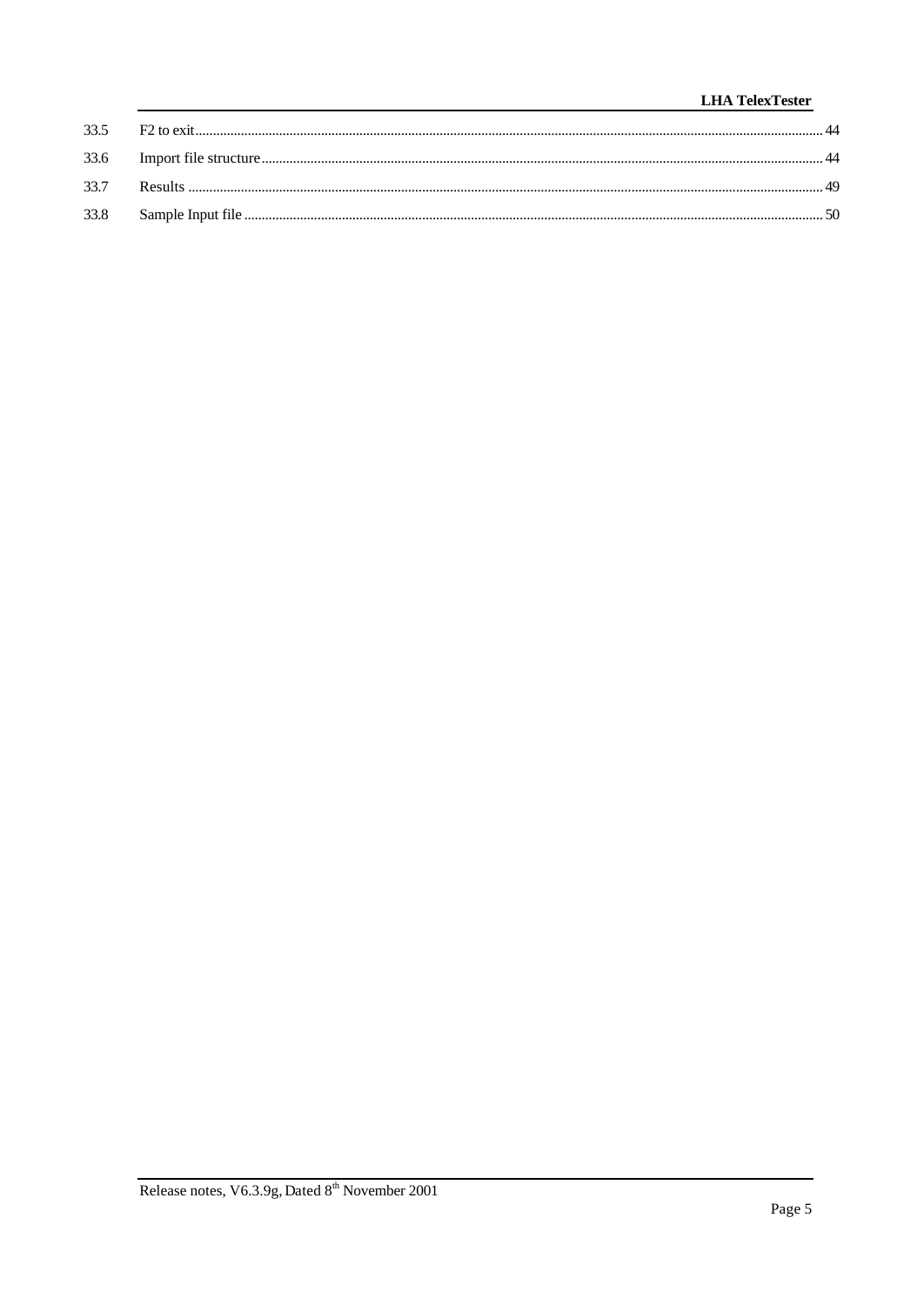# **1. Introduction**

This document details changes in the LHA TelexTester system from Version 5.2.0 to Version 6.3.9e. Changes from version 6.0.0 to version 6.1.0 are indicated by a thin vertical border. Changes from version 6.1.0 to version 6.1.6 are indicated by a thick vertical border. Changes from version 6.1.6 to version 6.2.4 are indicated by a thicker vertical border. Changes from version 6.2.4 to version 6.3.6 are indicated by a double border. Changes from version 6.3.6 to version 6.3.9g are indicated by a treble border.

# **2. Dual Control of Testkey tables**

# **2.1 General**

This facility allows responsibility for correspondent maintenance to be divided between Supervisors.

If enabled, a Supervisor doing correspondent maintenance will be able to view/change either the sequence/prefix variables or the date/currency/amount variables but not both.

### **2.2 Implementation**

To implement this option there are two controls.

### **User Maintenance**

In user maintenance, the profile option:

'Disp/Change seq/pfx vars'

Set this option to <Y> to allow a user to view/change sequence/prefix variables.

If the user is an 'Operator', the option only refers to viewing the variables in for example 'Grid Maintenance'.

If the user is a 'Supervisor' the option also refers to 'Correspondent Maintenance'.

#### **System Parameters**

In System Parameters, the option:

'Stop access to both SeqVars and Date/Ccy/Amt Vars'

Set this option to <Y> to prevent a users who has access to Sequence/Prefix variables from also accessing the Date/Ccy/Amount variables.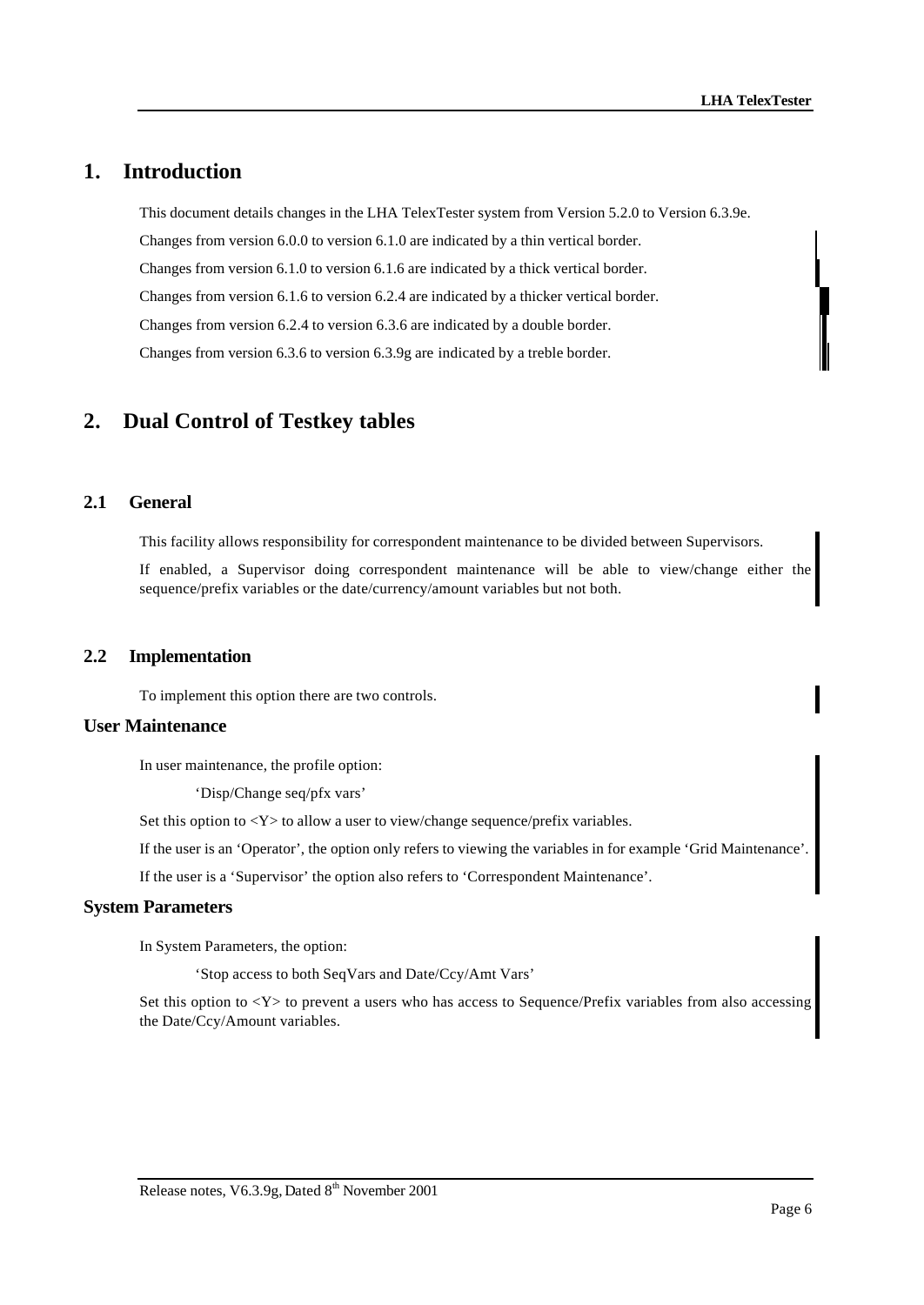# **3. Correspondent Maintenance**

# **3.1 General**

A screen number is displayed for each correspondent screen.

Sequence Variable and Daily Message Number options are moved to screen 3 and become 'Sequence Variable option.

There are additional Sequence Variable Options see later.

 'Sequence Prefix Table' option is no longer displayed. To use a variable prefix just set the prefix option to four or five as required.

Prefix options are moved to screen 4

Suffix options are moved to screen 4

Administration dates which were on screen 4 are now on screen 5.

# **3.2 Sequence Options**

The following sequence options are now available, if specified, there will be separate tables for Incoming and Outgoing tests.

Option 1. Add Sequence Variable. A single table, add each variable in sequence.

Option 2. As Option 1 but subtract each variable in sequence.

Option 3. Add Sequence Variable, separate table each day of week. Seven sequence variable tables for the days of the week.

Option 4. As Option 3 but subtract variables.

Option 5. Add Sequence Variable, separate table each day of month. 31 sequence variable tables for the days of the month.

Option 6. Add Sequence Variable, separate table each month of year & day of month. 31 tables for each month of the year.

# **3.3 Reset SeqVar to row 1 each day.**

This option is on the third screen. It was previously on the second screen as 'Daily Message Number'.

### **3.4 Add last SeqVar for each cycle of grid.**

This option is on screen 3. It is normally used in addition to '**Reset SeqVar each day**'.

If selected, the final sequence variable in the table is added to the testkey for each rotation of the grid.

When used, the Grid cycles must be set high enough to accommodate all tests carried out in a single day.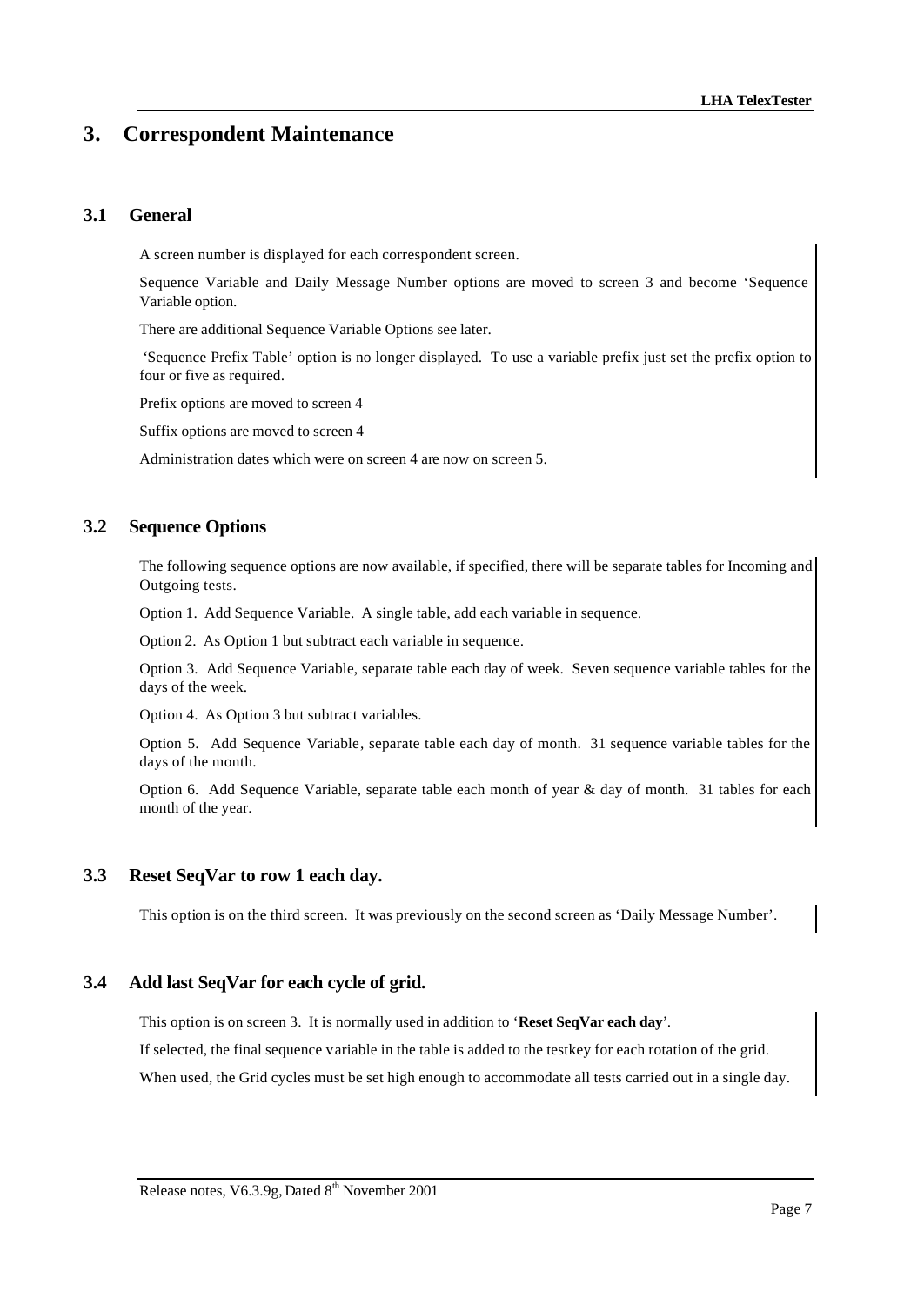# **3.5 Testkey is Cycle Dependant**

This option should only be selected for testkeys where the testkey can vary dependant on which cycle of the grid is being used.

The option allows the system to process incoming tests more accurately.

Specify <Y> for example if using prefix option 10 or some Specialist keys.

# **3.6 Auto cancel**

The following option is added to correspondent maintenance:

```
Auto cancel missing tests: []
```
If selected, any missing rows for this correspondent will be flagged as 'Cancelled'. This option allows a table to be used in a 'Random' manner with incoming tests on any row being accepted without generating 'Missing' rows.

### **3.7 Specialist key Auxiliary Value**

This option is on the first correspondent screen. A numeric value can be entered it is used by some specialist keys.

### **3.8 Sequence & Prefix Generation**

When generating random variables the system will prompt as follows:



Enter a number from 0 to 6 inclusive. This determines the maximum length of each variable generated.

The special value '0' will cause the variables to be generated as a sequence. The sequence is controlled by the existing numbers entered in the first two positions in the table. The first number is the starting point, the second number is the increment. So, to set the variables to 10, 20, 30 etc, set the first entry in the table to 10 and the second to 10. To fill all variables with the same number, enter it in the first position and enter zero in the second position.

### **3.9 Testkey Translation Table**

### **Introduction**

This option is selected from the third correspondent screen, it allows the final testkey result to be translated into characters. Previously a single 'Translation rule' was available. There are now three options (Rules).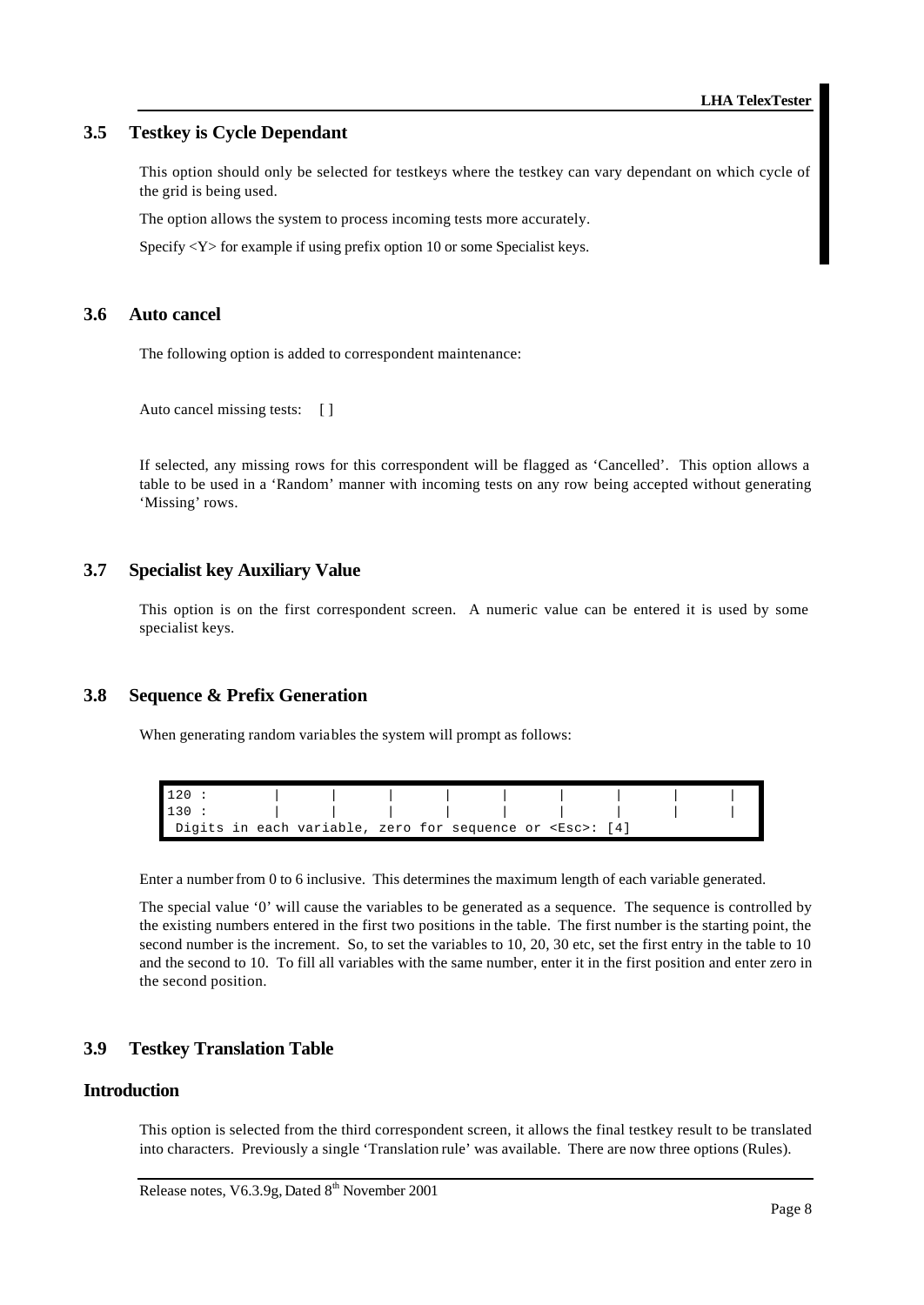# **Changes**

The table now accommodates two sets of 100 twelve character variables. For Rule 1, only the first two characters of the first set are relevant. For Rule 3 only the first character of the first ten variables are relevant.

The displayed indexes when maintaining this table are from 0 to 99 for rules 1 and 2, from 1 to 100 for rule 2.

#### **Translation Rule 2**

The final testkey value is divided by 100 with the remainder being an index into the translation table.

The two sets of variables will be used in turn dependent on the current cycle of the grid.

This allows a twelve character names sequence table to be utilised, enter a set of sequence variables from 1 to the grid size in the sequence variable table, and enter as many names as grid positions in the translate table.

Specify 'Testkey is Cycle Dependant' in correspondent maintenance.

### **Translation Rule 3**

The testkey value is padded with leading zeroes to at least four digits.

Each digit, up to twelve digits is translated individually using the first ten variables in the table.

#### **Prefix option 9**

Prefix option 9 will add the current day of the month to the current month of the year and use the result as the prefix.

#### **Prefix option 10**

Sequence + (Grid size \* cycles)

Prefix option 10 will use the sequence position as prefix, then, when all the sequences have been used the prefix will continue sequentially, not reset to row 1.

The prefix is dependant on the grid cycle, so the number of cycles must be set as required.

If used with the option 'Reset to row 1 each day', this prefix will produce the number of tests for the day, or 'Daily Despatch Number'.

Also, see 'Cycle Depandant' option.

# **Suffix option 4**

This option will add a suffix to the testkey which is a count of the tests done today with the same currency and amount.

#### **Amount bands**

The amount bands option is enhanced, the prompt:

Use multiples of final band value: [ ]

If selected, if the amount exceeds all the band amounts, the amount specified as the last band amount will be divided into the total amount, rounded up. This result is then multiplied by the variable for the last band amount.

The last band amount will normally be lower than the second last band for this purpose.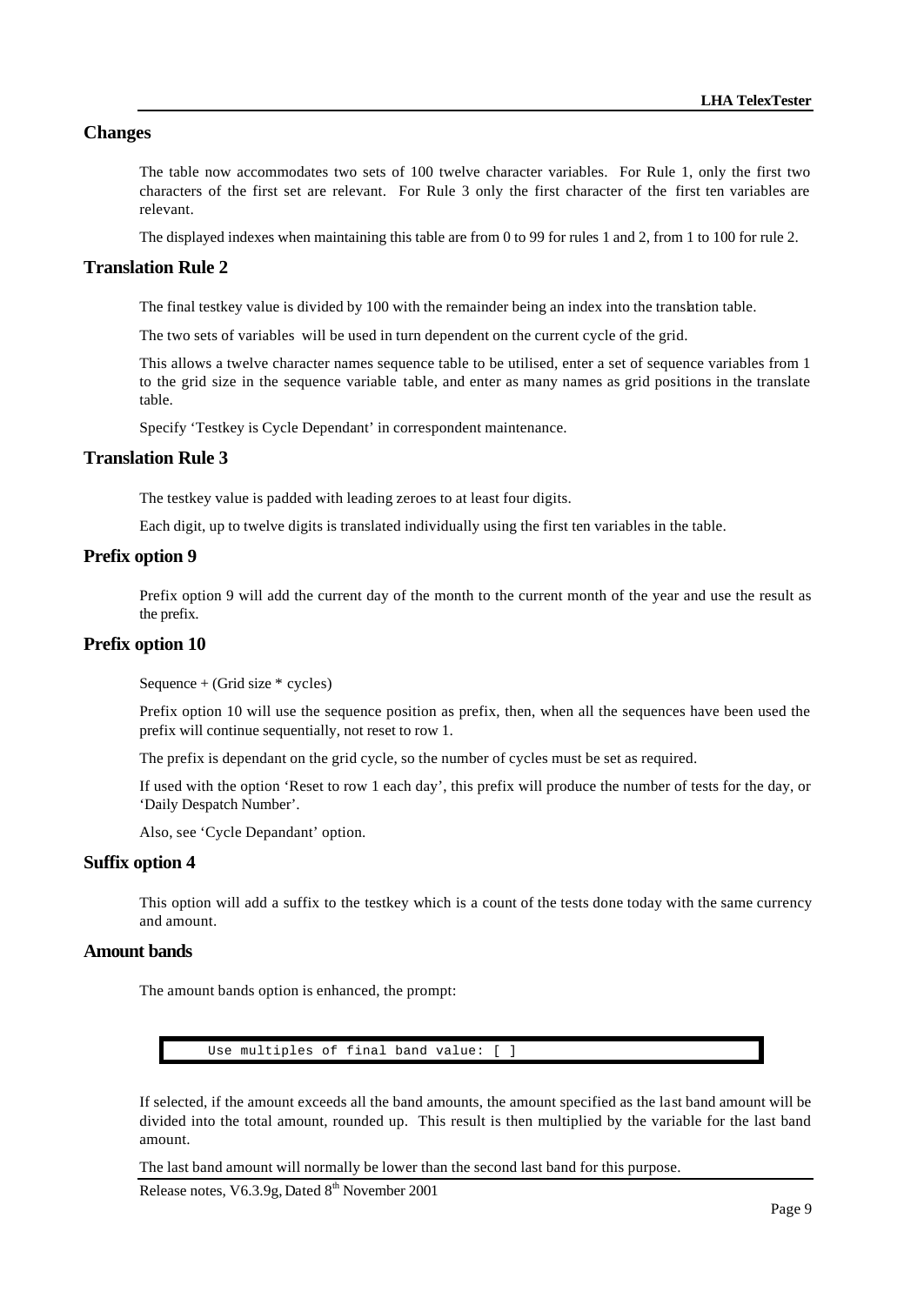Also, the first band can be specified as 1 to give a zero amount variable.

#### **Character Table**

Character table now has two algorithms, second works on character pairs.

Also, character table screen has Generate option.

# **4. Outgoing Testing (Duplicates)**

Duplicate checking for Outgoing Tests is now available.

To enable this add the line:

CODINGRDP=Y

To the Text parameters file (TXPARM.TXT).

When enabled, the 'Narrative' field (Remarks) are compared with previous tests and the test is rejected if duplicated.

# **5. Outgoing Testing (Verification)**

If an unverified outgoing test is selected by the same user which entered the original test, an 'Abandon' option is presented.

# **6. Sequence Prefix Maintenance**

When carrying out changes to Sequence Variable tables with Day and Month options, the prompts will allow F5/F6 to rotate the days and Shift F5/F6 to rotate the months if applicable.

# **7. Tested Message Report**

#### **7.1 Format**

#### **Format option**

The report now includes a 'Format' option.

# **Format 1**

The default format '1' is unchanged from the old format.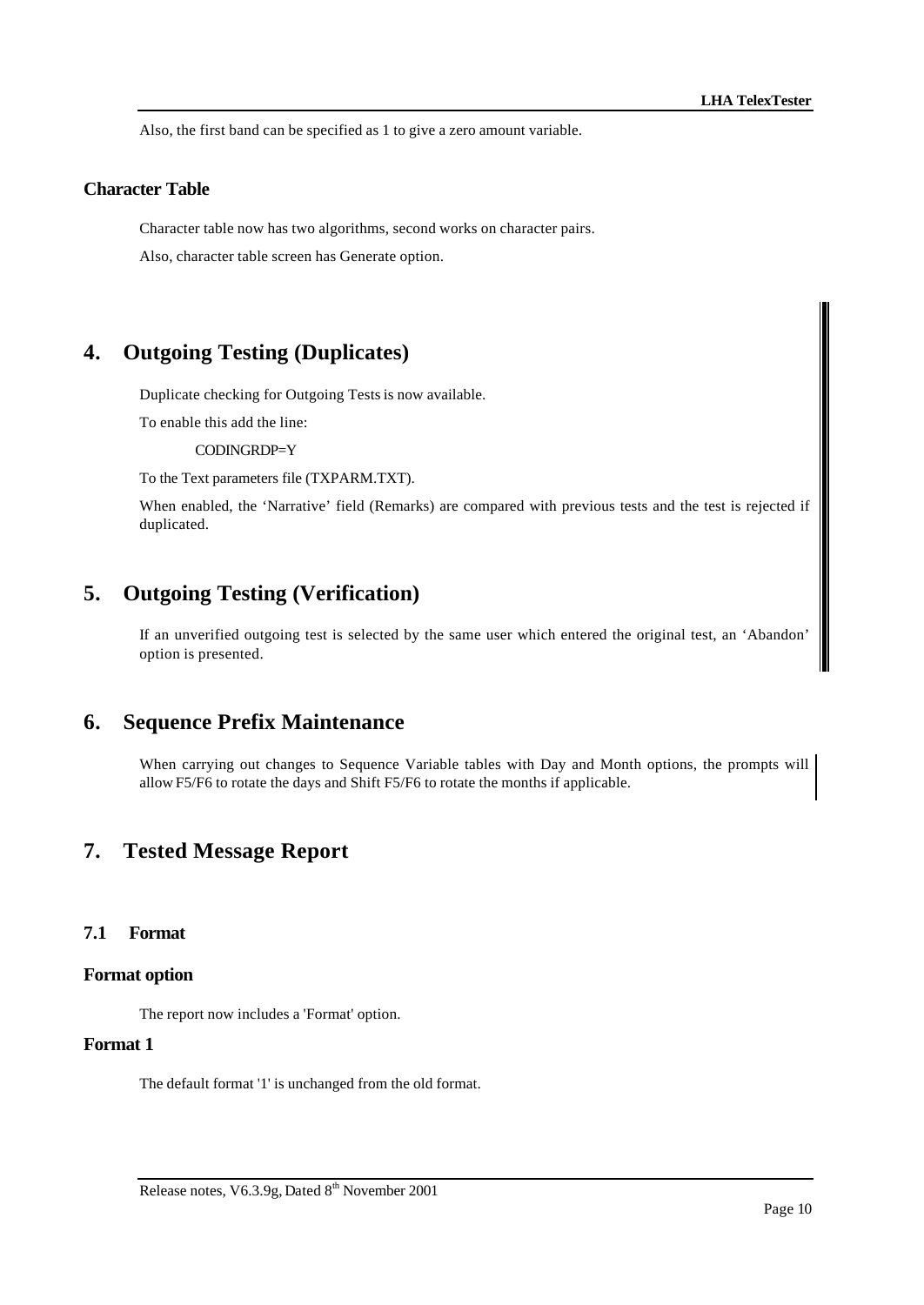# **Format 2**

Format 2 includes the Message number, Log Date, Time, Amount/Currency, Status and Testkey. The correspondent code will be included if the report is ordered by message number, however, for the narrow report, only the first 8 characters will show.

If the wide report is selected, to disk or printer the report will include the Test date, Operator, Verifier and remarks as well as the above fields.

### **Format 3**

Format includes the following:

Account

Remarks

Bank name

Date

Amount/Currency

Testkey

Status

# **7.2 Order**

The default order can be specified in the Text Parameters file. Two default settings are available, the default when running the report manually and that for running the report automatically (through the Daily report option).

Additional order option is Order by Account. If selected option will print account descriptions when account changes and throw a page between accounts when printing.

# **7.3 Note**

The time of messages will only be recorded from the installation of this version of TelexTester. Previously coded messages will not show the time.

The default report format can be set to 1 or 2 using the **Text Parameters**.

# **8. Table Report**

A control now exists which takes into account the user profile option 'Display /change sequence prefix variables' and the system parameter 'Stop access to both sequence variables and date tables'.

Ι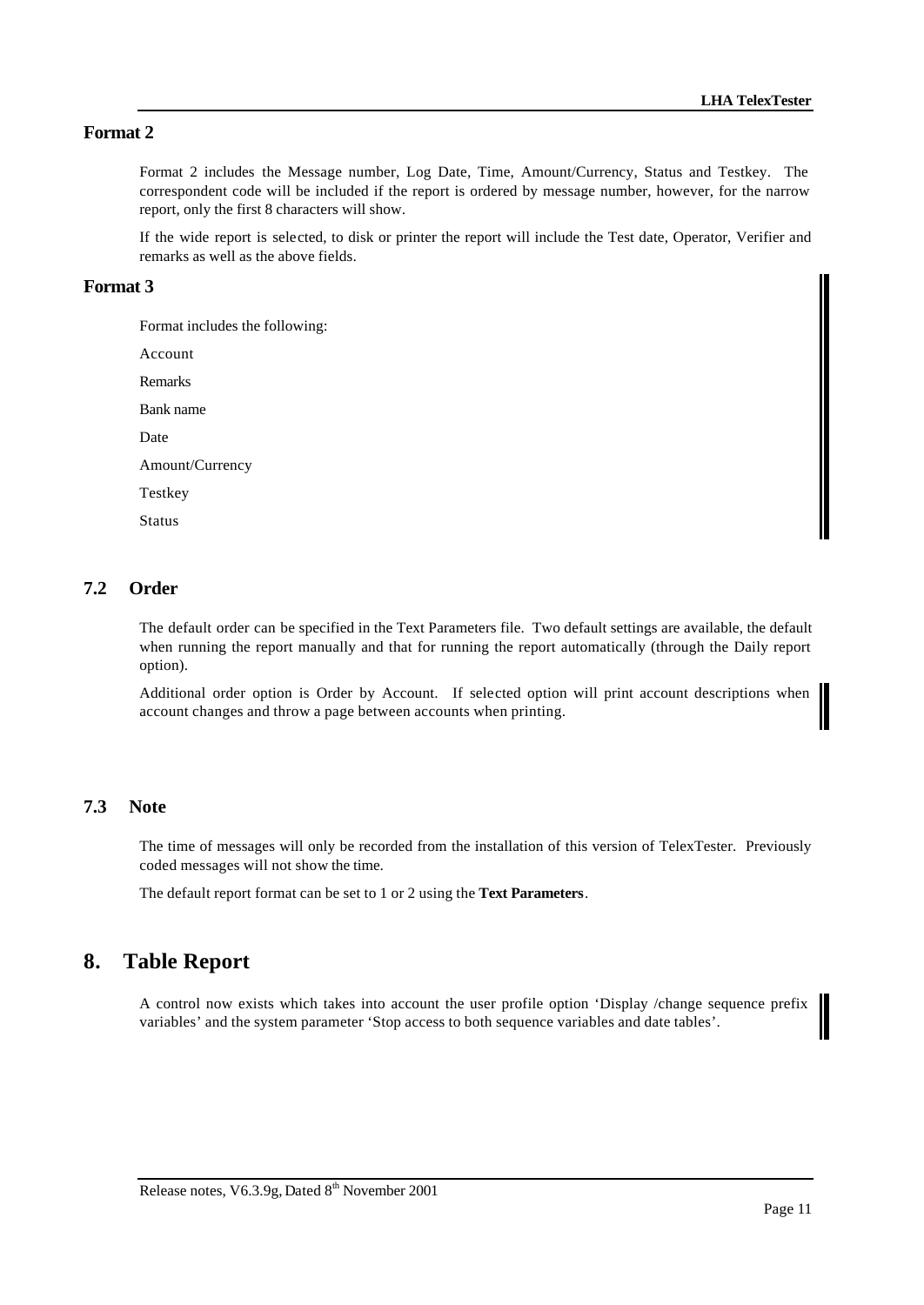# **9. Missing Variable Notifications**

This report has a new option for including the 'Sequence Variable'. Enter the text <VARIABLE> in the report template to have the current sequence variable substituted. This report has new options for including the 'Telex number' and 'Answer back'. Enter the text <TLX> in the report template to have the Telex number substituted. Enter the text <ANS> in the report template to have the Answer back substituted.

# **10. Correspondent Utilities**

# **10.1 General**

This is a new menu option on the Supervisor menu.

The options for correspondent marking, correspondent locking and message purging are items within this menu.

# **10.2 Correspondent Marking**

An 'Invert' option has been added to this utility, this option will set all Marked correspondents to Unmarked and Unmarked to Marked.

### **10.3 Correspondent Locking**

#### **Introduction**

A new module allows correspondent groups to be locked preventing testkey calculations for these correspondents.

This option is accessible by Supervisor users who have the Admin function enabled in their profile.

If a correspondent is locked the operator will receive an 'Out of Service' error if tests are attempted.

It is possible to lock all correspondents without putting them into groups.

# **Screen**

On selecting correspondent Locking, the following screen will be displayed:

```
 LHA BANK, LONDON 
V5.3.0 
LHA MessageTester Correspondent
Locks
```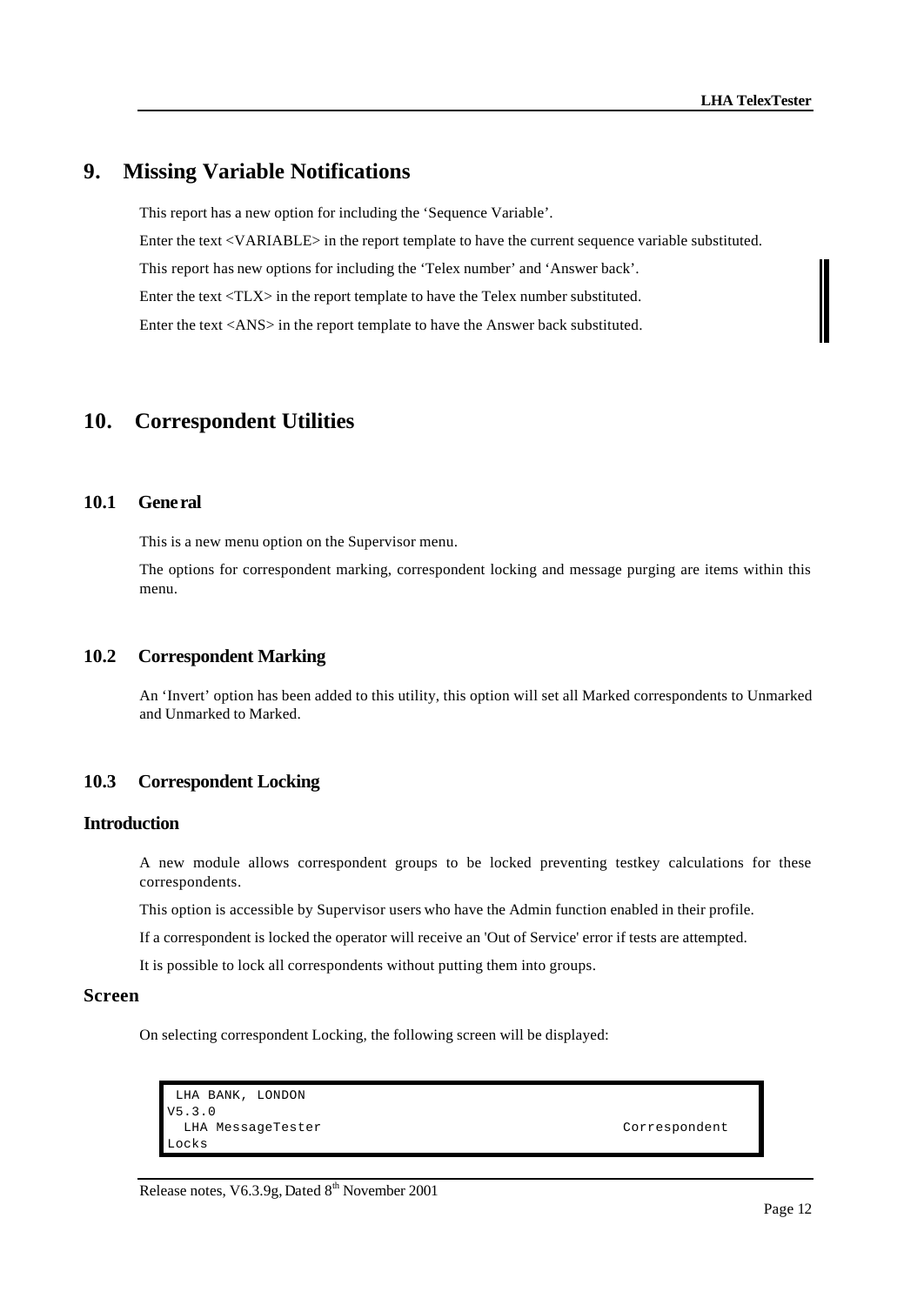```
 User is: STEPHEN 
14/06/96 

          Locks are active (Y/N): [_] 
    Lock all correspondents (Y/N): [ ] 
       Group Codes Number of characters in group code to check 
       to lock for a match in correspondent group code 
       [ ] [0] 
      [0] [ ] [0] 
       Examples: 
              Code Length Locks groups:
              A 1 A, A1, ABCD
               A1 2 A1, A123 
              empty 8 all empty groups
           <F1> to save & exit, <Esc> to abandon changes
```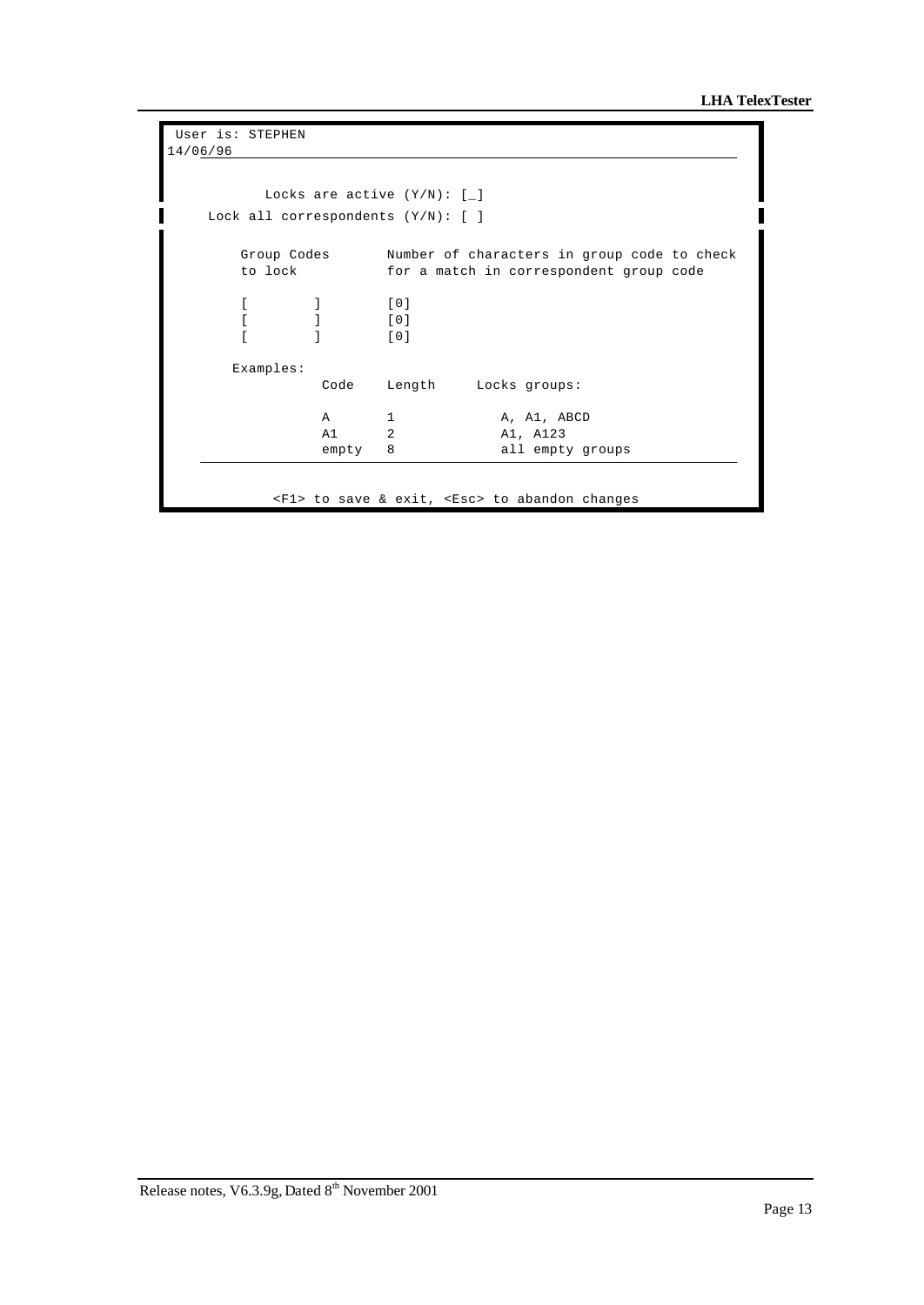# **11. Master Currency Maintenance**

The option to sort the currencies by code or description will only be available if no changes have been made to the tables.

So, to sort the table, select the 'Maintain Currency Table' option from 'Utilities'. Press the <F1> key to finish then the following prompt will appear:

Enter < C > to sort on Codes, < D > to sort on Description or < Esc >: [ ]

Press <Enter> to do no sort or select <C> or <D> to sort.

# **12. Test Analysis**

Analysis/Breakdown of testkeys is now available retrospectively. The analysis is stored within the historical testkey information.

Users with 'Analysis' in their profile will be able to access this option from any screen where a testkey message is displayed.

# **13. Previous Fixed numbers**

#### **13.1 General**

In correspondent maintenance there is now space for previous fixed and branch numbers, there is also a date field which specifies when the previous fixed numbers expired.

If incoming tests are received prior to the fixed number change, they will be validated against the previous fixed numbers instead of the current numbers.

### **13.2 Automatic changes**

If the automatic 'Start fixed numbers' option is used to transfer pending fixed numbers to current. The current fixed numbers can also be moved automatically to the 'Previous' slots and the expiry date entered as specified.

# **14. Fixed number Translation**

This option is available for Pending, Current and Previous fixed numbers.

It allows users to be specified in the user profile as having access to the fixed numbers but only in a translated format.

Enter <E> in the user profile 'Fixed numbers' option to restrict a user in this way.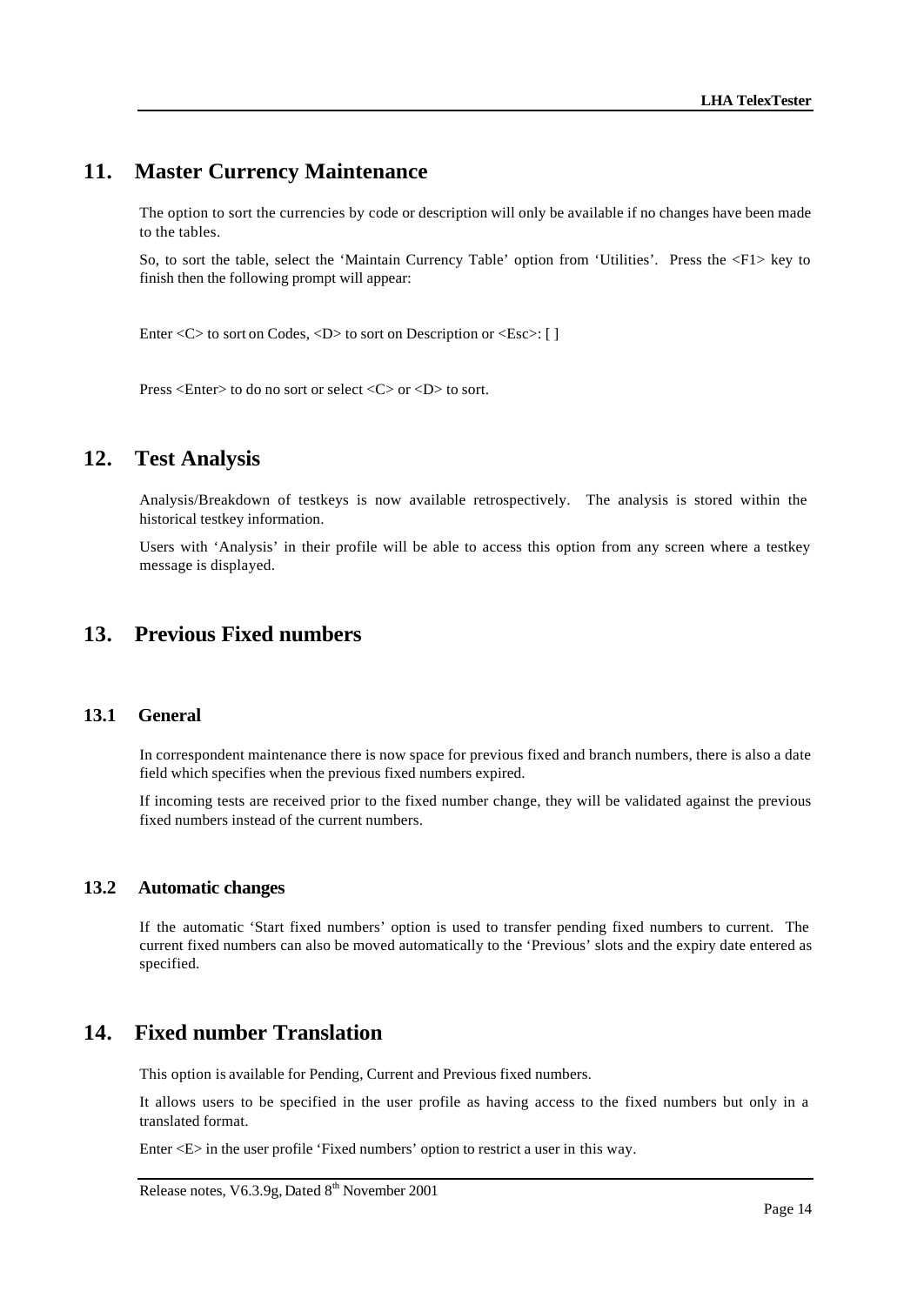# **15. Diary**

The diary option is enhanced as follows:

In System parameters, if the 'Auto' run diary option is set to <S> the diary will be run only for 'Supervisors' when they sign on, not for 'Operators'.

The option 'Create diary reminder on grid cycle change' is added to correspondent maintenance. If selected this option will cause a diary reminder to be generated when the grid cycle changes and the row reverts to row one.

This option is useful for correspondents which alter their sequence variables on each cycle of the grid.

# **16. Correspondents Report**

This has be updated to include the 'Previous fixed number' and expiry date as options

# **17. Specialist Keys**

### **17.1 Specialist key RA1n and RA2n**

This key supports the addition of the amount total or a part of the amount total into the testkey or the appending of the figure to the end of the testkey.

The first digit controls adding or appending:

If specified as 'RA1', the amount is added to the testkey.

If specified as 'RA2', the amount is appended to the testkey.

The second digit controls the portion of amount used:

If specified as 'RA1' or 'RA2' the total amount is used

If specified as RA11 or RA21, the total amount divided by 10 is used.

If specified as 'RA12' or 'RA22', the total amount divided by 100 is used (Normally requested as Number of Hundreds in amount).

If specified as 'RA13' or 'RA23', the total amount divided by 1000 is used (Normally requested as Number of Thousands in amount).

RA10 to RA19 and RA20 to RA29 are supported.

Examples:

| <b>Testkey</b> | Amount   | RA1   | <b>RA13</b> | RA2     | <b>RA23</b> |  |
|----------------|----------|-------|-------------|---------|-------------|--|
| 40             | $\theta$ | 40    | 40          | 400     | 400         |  |
| 40             |          | 41    | 40          | 401     | 400         |  |
| 40             | 1,000    | 1040  | 41          | 401000  | 401         |  |
| 40             | 50,000   | 50040 | 90          | 4050000 | 4050        |  |

Additional options, option Rann2, will cause the fixed number to be appended to front of the testkey.

I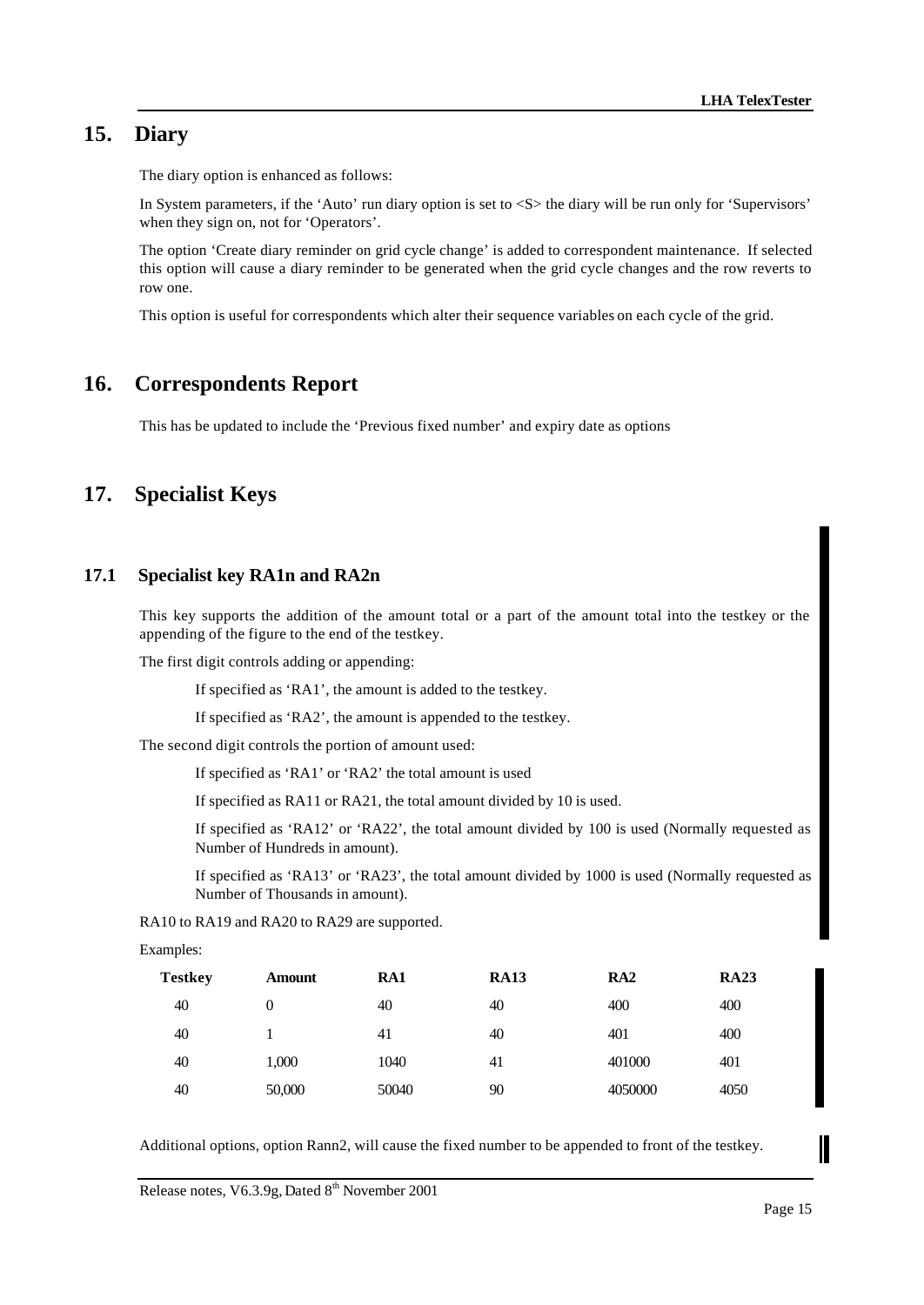Ш

Additional option RA3, will stop amount being added to testkey, this allows Rann2 to be used alone.

# **17.2 Specialist key REUxxx**

# **Operation**

New specialist key, 999 variables up to four digits.

Step 1. Amount total is translated in three digit groups through this table.

eg: 1,900 becomes 1 and 900. So, the variables at 1 and 900 are added to the testkey..

Step 2. Date in various formats is translated in 3 digit groups through this table.

Eg. DMY format, date as 20th August 1997 becomes 200897 and then 200 and 897. So, the variables at 200 and 897 are added to the testkey.

### **Selection**

To use this key, specify '**REU**' as the specialist key in correspondent maintenance. To use the date option, include the date format eg: '**REUDMY**', this will use the date format day, month year.

### **17.3 Specialist key BBPxyy**

#### **Operation**

Supports multiple grid and cycle variable tables.

X is the number of Grids to use

YY is the number of times each grid is used in succession. Two digits must be entered here.

Eg. BBP1 will use grid 1 repeatedly

BBP2 will use grid one then grid two then one again

BBP202 will use the first grid twice followed by the second grid twice followed by the first again.

BBP216 will use the first grid 16 times followed by the second grid 16 times followed by the first again.

The current grid is determined by the current cycle, so the number of cycles must be specified as a multiple of (x \* yy), eg, BBP216 requires 32 or 64 cycles to operate correctly.

### **Selection**

To use this key, specify 'BBP' as the specialist key in correspondent maintenance. Then specify the number of grids and cycles.

In grid maintenance, specify the number of cycles maintained as at least grids  $(x * yy)$  cycles. This must be entered for both Incoming and Outgoing grid maintenance.

Select 'Sequence Variable table'.

Select separate tables for each day of the week, sequence only. The different grids are then entered for each day of the week starting with Monday, only complete the number required, but access all of the days to prevent table errors later.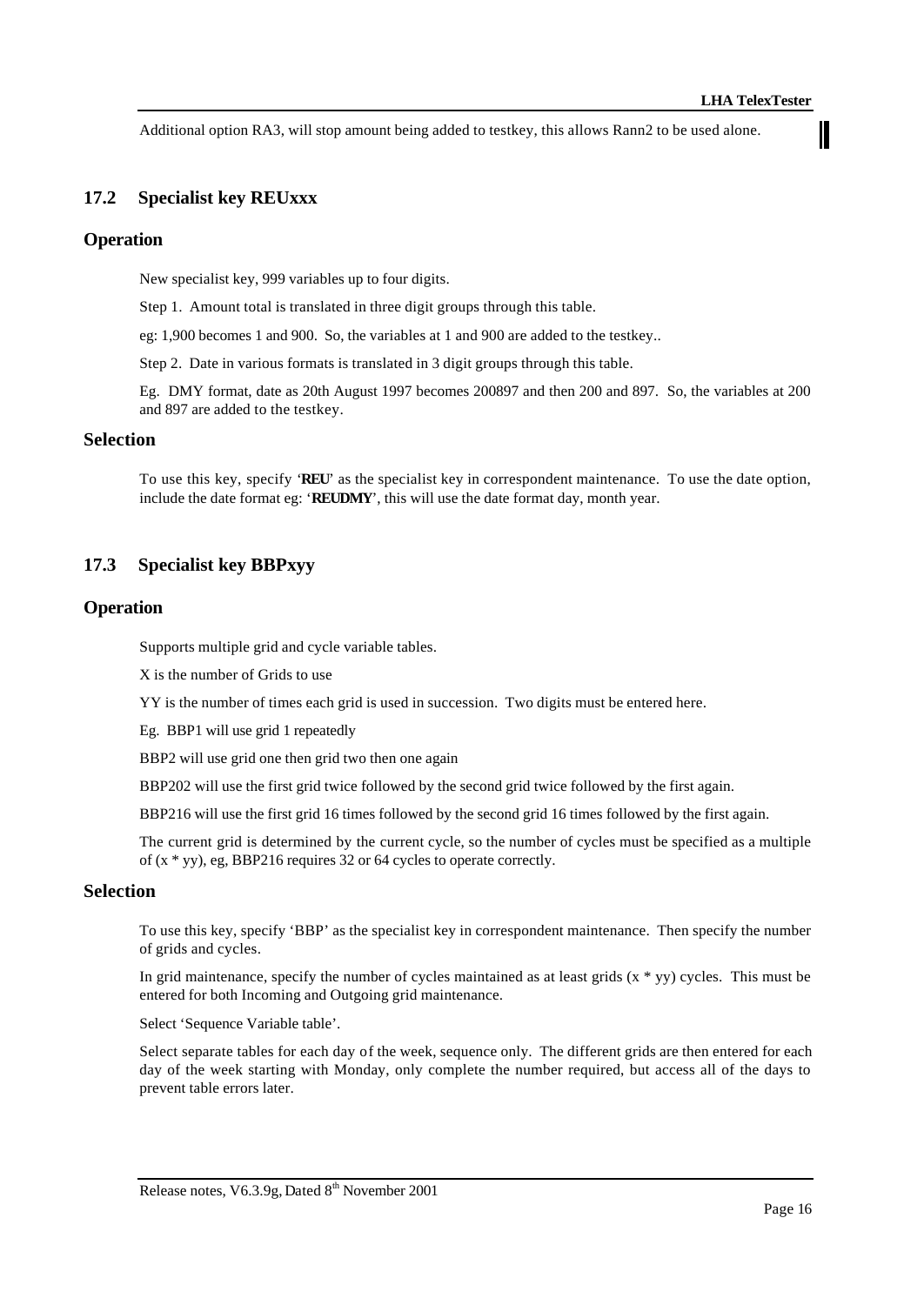# **17.4 Specialist key IN1**

# **Operation**

Following testkey calculation, the branch number is subtracted from the testkey, then, the testkey becomes the difference between the remaining testkey and the branch number.

Then, if specified the 'Auxiliary' value is added to the testkey.

### **Example**

| Normal procedure                 | Fixed number                                          | 7001  |
|----------------------------------|-------------------------------------------------------|-------|
|                                  | Branch number                                         | 8022  |
|                                  | Amount table                                          | 18    |
|                                  | Date tables                                           | 106   |
|                                  | <b>Testkey interim value is:</b>                      | 15147 |
| <b>Specialist key IN1 causes</b> | Subtract Branch                                       | 8022  |
|                                  | <b>Testkey interim value is:</b>                      | 7125  |
|                                  | Difference between interim<br>value and branch value: | 897   |
|                                  | <b>Add Auxiliary value</b>                            | 7056  |
|                                  | <b>Testkey total</b>                                  | 7953  |

# **Selection**

Enter 'IN1' in specialist key field on first correspondent screen. Fixed, branch and any other tables are entered normally.

If required, enter the branch number in 'Aux' on the first correspondent screen.

To achieve alphabet conversion following final calculation, use 'Translation table' on third correspondent screen.

# **17.5 Specialist key IN2**

### **Operation**

Exactly as 'IN1' key above. In addition, when multiple messages are processed for the same date and amount (therefore given same testkey), the 'Fixed number' is multiplied by the number of messages with that date and amount.

#### Selection

Enter 'IN2' in specialist key field on first correspondent screen. Fixed, branch and any other tables are entered normally.

If required, enter the branch number in 'Aux' on the first correspondent screen.

To achieve alphabet conversion following final calculation, use 'Translation table' on third correspondent screen.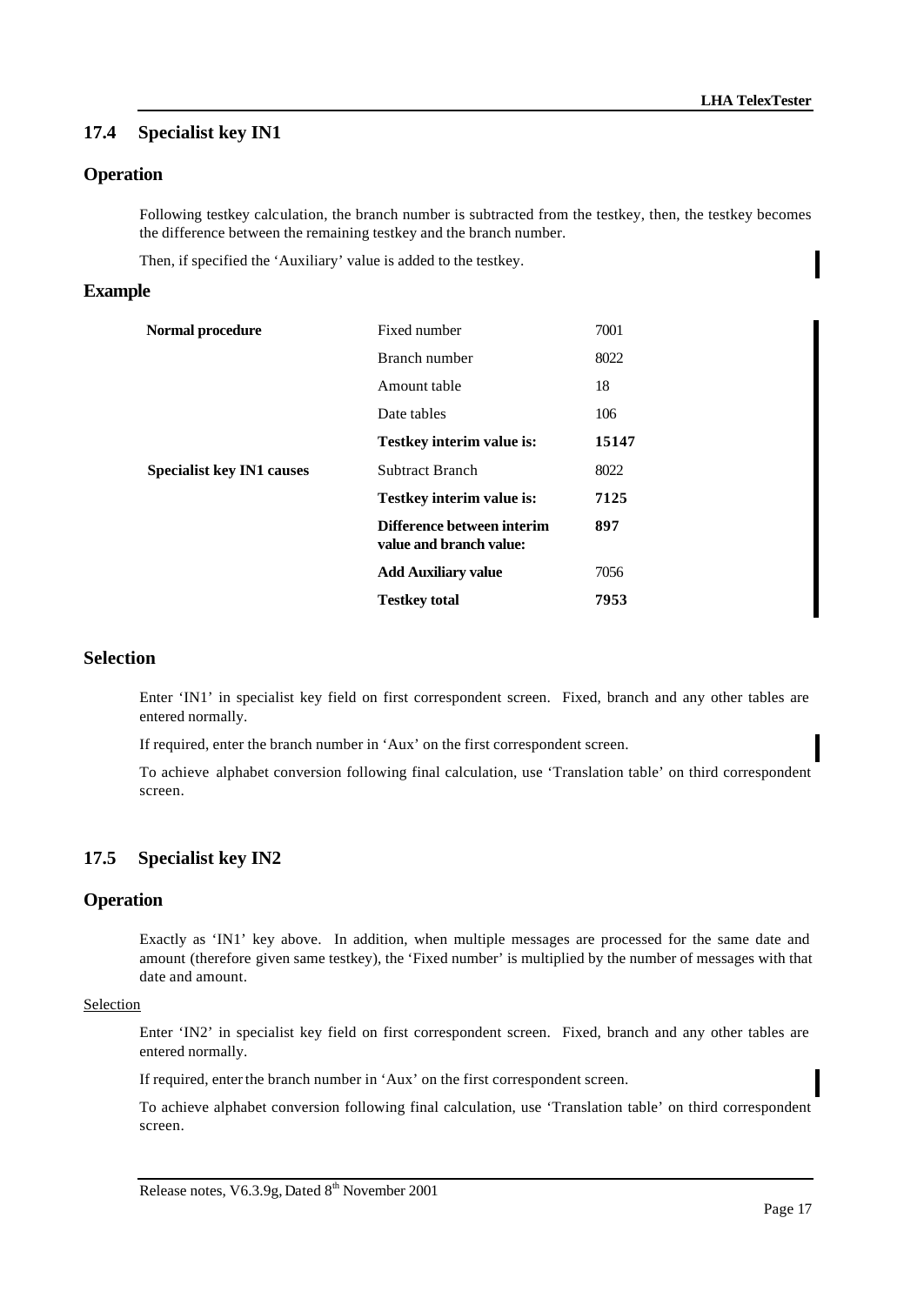# **17.6 Specialist key SQ1**

# **Operation**

Allows correspondents using a Master set of tables to have their own 'Sequence' variables.

### **Selection**

Enter 'SQ1' in specialist key field on first correspondent screen.

Enter the Master code as normal.

Pressing the <F9> key to access tables for the correspondent will cause only the Sequence variables to be presented.

# **17.7 Specialist key GRE**

# **Operation**

Allows correspondents using a Master set of tables to have their own 'Month of Year' variables.

## **Selection**

Enter 'GRE' in specialist key field on first correspondent screen.

Enter the Master code as normal.

Pressing the <F9> key to access tables for the correspondent will cause only the Month of Year variables to be presented.

# **17.8 Specialist key DOR**

This key has two sequence tables, one normal and one with ten slots which resets daily. This additional sequence table  $(1 - 200)$  is specified in the spec key, eg DOR010 or DOR009 etc.

This key requires the 'Cycle dependant' option to be set.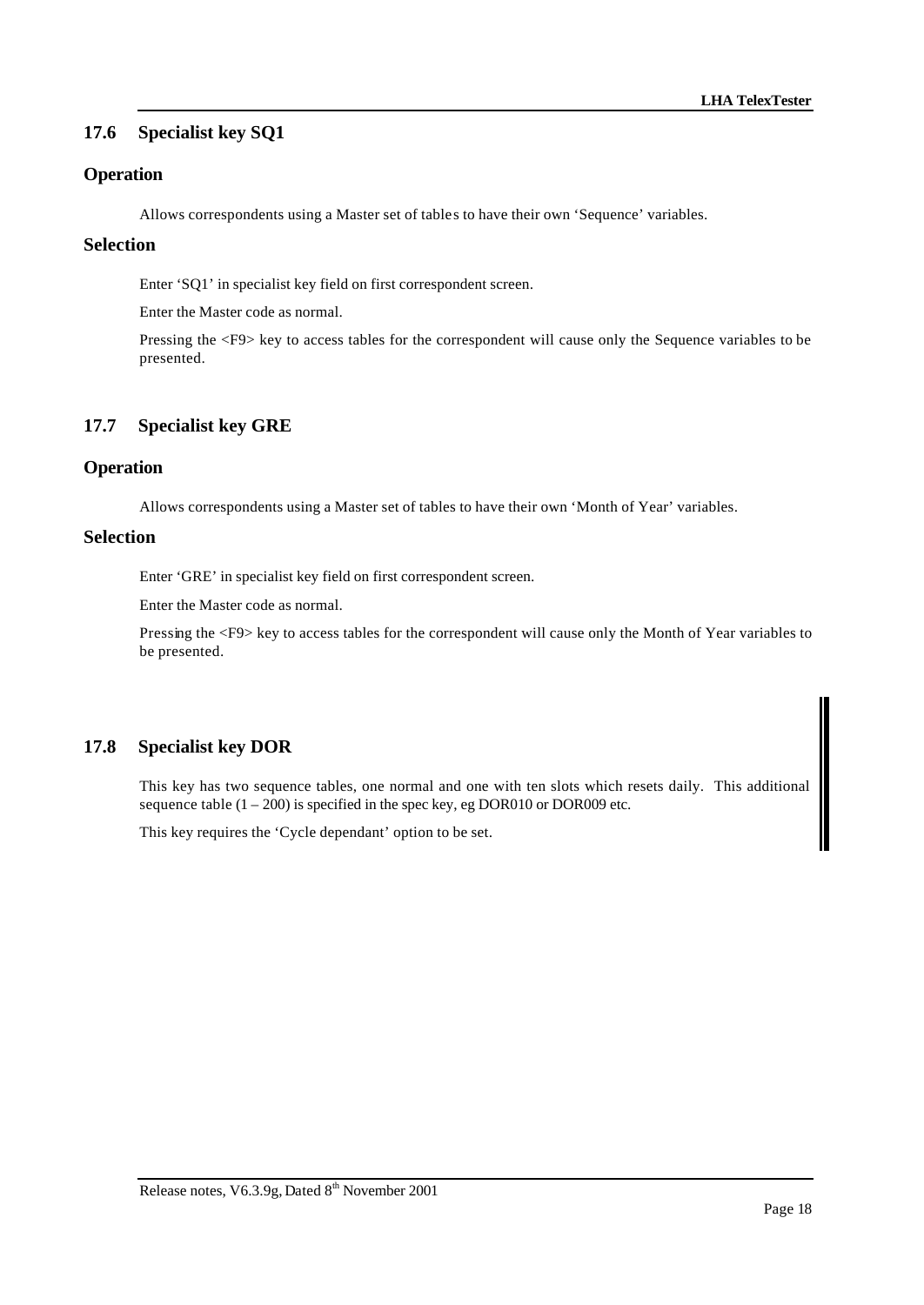# **18. System parameters**

Screen content and layout has altered new screens as follows:

# **18.1 Printer Options**

### **General**

The label print options are now replaced by a 'Testkey Results Form'.

#### **Lines per form**

If set to 99 a single page will be produced for each testkey. Also, the printer will be closed and reopened to force page eject.

To provide a page eject on a network printer, try running the testkey system with the command line:

TESTKEY (+P)

### **Format**

The format prompt is added. This allows a format to be specified

# **Format 1**

The original format

# **Format 2**

The original format with 'Remarks' instead of the 'Routing' code.

# **Format 3**

Includes only the Date and Time on the first line

The Testkey on the second line

# **Format 4**

Includes full Testkey details, including routing code, remarks, all character field detail and prompts.

This option also includes individual currency and amounts.

# **Save Form in File**

This allows the Testkey results form to be directed to a file instead of printer.

The file name default is specified in 'Text Parameters' and also prompted following Testkey calculation.

# **18.2 System Security**

#### **Password expiry**

If 'days between forced password changes' is set to 99, the system will not force password changes.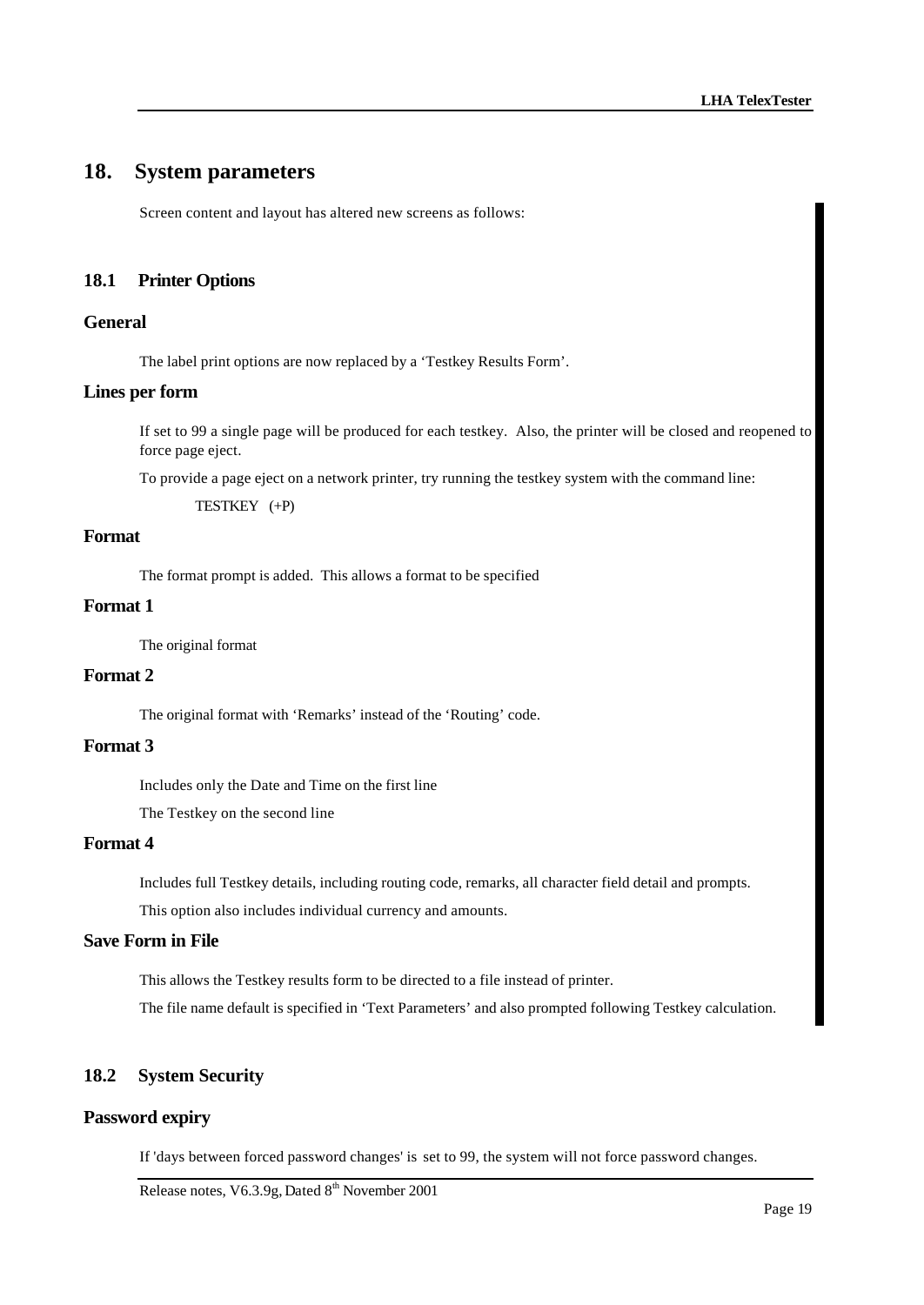# **Strict Passwords**

New option, if set to <Y> the system will enforce rigid password validation as follows:

| Rule                         | <b>Invalid</b>      | <b>Valid</b>        |
|------------------------------|---------------------|---------------------|
| No repititions above 2       | 1QWEEER             | 1QWEERR             |
| No sequences above 2         | 1ABC470<br>1FEDERAL | 1AABBCC<br>1FDEERAL |
| Must contain digits          | <b>QWERTYU</b>      | 1QWERTY             |
| Must contain letters         | 1357926             | A135792             |
| Must not contain the User Id | <b>1STEVE/STEVE</b> | 1FRED/STEVE         |
| No leading spaces            |                     |                     |

Minimum password length is also enforced as before.

#### **Password Reuse**

New option in system parameters 'Remember old passwords'. If specified as  $\langle Y \rangle$ , the system will record five generations of a users password changes.

If specified, users will not be allowed to use passwords which are remembered as previously used.

#### **Disable User if passwords invalid**

This option no longer 'Deletes' the user id, instead it is 'Suspended'.

# **18.3 Screen Display/Access Options**

### **Stop access to both SeqVars and Date/Ccy/Amt Vars**

A new option, if set to <Y> this allows dual control of correspondent maintenance. See the section '**Dual Control of Correspondent Maintenance**' for details.

# **18.4 Testkey Rules / Verification Rules Screen**

# **General**

This screen is now called 'Testkey Rules'

#### **Allow Backout**

The prompt:

Allow backout of testkey calculations ................. [ ]

Is added to System parameters. If set to <Y> this will allow an outgoing testkey calculation to be reversed if it the last test for the correspondent. This is currently only used by the API 40 module.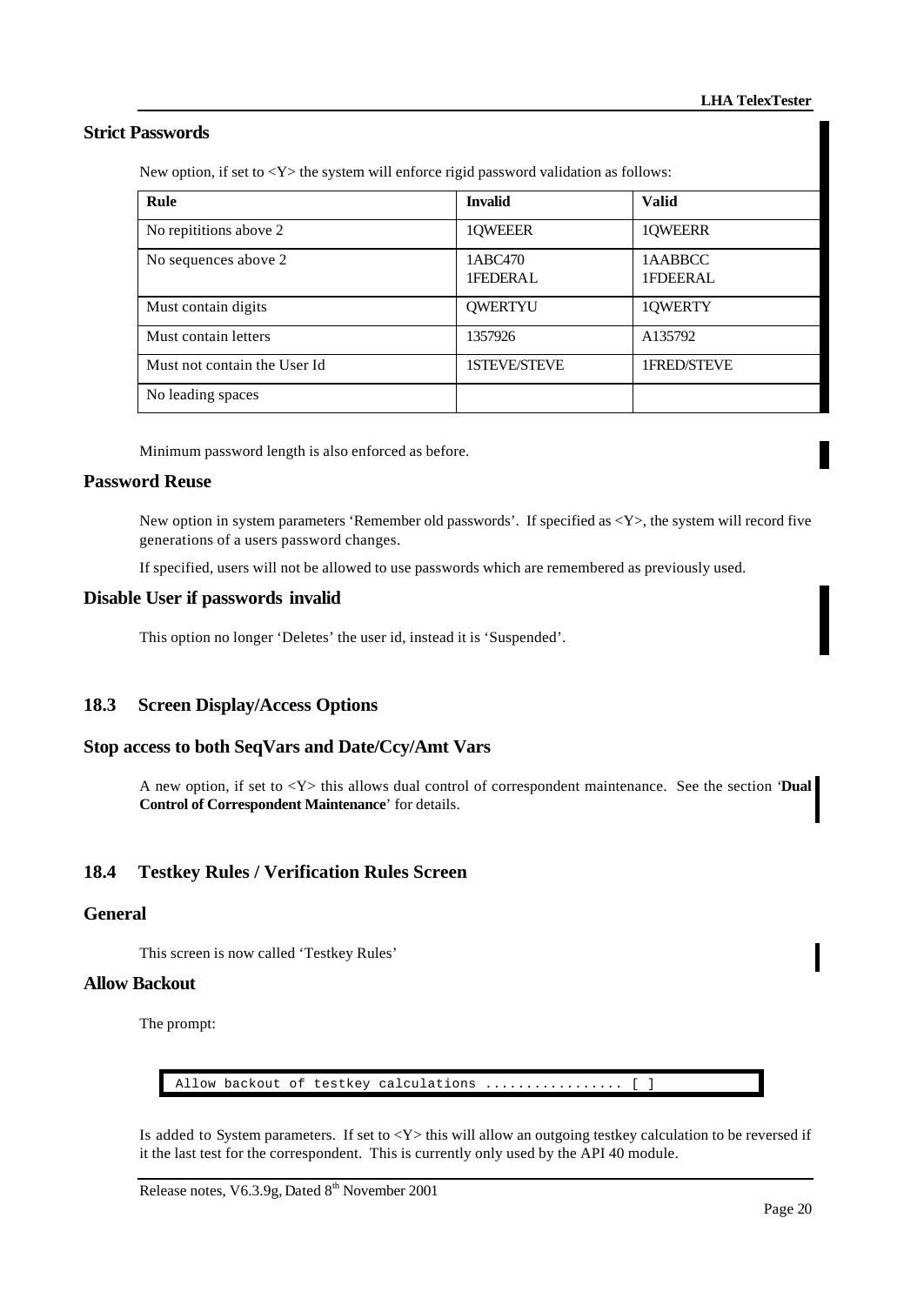#### **Prevent outgoing tests on previous dates**

If set to  $\langle Y \rangle$ , the date for outgoinig tests cannot be set earlier than the current date.

#### **18.5 Start of Day**

# **General**

The Start of Day options screen has been altered to accommodate the changes to Start of Day routines and Daily Housekeeping.

Additional Options

This screen contains some entries previously found on other screens.

# **19. User Maintenance**

#### **19.1 Limit Accesses**

This option allows a user to be given only a specified number of accesses to the system. Enter  $a *Y* > in the$ field to enable the option.

This option can be used to provide a 'one shot' user which suspends immediately following use. To do this, set the 'Limit' to two and test it. While testing, the password will be forced to change as normal.

#### **19.2 Limit to this many**

Used in conjunction with 'Limit Accesses'. Enter a figure in this field to specify the number of accesses a user is allowed. This figure will decrement by one each time the user id is used for sign on. When zero the user will be automatically suspended.

#### **19.3 Disp/Change seq/pfx vars**

This option was previously 'Display Sequence Va riables'. It now applies also to changing the sequence and prefix variables. See the section '**Dual Control of Correspondent Maintenance**' for details.

### **19.4 Copy From**

A new option has been added to user maintenance, 'Copy From'.

This allows templates to be set up for user profiles.

Templates should be marked as suspended to prevent them from being used.

When adding a new user, the relevant template can then be copied.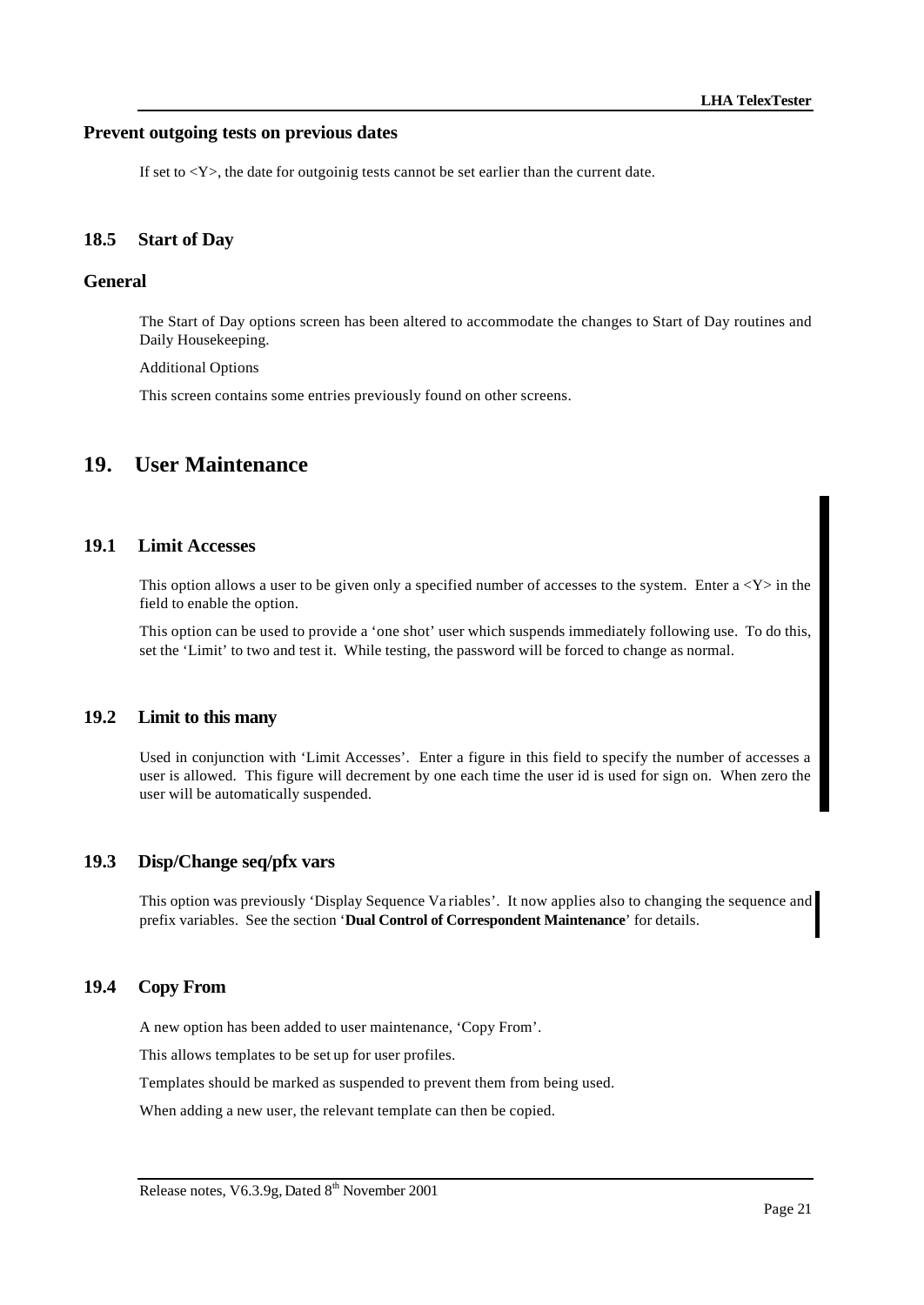# **20. Other**

# **20.1 System Sign on**

During System Sign on, a message will be displayed indicating the previous successful signon date and time.

# **20.2 System Log**

A log file called 'SYSLOG.TXT' is now produced to record any error messages. This file will be created in the default 'TESTKEY' directory.

If the system is started with switch 2 enabled (Command line: TESTKEY  $(+2)$ ), the system log will include additional information.

### **20.3 Audit Log**

Additional entries are now made to the Audit log. The Log must be enabled from System Parameters, either to Printer , Disk or both.

From the 'Additional Utilities' option, Select the option 'View/Print log'.

This log report can be filtered to include:

| All Entries                   | $\langle$ F7> key |
|-------------------------------|-------------------|
| <b>Audit Entries</b>          | $\langle$ F8> key |
| <b>Selected Audit Entries</b> | $<$ F9 $>$ key    |

Changes to the 'Restrict Use' flag in Correspondent Maintenance are now recorded as Audit log entries

# **21. Start of Day**

.

This option no longer exists.

# **22. House-keeping**

System house keeping consists of resetting testkey tables which use daily tables/prefixes.

The house keeping function will run automatically when the system is started on a new day.

The function will automatically include any missed days since the previous run. This allows the system to ignore weekends/holidays.

The function will remember which correspondents require to be reset, this allows the function to operate very rapidly on most systems.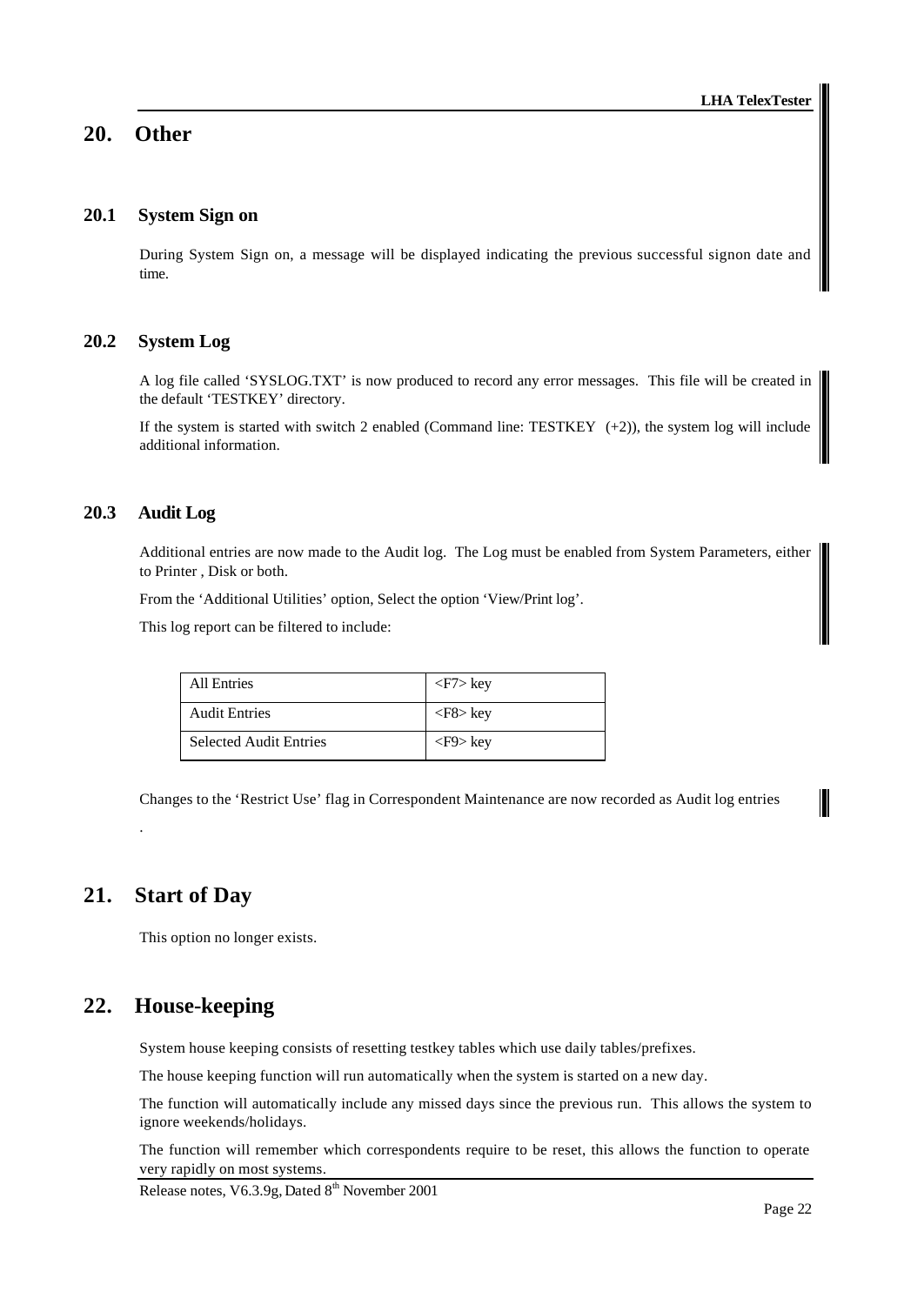# **23. Daily reports**

The reports which were available under Start of Day are now available as a Daily Report function.

This option will run automatically when the system is started if required. Alternatively, the option can be selected at any time during the day.

If Daily reports have not been run for the current date, a message indicating the last date they were run will appear beneath the menus.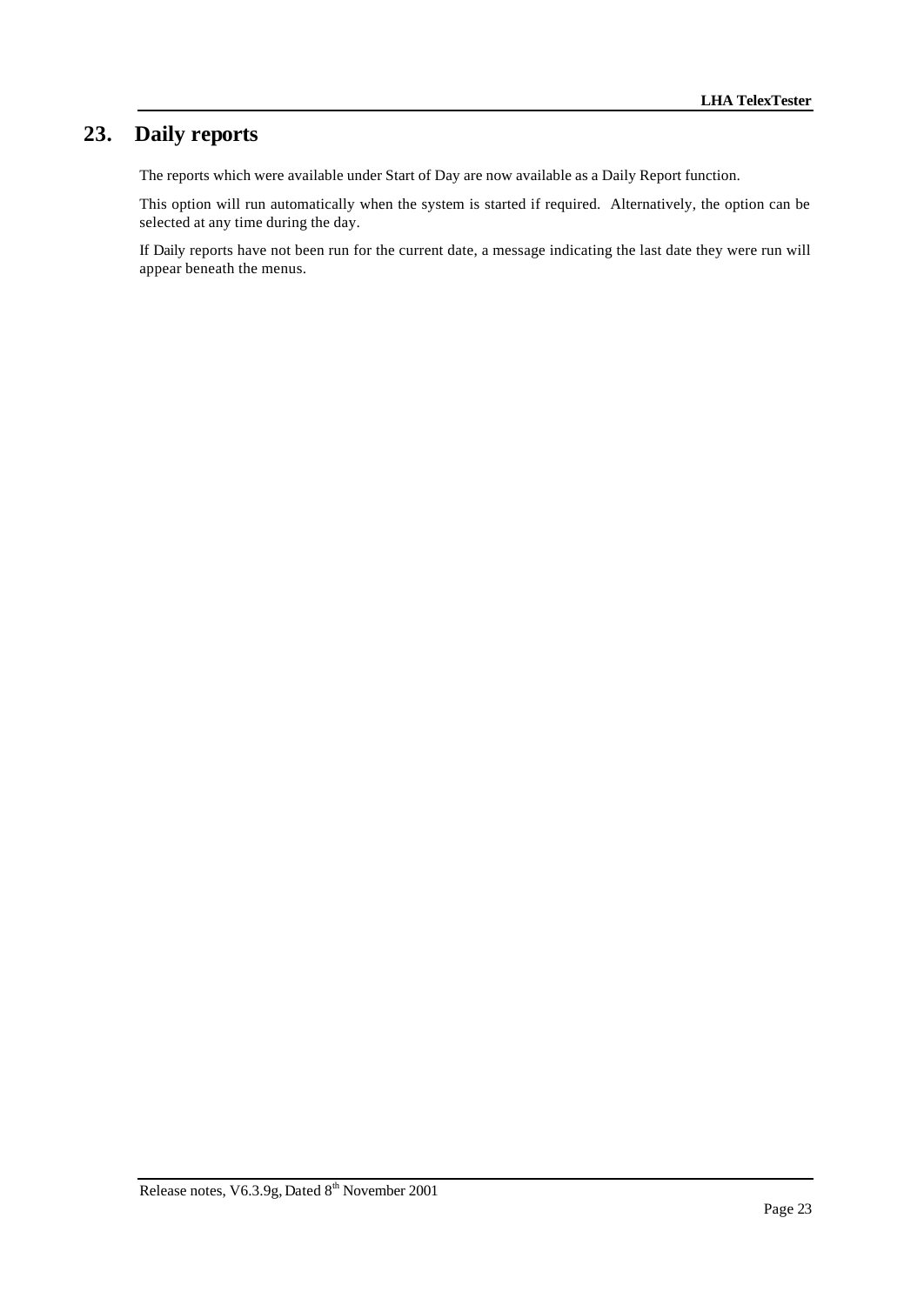# **24. Run time switches**

# **24.1 General**

Run time switches are used to control some aspects of the system. They are specified on the command line when starting the system.

For example:

| TESTKEY $(+2)$   | Enables run time switch 2         |
|------------------|-----------------------------------|
| TESTKEY $(+2+3)$ | Enables run time switches 2 and 3 |

# **24.2 Switch 1**

Causes System Parameters to be run immediately.

# **24.3 Switch 2**

Causes additional information to be recorded in the System log file.

## **24.4 Switch 5**

Prevents all print output from 32 bit version of TelexTester.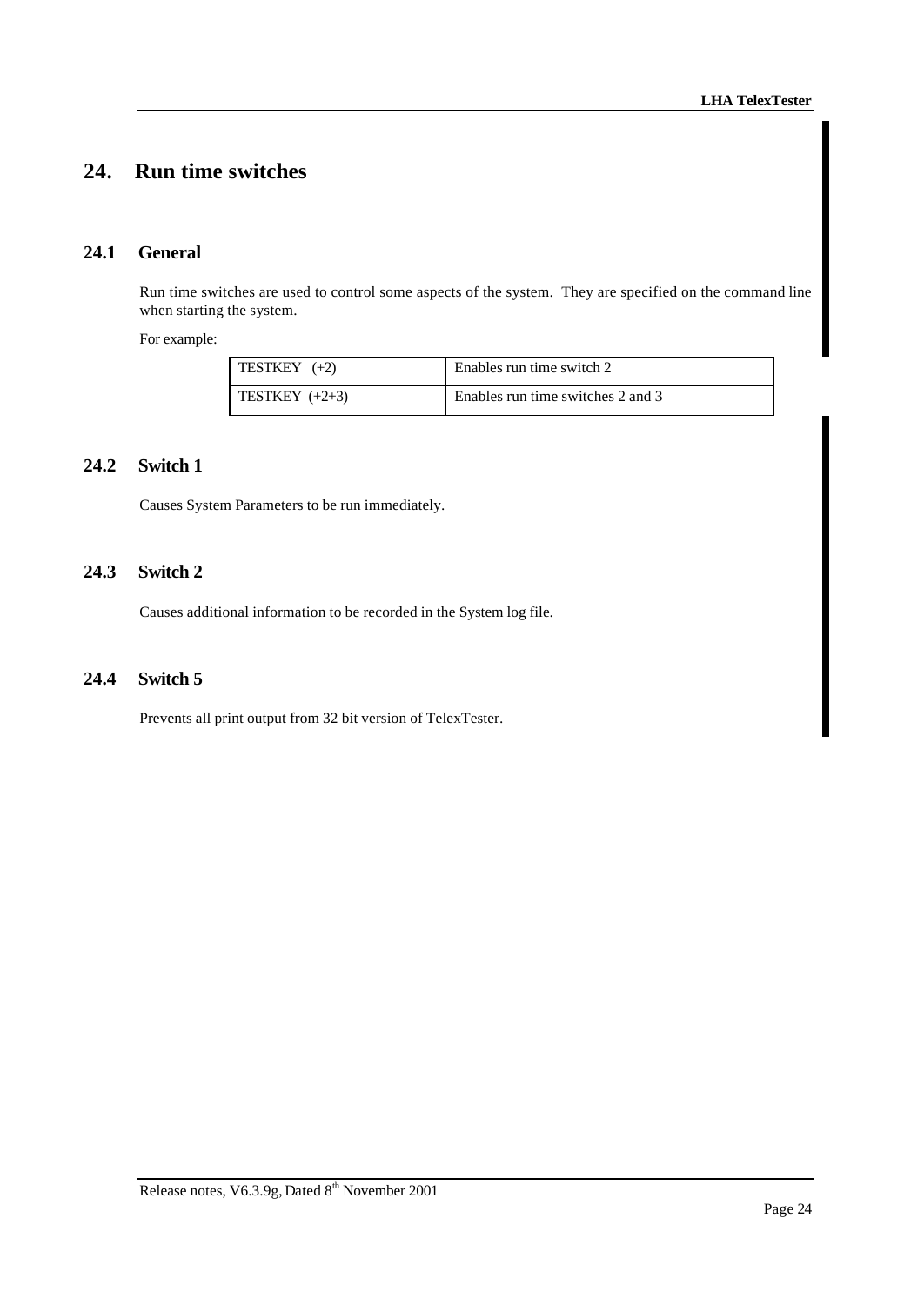# **25. Windows Reporting Module**

# **25.1 Introduction**

This module allows some TelexTester reports to be produced via a Graphical User Interface (GUI). The GUI module TTRep is a 32 bit executable, it will operate under Windows 95 and Windows NT.

There are two stages to the process:

- 1. Produce the raw data for the report in TelexTester.
- 2. Produce the final report from the windows application TTRep.

There are currently two forms for the report:

- 1. Printed forms for sequence and prefix variables designed for distribution to correspondents.
- 2. Printed letters for correspondents indicating changes to fixed numbers.

# **25.2 Producing data from TelexTester**

### **General**

The '**Correspondents report'** option is used to produce the initial 'raw' data. When running the correspondents report there is an option to specify a report format, two special formats are available, EXPORT1 and EXPORT3.

The reports should be routed to 'File' for later access by the TTRep module. The default extention for the file is blank.

The file produced in this way is an ASCII text file, if doing a report which includes the fixed numbers the file should not be sent to an network drive but should be stored temporarily on a local drive. When running the TTRep module there is an option to delete the files following processing, this should not be disabled.

# **Format EXPORT1**

When specified as a format in correspondent reports, this will produce a report including:

- ?? Shortcode
- ?? Name
- ?? Location
- ?? Routing code
- ?? Testkey type
- ?? Fixed number expiry date
- ?? Fixed numbers
- ?? Pending fixed numbers
- ?? All General Information lines

Note, fixed numbers will not be included if the operator does not have access to fixed numbers.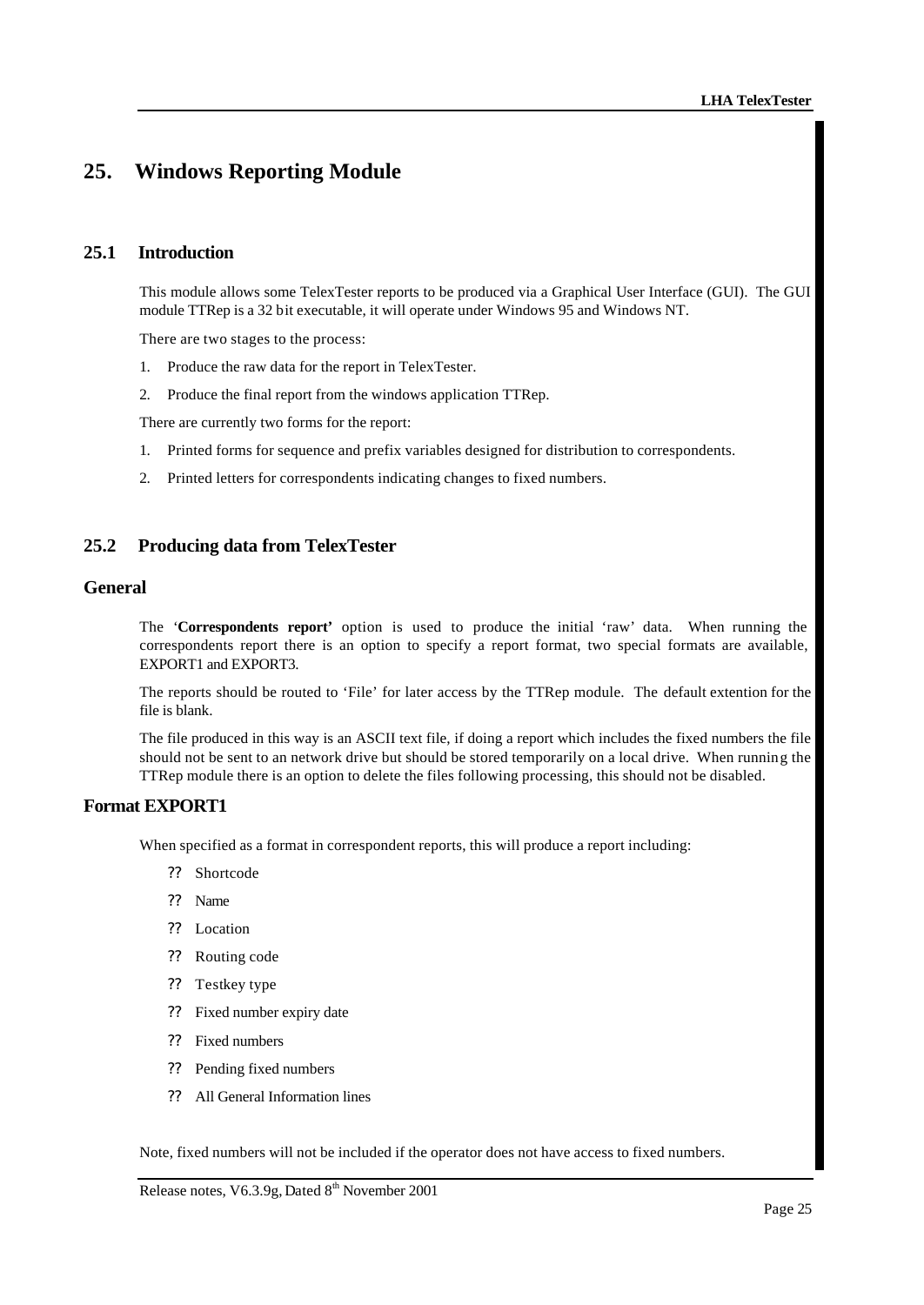To include detailed address lines in the final documents, the address can be specified in the 'General Information' fields during Correspondent Maintenance. These fields are accessed by pressing the <F10> key.

# **Format EXPORT3**

When specified as a format in correspondent reports, this will produce a report including:

- ?? Shortcode
- ?? Name
- ?? Location
- ?? Routing Code
- ?? Grid rows and other details
- ?? All General Information lines
- ?? All Sequence and Prefix variables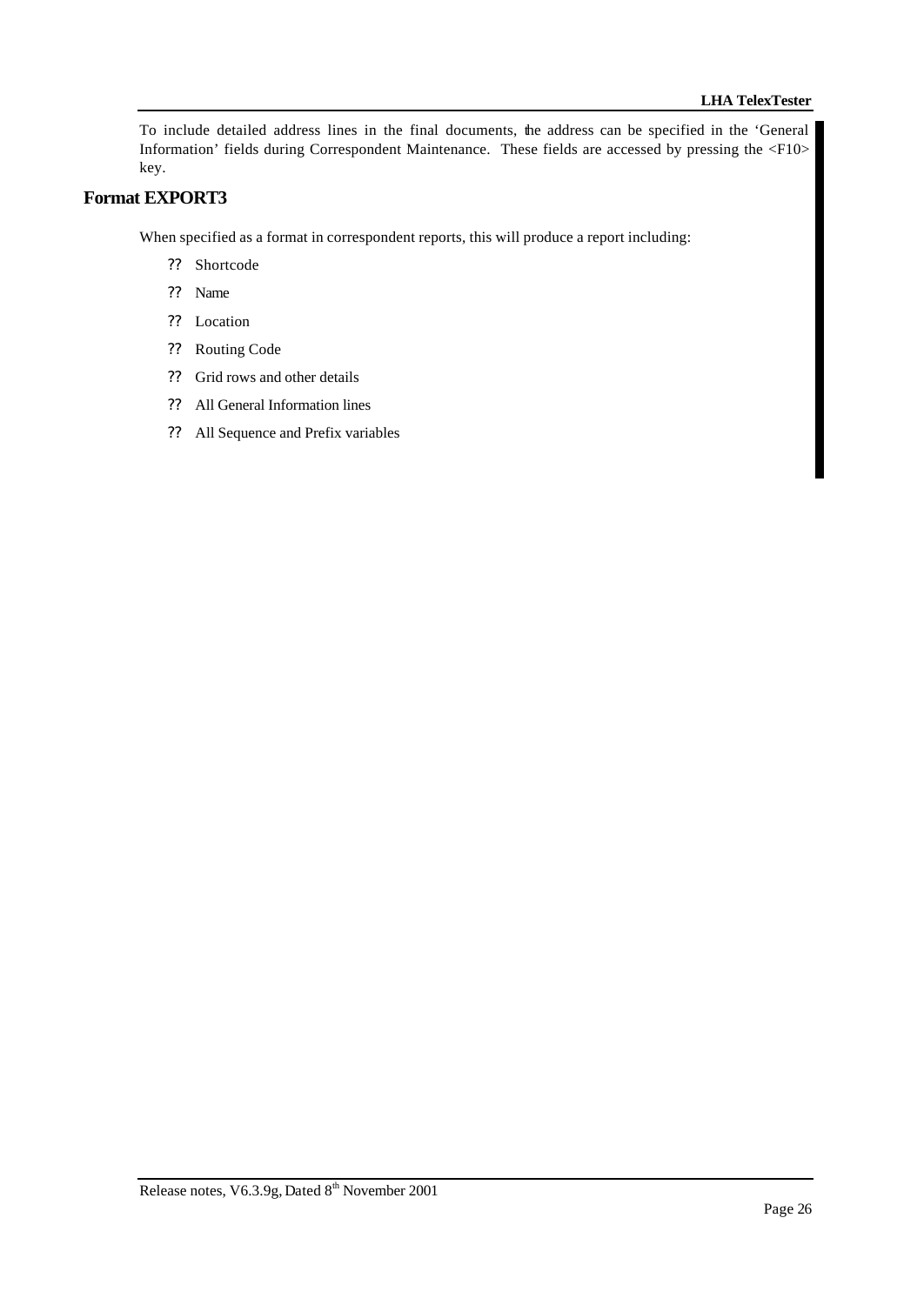# **25.3 TTRep Module**

### **Installation**

#### General

The windows application 'TTRep' needs to be installed separately from the normal TelexTester module. This application will be received either on floppy disks or a CD-ROM.

#### Operation

Insert the first disk and run the 'SETUP' program either from the 'Start' programs or 'Control Panel'.

The installation program will place an icon on the desktop and on the 'Start' menu.

Uninstallation is achieved from the Control Panel.

Parameters for the program are held in the system registry under the key **BASW\TTREP**.

#### **Operation**

#### **General**

When initially run the TTRep module will display a screen similar to the following:

|                           | <b>Graphics Report Module Version 0.10</b>     |        | ⊠          |
|---------------------------|------------------------------------------------|--------|------------|
| LHA<br><b>TelexTester</b> |                                                |        | and proof) |
|                           | Select File   Variables Report   Fixed Letters |        | emmañ      |
| Input file:               | \testkey\export1                               | Browse | 22/1403191 |
|                           | Delete file on exit                            |        |            |
|                           |                                                |        |            |
|                           |                                                |        |            |
|                           |                                                |        |            |
|                           |                                                |        |            |
|                           |                                                |        |            |
|                           |                                                |        |            |
|                           |                                                |        |            |
| Open File                 |                                                |        | Exit       |

#### Input File

This is the location and name of the file output by the TelexTester system.

# Browse

Use this button to locate the file output by the TelexTester system.

# Delete file

Release notes, V6.3.9g, Dated 8<sup>th</sup> November 2001 This check box should be left checked. It will cause the input file to be deleted when you exit the TTRep module. This is a security feature to prevent leaving open text files containing sensitive information.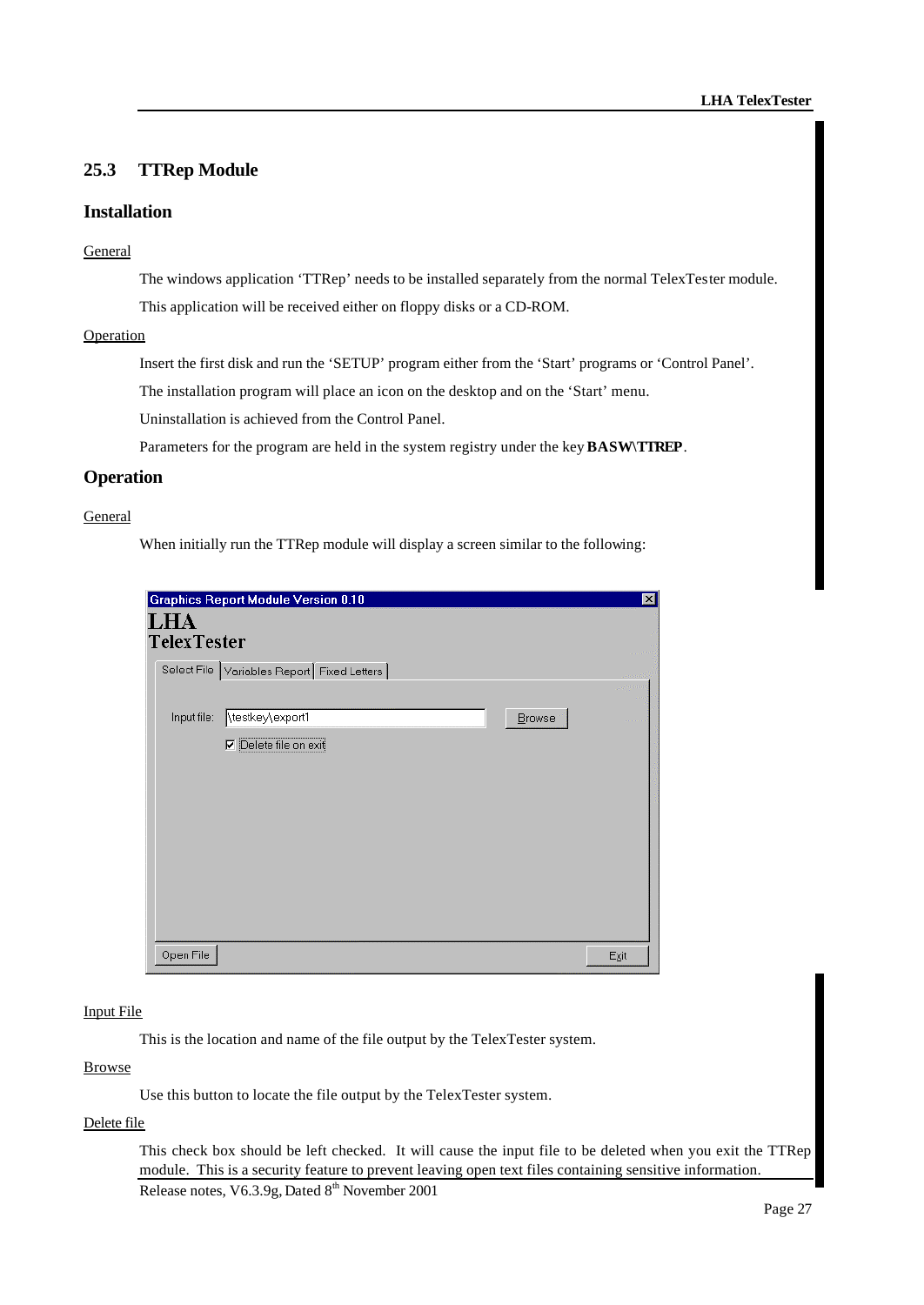# Open File

Select this button when you have entered or browsed to the correct input file name.

The system will open and analyse the file then switch to the relevant screen for further selections to be made.

# Exit

Select this button to exit the TTRep module.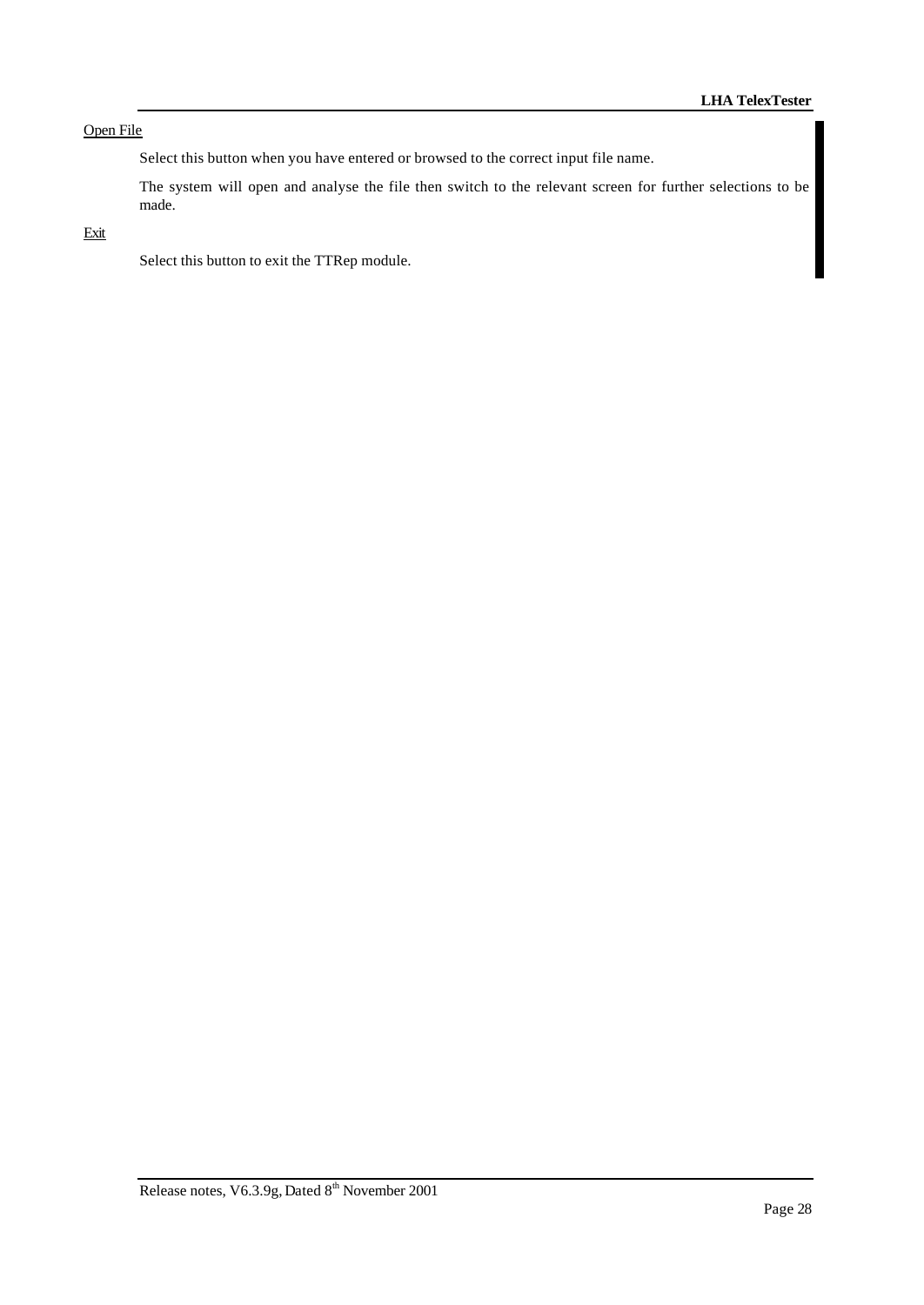# **Fixed Number Notifications**

#### General

If the 'EXPORT1' format has been selected from TelexTester, the following screen will be displayed after the 'Open File' button has been selected:

| <b>Graphics Report Module Version 0.10</b>     |               |          | $\vert x \vert$                                      |
|------------------------------------------------|---------------|----------|------------------------------------------------------|
| LHA<br>TelexTester                             |               |          |                                                      |
| Select File   Variables Report   Fixed Letters |               |          |                                                      |
| Template File Name                             |               | # Copies | Edit Option-<br>C Word Processor<br>$\bullet$ Editor |
| D:\testkey\Page1.rtf                           | <b>Browse</b> |          | Edit page 1                                          |
| D:\testkey\Page2.rtf                           | <b>Browse</b> | l2       | Edit page 2                                          |
| D:\testkey\Page3.rtf                           | <b>Browse</b> |          | Edit page 3                                          |
| D:\testkey\Page4.rtf                           | <b>Browse</b> | lo       | Edit page 4                                          |
| 100, 200, 2000, 4000<br>Page coordinates:      |               |          | <b>Test Print</b><br>Print                           |
| Close File                                     |               |          | Exit                                                 |

Template forms are maintained, up to four pages, these are then printed with details from all correspondents included.

The forms are fully editable, two options are available to edit them, either using a built in editor or using your normal windows word processor.

#### Template File Name

There can be up to four template file names, the location and file names are specified separately, the files must have the extention 'rtf'. This stands for 'Rich Text Format' and is a commonly used document format which can be output by many word processing systems.

#### Browse

Use this button to locate the template files.

#### # Copies

Enter a number here for each page. To suppress printing any page enter zero.

In the example above, for each correspondent, pages one and two will be printed then two copies of page three. Page four will not be printed.

#### Edit Page

The four edit page buttons allow each page to be edited.

#### Edit Option

This option allows either the inbuilt Editor or Word Processing system to be used to produce the templates.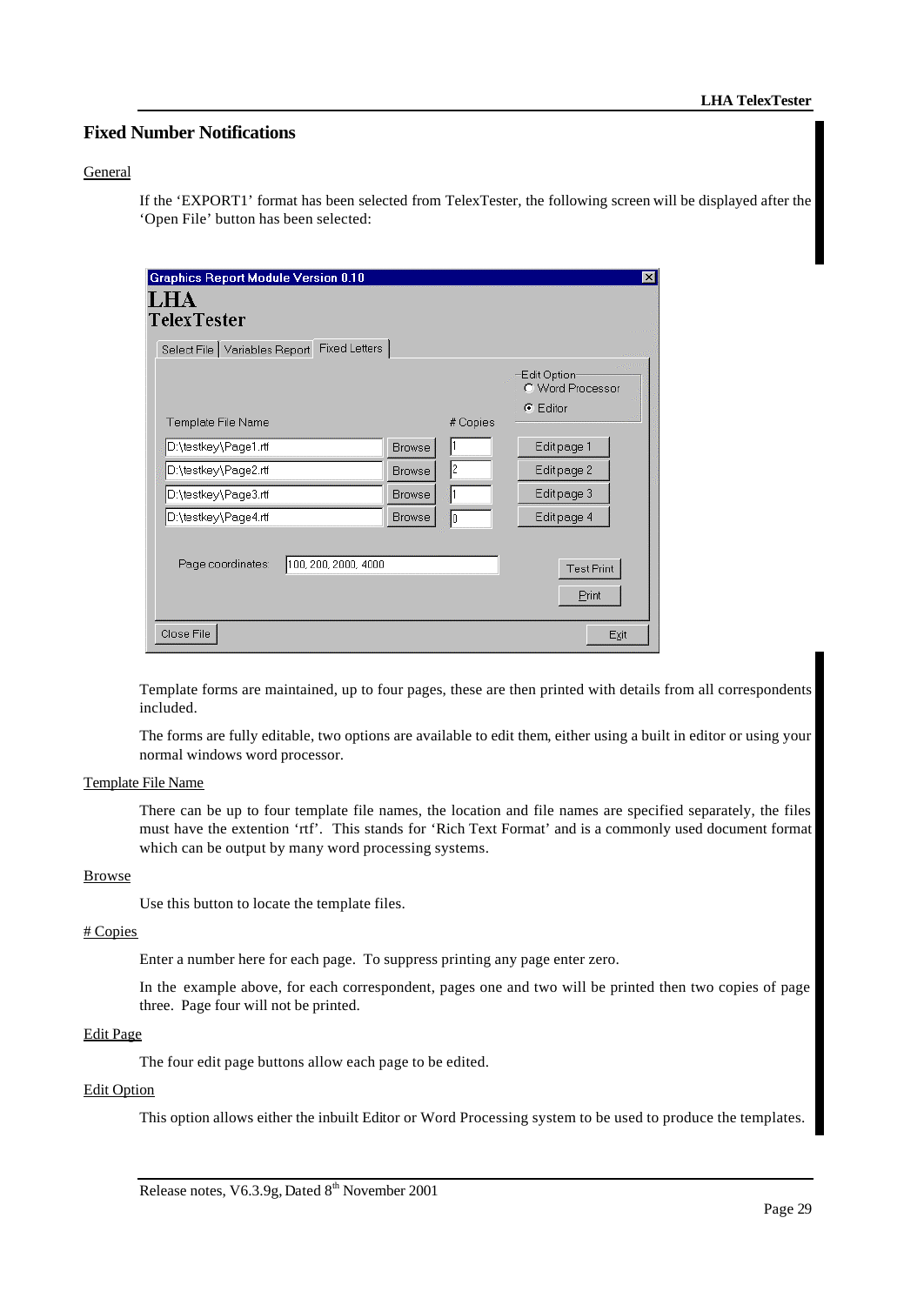The inbuild editor has the advantage of knowing the 'Text Substitution' strings and can be used initially. Then change the option if you have a word processing system available to provide more text formatting options.

The Word Processing option will only work if the 'rtf' extention is associated with the word processor.

#### Page Coordinates

These specify the bounds within which the printed pages will be produced.

If changed, specify four integers with commas between, the integers represent the left, top, right and bottom borders.

These numbers should not need to be changed but are provided to give flexibility especially if printing to a pre-printed form.

#### Test Print

Select this button to print the forms for a single correspondent.

#### Print

Select this button to print all forms for all correspondents.

#### Close File

Select this button to return to the File name selection screen.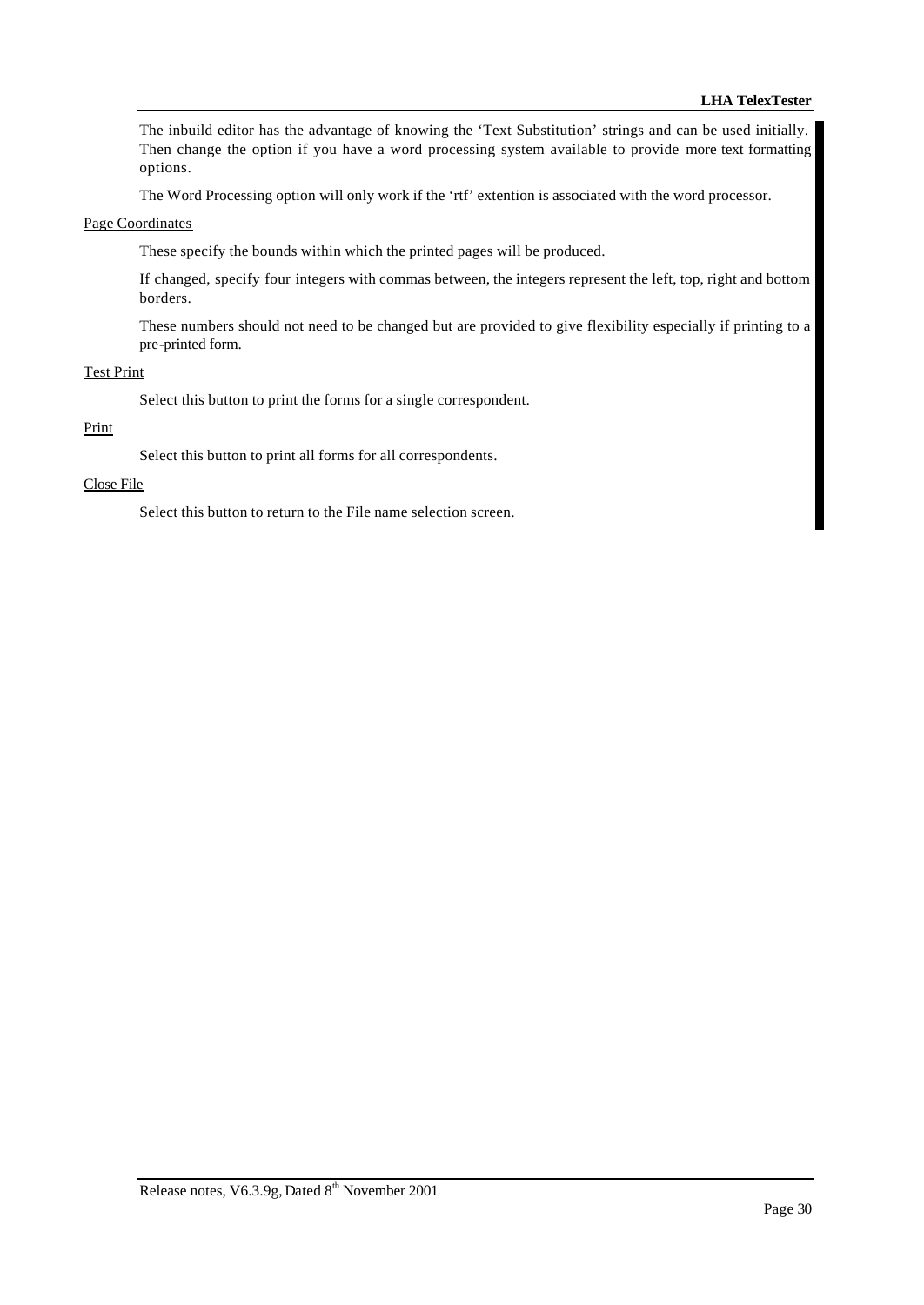# **Editor**

#### **General**

When one of the 'Edit Page' buttons is pressed and the 'Editor' option is selected a screen similar to the following will be displayed:

| ■D:\testkey\Page1.rtf                                                                         |   |  |
|-----------------------------------------------------------------------------------------------|---|--|
| Edit<br><b>Eile</b><br>Insert                                                                 |   |  |
| ※ �� • <mark>Times New Roman</mark><br>$B \times U$<br>110<br>너 산                             |   |  |
| ↓<br>木                                                                                        | 企 |  |
| CONFIDENTIAL<br>Attn. Testkey responsible<br>[SHORTCODE]<br>[NAME]<br>[LOCATION]<br>[ADDRESS] |   |  |
| Ref: [KEYTYPE]<br>+44 1305 761628<br>[DATE]                                                   |   |  |
| New private fixed number                                                                      |   |  |
| Dear Sirs,                                                                                    |   |  |
| With our last letter carrying the above reference we provided<br>$\sim$ $\sim$ $\sim$         |   |  |
| Line: 1 Col: 1                                                                                |   |  |

This is the Inbuilt editor, it allows basic word processing actions to be carried out together with options to automatically insert the 'Text Substitution' strings.

#### File Save

This option will save the current template document. The file name cannot be specified as it is taken from the previous screen.

### File Print

This option will print the current template document as it is displayed, no text substitution will occur.

# Edit

The Edit menu contains standard windows options for copy, cutting and pasting text.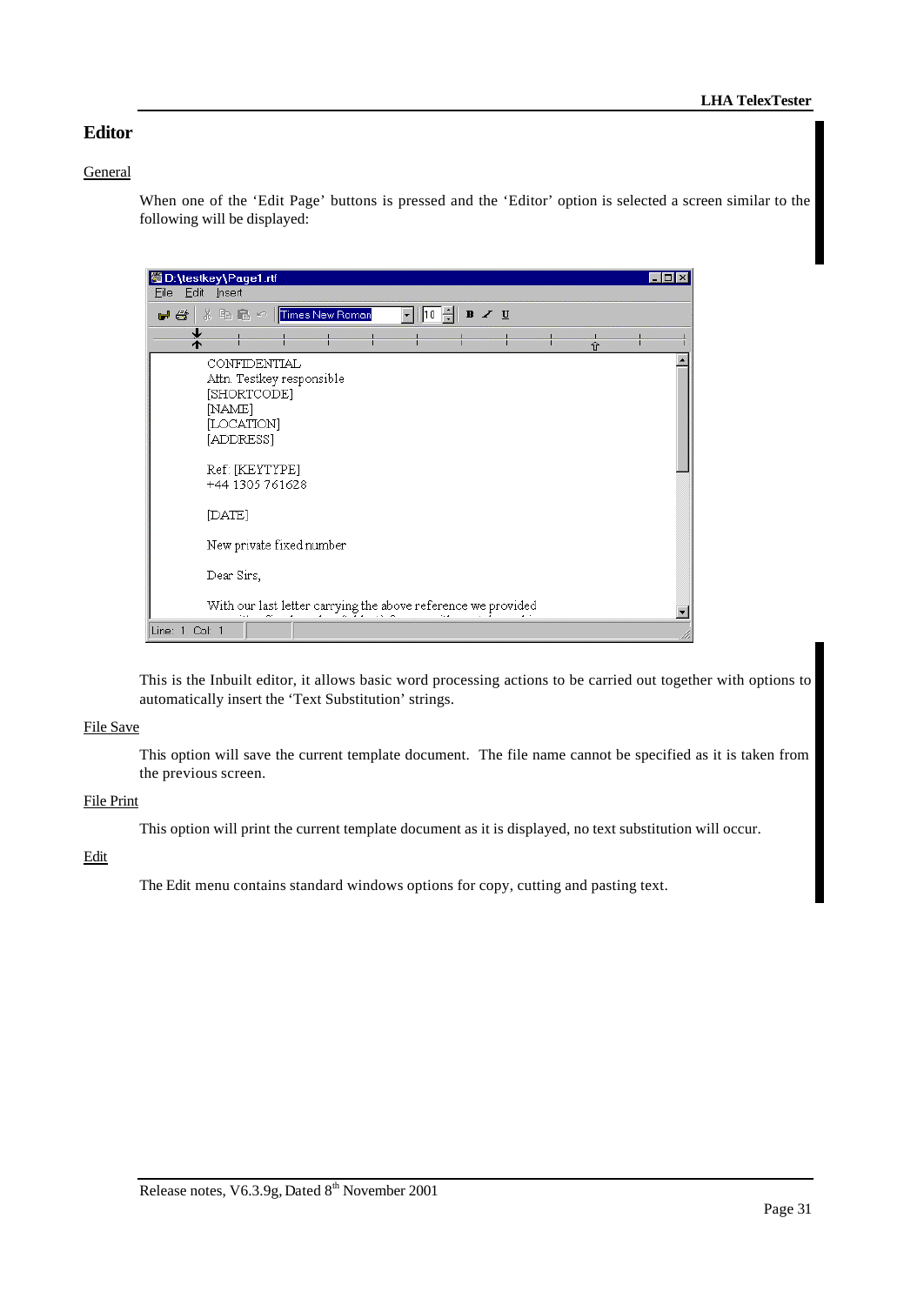### Insert

The Insert option is used to add 'Text Substitution strings to the document. When the template is merged with the Telextester Export report fields from the report will be inserted into the template to form a letter for each correspondent.

The Insert menu looks like this:



Each of these options is explained below.

If you are using the 'Word Processor' option, the strings can be typed in manually.

# **Text Substitution**

The details for correspondents are included by substituting special strings. When using the inbuilt editor there is a menu option which will insert special text strings into the form template, these strings are replaced during printing with specific correspondent details.

Each string is detailed below.

#### [SHORTCODE]

Replaced with the current correspondent's twelve character short code.

#### [NAME]

Replaced with the current correspondent's Name.

#### [LOCATION]

Replaced with the current correspondent's Location.

#### [ADDRESS]

Replaced with the current correspondent's address.

The address is entered into the Telextester system via the 'General Information' fields.

Lines to be included in the address must be prefixed with :AD1=, :AD2= etc. eg:

:AD1=Lucknow House

:AD2=1a St Leonards Road

:AD3=Surbiton

#### **[KEYTYPE]**

Replaced with the current correspondent's 'Type of Key', this is found on screen five in correspondent maintenance.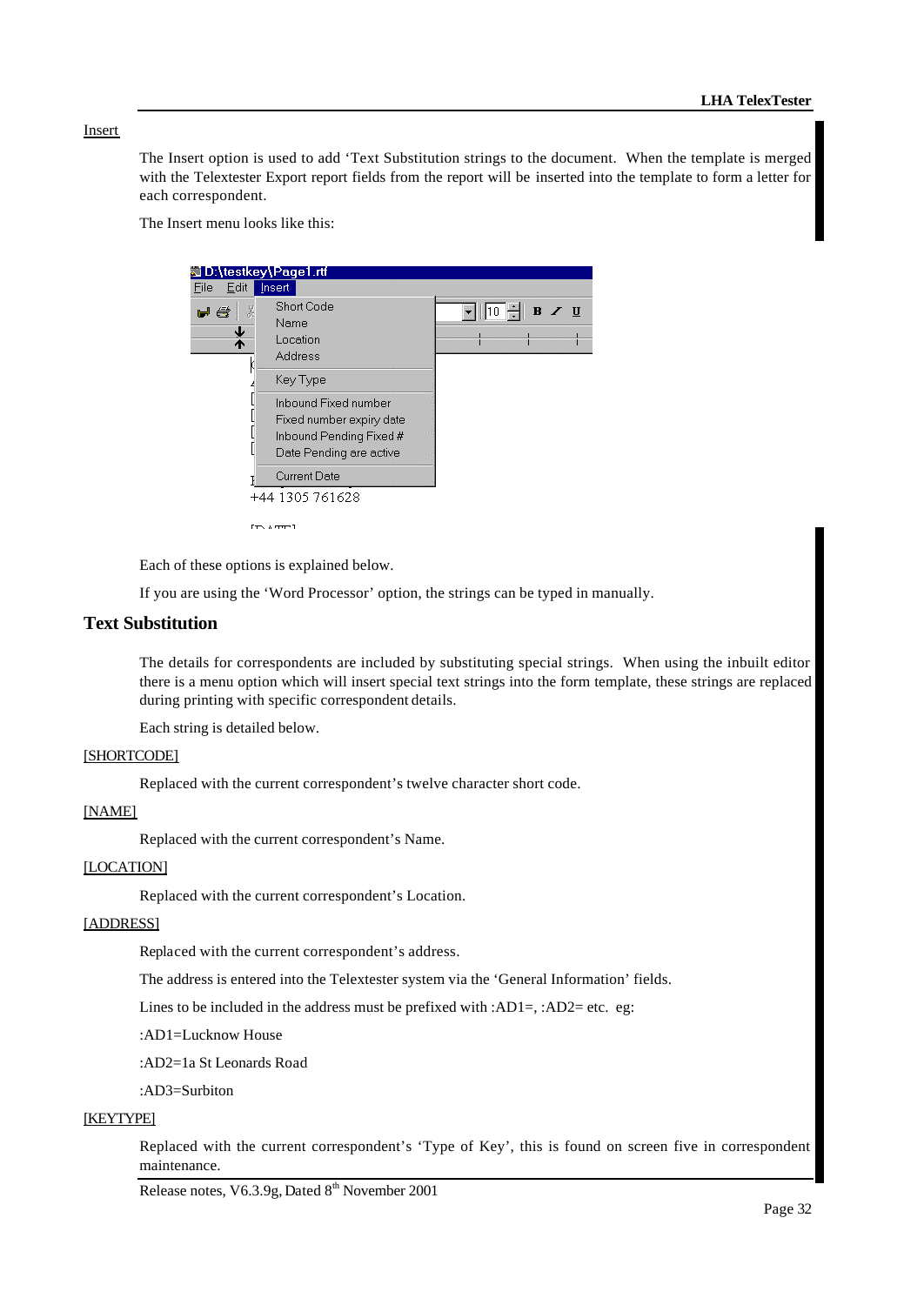#### [IFIXED]

Replaced with the current correspondent's inbound fixed number.

# **[FIXEXPIRY**

Replaced with the date the current correspondent's fixed numbers expire.. This is the date entered as 'Last date old fixed number used'.

#### [IPENDING]

Replaced with the current correspondent's pending inbound fixed number.

#### [PENDINGACTIVE]

Replaced with the date the current correspondent's pending fixed numbers become active. This will be the day following the date entered as 'Last date old fixed number used'.

#### [DATE]

Replaced with the current date.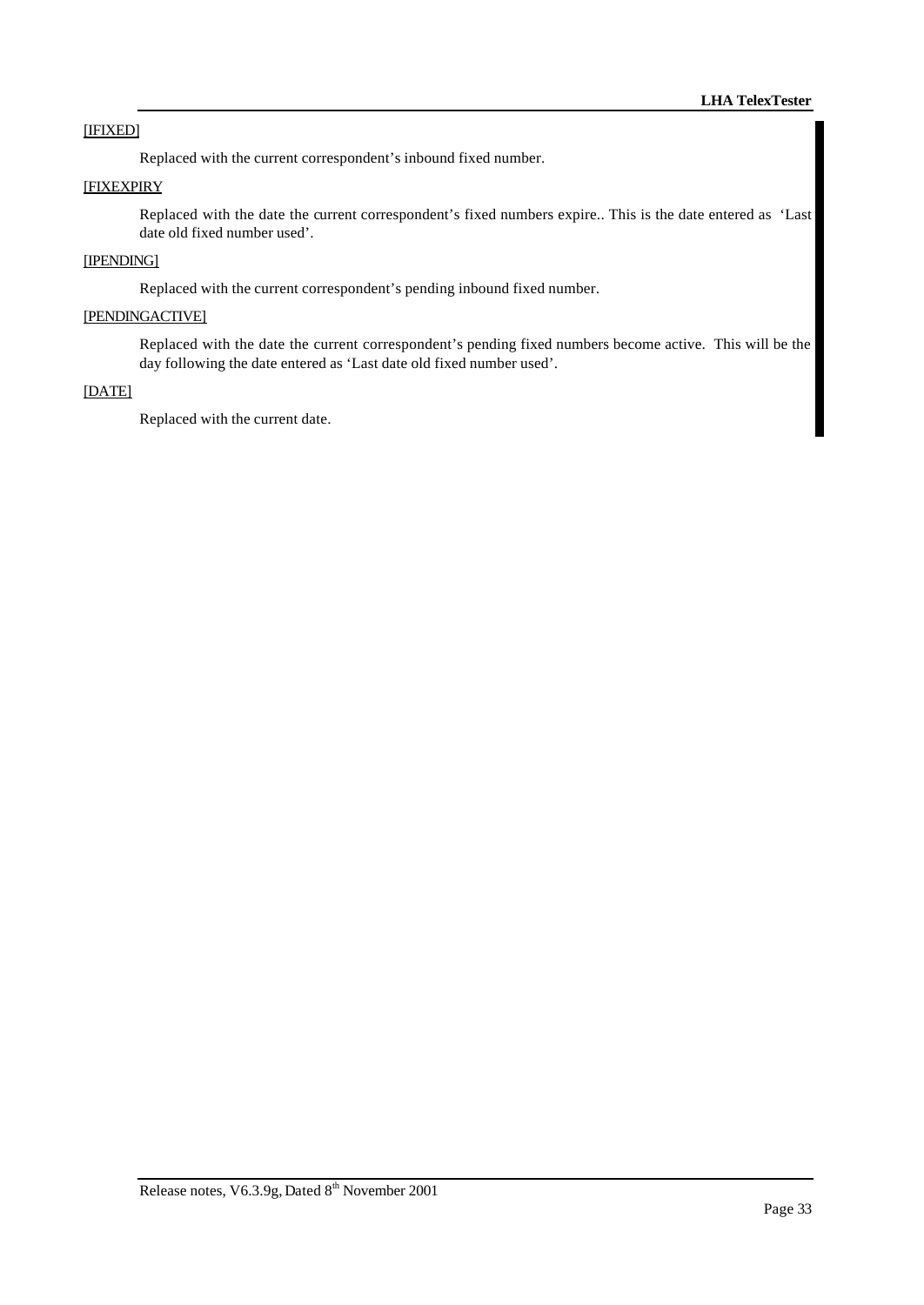# **Sequence/Prefix Variable Notifications**

#### General

If the 'EXPORT3' format has been selected from TelexTester, the following screen will be displayed after the 'Open File' button has been selected:

| <b>Graphics Report Module Version 0.10</b><br><b>TelexTester</b>                                                                                       |                                                                                              |                                    |                                                                                                   | ⊠<br>man provid            |
|--------------------------------------------------------------------------------------------------------------------------------------------------------|----------------------------------------------------------------------------------------------|------------------------------------|---------------------------------------------------------------------------------------------------|----------------------------|
| Select File Variables Report   Fixed Letters                                                                                                           |                                                                                              |                                    |                                                                                                   | emmä<br><b>Distriction</b> |
| LHA Bank Ltd<br>Our Bank Title:                                                                                                                        |                                                                                              |                                    |                                                                                                   |                            |
| Correspondents Address-<br>$\nabla$ Short Code<br>$\nabla$ Name<br>$\nabla$ Location<br>$\nabla$ Address<br><b>Head Font</b><br>Text Font<br>Vars Font | Horizontal.<br>1st Indent<br>2nd Indent<br>3rd Indent<br>1st Width<br>2nd Width<br>3rd Width | 80<br>125<br> 20<br>40<br>40<br>50 | Vertical<br>90<br><b>Ist Indent</b><br>125<br>2nd Indent<br>140<br>3rd Indent<br>12<br>Row Height |                            |
|                                                                                                                                                        | 1st Gap                                                                                      | 8                                  | <b>Test Print</b>                                                                                 | <b>Run</b>                 |
| Close File                                                                                                                                             |                                                                                              |                                    |                                                                                                   | Exit                       |

#### Our Bank Title

In this field you can enter the name of your bank, this will appear at the top of each page of the report.

#### Correspondents Address

This group of check boxes define which fields from the Telextester system are used to form the correspondent banks address.

Enter a check in each field required.

The 'Address' option causes lines from the 'Special Instructions' options of TelexTester to be included if they are prefixed with ':And=', see the 'ADDRESS' option in text substitution above for details.

Regardless of the checks made in this field and the number of address lines, the final report will always include five lines of address in total.

# Fonts

The Font buttons allow different fonts to be selected for components of the report.

Head Font is for Headings.

Vars Font is for the actual variable values.

#### Horizontal and Vertical

The settings in these fields allow the columns and headings of the report to be moved around the page.

The report will be in four columns, currently this will cause 200 variables to be printed on a page.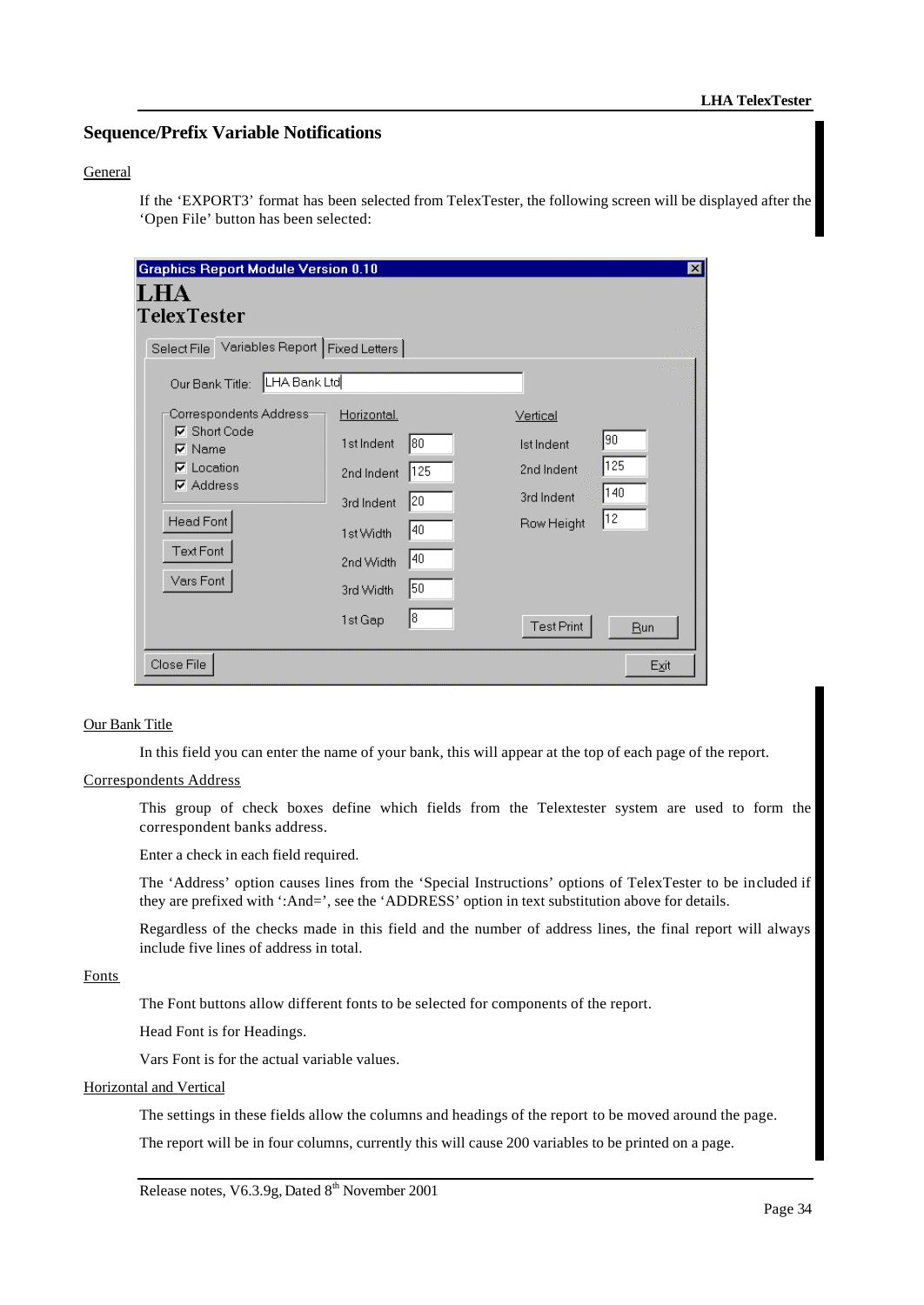# Test Print

Selecting this button will cause a single page to be printed with the current settings.

### Run

Selecting this button will cause the report to be executed and previewed.

# **Variables Report Preview**

# General

When the Variables report is executed, a screen similar to the following will be displayed.

| 22 %<br>E<br>Close<br>Œ<br>$\overline{14}$<br>▶<br>$\blacktriangleright$<br>圓<br>$\tau_{\rm B}$<br>\$64.770.<br>LTD SAM IT CONTRIBUTES SHARE!<br><b>That</b><br>Andrew Mod-<br>Ti-fi-Enlight Nati<br><b>Science</b><br>\$1.4 limit<br>픞<br>111<br>$\mathbb{L}$<br>Um.<br>$k \in \mathbb{R}$<br>111<br>$\sim$<br>$\frac{1}{2} \left( \frac{1}{2} \right) \left( \frac{1}{2} \right) \left( \frac{1}{2} \right)$<br>$\frac{1}{2} \left( \frac{1}{2} \right) \left( \frac{1}{2} \right) \left( \frac{1}{2} \right) \left( \frac{1}{2} \right) \left( \frac{1}{2} \right) \left( \frac{1}{2} \right) \left( \frac{1}{2} \right) \left( \frac{1}{2} \right) \left( \frac{1}{2} \right) \left( \frac{1}{2} \right) \left( \frac{1}{2} \right) \left( \frac{1}{2} \right) \left( \frac{1}{2} \right) \left( \frac{1}{2} \right) \left( \frac{1}{2} \right) \left( \frac{1}{2} \right) \left( \frac$<br>當<br>Ter.<br>$\label{eq:1} \begin{array}{ll} \mathbb{R}^{n} \times \mathbb{R}^{n} \times \mathbb{R}^{n} \times \mathbb{R}^{n} \times \mathbb{R}^{n} \times \mathbb{R}^{n} \times \mathbb{R}^{n} \times \mathbb{R}^{n} \times \mathbb{R}^{n} \times \mathbb{R}^{n} \times \mathbb{R}^{n} \times \mathbb{R}^{n} \times \mathbb{R}^{n} \times \mathbb{R}^{n} \times \mathbb{R}^{n} \times \mathbb{R}^{n} \times \mathbb{R}^{n} \times \mathbb{R}^{n} \times \mathbb{R}^{n$<br>con.<br>面<br>144.1<br>$\frac{1}{2} \left( \frac{1}{2} \right) \left( \frac{1}{2} \right) \left( \frac{1}{2} \right) \left( \frac{1}{2} \right) \left( \frac{1}{2} \right) \left( \frac{1}{2} \right) \left( \frac{1}{2} \right) \left( \frac{1}{2} \right) \left( \frac{1}{2} \right) \left( \frac{1}{2} \right) \left( \frac{1}{2} \right) \left( \frac{1}{2} \right) \left( \frac{1}{2} \right) \left( \frac{1}{2} \right) \left( \frac{1}{2} \right) \left( \frac{1}{2} \right) \left( \frac$<br>═<br>$\overline{\phantom{a}}$<br>$\sim$<br>14<br>the c<br>et in<br>Vite.<br>$\sim$<br>$\frac{1}{2}$<br>÷,<br><b>Side</b><br>in.<br>116<br>18.0<br><b>HALL</b><br>100<br>$\overline{\phantom{m}}$<br>$\equiv$<br>3.932<br>1000<br>111<br><b>Sept.</b><br>m<br><b>AR</b><br>$\frac{1}{2}$<br>$\frac{1}{2}$<br>$\frac{1}{2}$<br>--<br>B)<br><b>THE</b><br>111<br>œ<br>111<br>110<br>$\sim$<br>$\longrightarrow$<br>$\overline{\phantom{a}}$<br>148.<br>112<br><b>WELL</b><br>Term.<br>19.<br>$\frac{1}{2} \left( \frac{1}{2} \right) \left( \frac{1}{2} \right) \left( \frac{1}{2} \right) \left( \frac{1}{2} \right) \left( \frac{1}{2} \right) \left( \frac{1}{2} \right) \left( \frac{1}{2} \right) \left( \frac{1}{2} \right) \left( \frac{1}{2} \right) \left( \frac{1}{2} \right) \left( \frac{1}{2} \right) \left( \frac{1}{2} \right) \left( \frac{1}{2} \right) \left( \frac{1}{2} \right) \left( \frac{1}{2} \right) \left( \frac{1}{2} \right) \left( \frac$<br>$\frac{1}{2} \left( \frac{1}{2} \right) \left( \frac{1}{2} \right) \left( \frac{1}{2} \right) \left( \frac{1}{2} \right) \left( \frac{1}{2} \right) \left( \frac{1}{2} \right) \left( \frac{1}{2} \right) \left( \frac{1}{2} \right) \left( \frac{1}{2} \right) \left( \frac{1}{2} \right) \left( \frac{1}{2} \right) \left( \frac{1}{2} \right) \left( \frac{1}{2} \right) \left( \frac{1}{2} \right) \left( \frac{1}{2} \right) \left( \frac{1}{2} \right) \left( \frac$<br>--<br>164<br>÷<br>year.<br>÷<br>122<br>×<br>141<br>$\sim$<br>$\sim$<br>--<br><b>VIE</b><br>100<br>240<br>m<br>Ξ<br>Ξ<br>$\sim$<br>--<br>š.<br>÷.<br>THE.<br>13.8<br><b>COLLECT</b><br>112<br>$\frac{1}{2} \left( \frac{1}{2} \right) \left( \frac{1}{2} \right)$<br>$\frac{1}{2}$<br>iü.<br>11<br>10 <sup>2</sup><br>111<br><b>SAF</b><br>rich.<br>$\qquad \qquad$<br>$\frac{1}{2} \left( \frac{1}{2} \right)^2 + \frac{1}{2} \left( \frac{1}{2} \right)^2$<br>$\frac{1}{2} \left( \frac{1}{2} \right) \left( \frac{1}{2} \right) \left( \frac{1}{2} \right) \left( \frac{1}{2} \right) \left( \frac{1}{2} \right) \left( \frac{1}{2} \right) \left( \frac{1}{2} \right) \left( \frac{1}{2} \right) \left( \frac{1}{2} \right) \left( \frac{1}{2} \right) \left( \frac{1}{2} \right) \left( \frac{1}{2} \right) \left( \frac{1}{2} \right) \left( \frac{1}{2} \right) \left( \frac{1}{2} \right) \left( \frac{1}{2} \right) \left( \frac$<br>$\frac{1}{2} \left( \frac{1}{2} \right) \left( \frac{1}{2} \right) \left( \frac{1}{2} \right)$<br>ALL:<br>AL-<br>11.6<br>LL.<br>sin.<br>111<br>÷<br>$\sim$<br>$\sim$<br>$\frac{1}{2} \left( \frac{1}{2} \right) \left( \frac{1}{2} \right) \left( \frac{1}{2} \right) \left( \frac{1}{2} \right) \left( \frac{1}{2} \right) \left( \frac{1}{2} \right) \left( \frac{1}{2} \right) \left( \frac{1}{2} \right) \left( \frac{1}{2} \right) \left( \frac{1}{2} \right) \left( \frac{1}{2} \right) \left( \frac{1}{2} \right) \left( \frac{1}{2} \right) \left( \frac{1}{2} \right) \left( \frac{1}{2} \right) \left( \frac{1}{2} \right) \left( \frac$<br>$\frac{1}{2} \left( \frac{1}{2} \right) \left( \frac{1}{2} \right) \left( \frac{1}{2} \right)$<br>$\sim$<br>n<br><b>SIL</b><br>$\sim$<br>0.11<br>$\mathbb{I}$ if $\mathbb{I}$<br>188<br>111<br>$\rightarrow$<br>$\overline{\phantom{a}}$<br>Ξ<br>$\sim$<br>--<br>ä<br>12.1<br>$\mathbb{R}^n$ .<br>141<br>112<br>3.18<br>111<br>(11)<br>$\sim$<br>$\sim$<br>$\frac{1}{2} \left( \frac{1}{2} \right) \left( \frac{1}{2} \right) \left( \frac{1}{2} \right) \left( \frac{1}{2} \right) \left( \frac{1}{2} \right) \left( \frac{1}{2} \right) \left( \frac{1}{2} \right) \left( \frac{1}{2} \right) \left( \frac{1}{2} \right) \left( \frac{1}{2} \right) \left( \frac{1}{2} \right) \left( \frac{1}{2} \right) \left( \frac{1}{2} \right) \left( \frac{1}{2} \right) \left( \frac{1}{2} \right) \left( \frac{1}{2} \right) \left( \frac$<br>181<br>$10^{11}$<br>$100 - 100$<br>111<br>17.5<br>195.<br>inc.<br>$\qquad \qquad$<br>$\sim$<br><b>JYE</b><br>in.<br>m.<br>36k<br>$\sim$<br>is.<br><b>Life:</b><br>Y.<br>$\qquad \qquad =\qquad$<br>$\frac{1}{2} \left( \frac{1}{2} \right) \left( \frac{1}{2} \right) \left( \frac{1}{2} \right)$<br>$\sim$<br>$\sim$<br>$\sim$<br>100<br>1111<br>box.<br>$1 + 1$<br>$\rightarrow$<br>Ξ<br>Ξ<br>$\overline{\phantom{a}}$<br>--<br>×<br>ALC.<br>s<br>118<br>118<br>200<br>iin.<br>m.<br>$\sim$<br>--<br>12<br>116<br>184<br>$\sim$<br>116.<br>i sa<br>11.0<br>$\qquad \qquad$<br>$\sim$<br>$\overline{\phantom{a}}$<br>--<br>š<br>18.1<br>in.<br><b>SEP</b><br>$\frac{1}{1+\alpha}$<br>12.01<br>$1 + 0.$<br>in.<br>$\equiv$<br>$\frac{1}{2} \left( \frac{1}{2} \right)^{2} \left( \frac{1}{2} \right)^{2} \left( \frac{1}{2} \right)^{2} \left( \frac{1}{2} \right)^{2} \left( \frac{1}{2} \right)^{2} \left( \frac{1}{2} \right)^{2} \left( \frac{1}{2} \right)^{2} \left( \frac{1}{2} \right)^{2} \left( \frac{1}{2} \right)^{2} \left( \frac{1}{2} \right)^{2} \left( \frac{1}{2} \right)^{2} \left( \frac{1}{2} \right)^{2} \left( \frac{1}{2} \right)^{2} \left( \frac$<br>--<br>π<br>yes.<br>$111$<br>1888<br>111.<br>m.<br>Ξ<br>Ξ<br>$\frac{1}{2} \left( \frac{1}{2} \right) \left( \frac{1}{2} \right) \left( \frac{1}{2} \right)$<br>--<br>$\mathbf{r}$<br><b>YER</b><br>and .<br>115<br><b>Lee</b><br>118<br>sak-<br>$\frac{1}{2} \left( \frac{1}{2} \right) \left( \frac{1}{2} \right) \left( \frac{1}{2} \right) \left( \frac{1}{2} \right) \left( \frac{1}{2} \right) \left( \frac{1}{2} \right) \left( \frac{1}{2} \right) \left( \frac{1}{2} \right) \left( \frac{1}{2} \right) \left( \frac{1}{2} \right) \left( \frac{1}{2} \right) \left( \frac{1}{2} \right) \left( \frac{1}{2} \right) \left( \frac{1}{2} \right) \left( \frac{1}{2} \right) \left( \frac{1}{2} \right) \left( \frac$<br>--<br>×<br>$\sim$<br>$\sim$<br>11<br>$100 -$<br>ъ.<br>m<br>$\sim$<br>$\overline{\phantom{m}}$<br>$\frac{1}{2} \left( \frac{1}{2} \right) \left( \frac{1}{2} \right) \left( \frac{1}{2} \right) \left( \frac{1}{2} \right) \left( \frac{1}{2} \right) \left( \frac{1}{2} \right) \left( \frac{1}{2} \right) \left( \frac{1}{2} \right) \left( \frac{1}{2} \right) \left( \frac{1}{2} \right) \left( \frac{1}{2} \right) \left( \frac{1}{2} \right) \left( \frac{1}{2} \right) \left( \frac{1}{2} \right) \left( \frac{1}{2} \right) \left( \frac{1}{2} \right) \left( \frac$<br>$\frac{1}{2} \left( \frac{1}{2} \right) \left( \frac{1}{2} \right) \left( \frac{1}{2} \right)$<br>--<br>b<br>187<br>B<br>$\frac{1}{1+\alpha}$<br>tin.<br>to:<br>1mg<br><b>Lease</b><br>$\frac{1}{2}$<br>$\frac{1}{2} \left( \frac{1}{2} \right) \left( \frac{1}{2} \right) \left( \frac{1}{2} \right) \left( \frac{1}{2} \right) \left( \frac{1}{2} \right) \left( \frac{1}{2} \right) \left( \frac{1}{2} \right) \left( \frac{1}{2} \right) \left( \frac{1}{2} \right) \left( \frac{1}{2} \right) \left( \frac{1}{2} \right) \left( \frac{1}{2} \right) \left( \frac{1}{2} \right) \left( \frac{1}{2} \right) \left( \frac{1}{2} \right) \left( \frac{1}{2} \right) \left( \frac$<br>$\frac{1}{2} \left( \frac{1}{2} \right) \left( \frac{1}{2} \right) \left( \frac{1}{2} \right)$<br>--<br>(115)<br>112<br>148<br>100<br>150<br>Ξ<br>$\equiv$<br>$\frac{1}{2}$<br>is.<br>$14 -$<br>E.<br>141<br>111.<br><b>Sign</b><br>in.<br>111<br>$\sim$<br>--<br>π<br>114<br>$\overline{\phantom{a}}$<br>13.7<br>po.<br>$1 -$<br>tor.<br>Ξ<br>$=$<br>$\frac{1}{2}$<br>--<br>in.<br>m<br>'ent<br>Take 1<br>$-1.116$<br>G.Gr.<br><b>SIL</b><br>$\overline{\phantom{a}}$<br>$\sim$<br>×<br>m.<br>4.3.8<br>TER.<br>$1 + 1$<br><b>Au</b><br>TEN.<br>14.<br>Ξ<br>--<br>$=$<br>$\frac{1}{2}$<br>$\overline{1}$<br>188<br>÷<br>$\overline{\phantom{a}}$<br>116<br>110<br>DИ.<br><b>AR</b><br>$\sim$<br>$\mathbf{u}$<br>$3.0 - 1.0$<br>OK.<br>111<br>10.11<br>130<br>ris.<br>Ξ<br>Ξ<br>$\sim$<br>--<br>n.<br>×<br>124<br>$^{16}$<br>111<br>(FPR)<br>190<br>pide:<br>$\frac{1}{2}$<br>$\sim$<br>GH-<br>TER.<br>ia.<br>×<br>Yes.<br>14.4<br><b>SER</b><br>Ξ<br>$\equiv$<br>$\overline{\phantom{a}}$<br>$\rightarrow$<br>н<br>$\sim$<br>XXX<br>111<br>÷<br>œ<br><b>Sec.</b><br>$111 -$<br>$\frac{1}{2} \left( \frac{1}{2} \right) \left( \frac{1}{2} \right) \left( \frac{1}{2} \right)$<br>$\frac{1}{2} \left( \frac{1}{2} \right) \left( \frac{1}{2} \right) \left( \frac{1}{2} \right)$<br>×<br>111.<br>$\sim$<br>HE.<br>112<br><b>TTF</b><br>180<br>134.<br>Ξ<br>$\frac{1}{2} \left( \frac{1}{2} \right) \left( \frac{1}{2} \right) \left( \frac{1}{2} \right) \left( \frac{1}{2} \right) \left( \frac{1}{2} \right) \left( \frac{1}{2} \right) \left( \frac{1}{2} \right) \left( \frac{1}{2} \right) \left( \frac{1}{2} \right) \left( \frac{1}{2} \right) \left( \frac{1}{2} \right) \left( \frac{1}{2} \right) \left( \frac{1}{2} \right) \left( \frac{1}{2} \right) \left( \frac{1}{2} \right) \left( \frac{1}{2} \right) \left( \frac$<br>--<br>iiiii<br>$\frac{1}{1+\epsilon}$<br>$\frac{1}{2} \left( \frac{1}{2} \right) \left( \frac{1}{2} \right)$<br>100<br>18.88<br>e<br>m<br>e<br>$\qquad \qquad = \qquad$<br>$\sim$<br>$\frac{1}{2}$<br>$\sqrt{2}$<br>$\sim$<br>Volv.<br>Ξ<br>$\equiv$<br>$\frac{1}{2}$<br>×<br>Yes.<br>in.<br>111<br>$100 - 100$<br>110<br>110.<br>$\frac{1}{2} \left( \frac{1}{2} \right) \left( \frac{1}{2} \right) \left( \frac{1}{2} \right)$<br>$\overline{1}$<br>MF.<br>m<br>112<br><b>NO</b><br>co.<br>114<br>s<br>Ξ<br>--<br>$\sim$<br>111<br>1.14<br>1,191<br>$\sim$<br>$+10$<br>$\label{eq:1} \begin{split} \mathbb{R}^{n+1} \times \mathbb{R}^{n+1} \end{split}$<br>$\sim$<br>--<br>×<br><b>Tele</b><br>n.<br>and .<br>1.11<br>sie"<br>181.<br>April.<br>$=$<br>Ξ<br>$\frac{1}{2}$<br>--<br>10 <sup>2</sup><br>×<br>ù so<br>mi.<br>111<br>sis"<br>$-1$<br>÷<br>×<br>718<br>m.<br>April.<br>$100 - 100$<br>157<br>iii.<br>1/6<br>$=$<br>$\equiv$<br>$\sim$<br>--<br>۰<br>$\rightarrow$<br>10 <sup>2</sup><br>110<br>$1 - 1$<br>111<br>1111<br>116<br>$\frac{1}{2}$<br>s<br>$\sim$<br><b>COL</b><br>ing.<br>Texas.<br>Tele-<br><b>TELL</b><br>$-880$<br>Ë<br>$\approx$<br>$\sim$<br>--<br>E<br>To 1<br><b>Sec.</b><br>100<br><b>STATE</b><br>Color.<br><b>COLL</b><br><b>SEC</b><br>$\sim$<br>$\frac{1}{2} \left( \frac{1}{2} \right) \left( \frac{1}{2} \right) \left( \frac{1}{2} \right) \left( \frac{1}{2} \right) \left( \frac{1}{2} \right) \left( \frac{1}{2} \right) \left( \frac{1}{2} \right) \left( \frac{1}{2} \right) \left( \frac{1}{2} \right) \left( \frac{1}{2} \right) \left( \frac{1}{2} \right) \left( \frac{1}{2} \right) \left( \frac{1}{2} \right) \left( \frac{1}{2} \right) \left( \frac{1}{2} \right) \left( \frac{1}{2} \right) \left( \frac$<br>188<br>R<br>100<br>1111<br>$11\%$<br>1111<br>on)<br>$\equiv$<br>$\frac{1}{2}$<br>--<br>$\sim$<br>184.<br>$101$<br>1.01<br>131<br>DO.<br>CHO.<br>$\sim$<br>--<br>con.<br>.xel<br>湿<br>COM 7<br>×<br>114<br>$\frac{1}{100}$<br>Cash 1<br>$\overline{\phantom{a}}$<br><b>Inches</b><br>÷<br>Veli<br>THE<br>Vol. | <b>R</b> Print Preview |  |  |  |  |  |  |  |
|--------------------------------------------------------------------------------------------------------------------------------------------------------------------------------------------------------------------------------------------------------------------------------------------------------------------------------------------------------------------------------------------------------------------------------------------------------------------------------------------------------------------------------------------------------------------------------------------------------------------------------------------------------------------------------------------------------------------------------------------------------------------------------------------------------------------------------------------------------------------------------------------------------------------------------------------------------------------------------------------------------------------------------------------------------------------------------------------------------------------------------------------------------------------------------------------------------------------------------------------------------------------------------------------------------------------------------------------------------------------------------------------------------------------------------------------------------------------------------------------------------------------------------------------------------------------------------------------------------------------------------------------------------------------------------------------------------------------------------------------------------------------------------------------------------------------------------------------------------------------------------------------------------------------------------------------------------------------------------------------------------------------------------------------------------------------------------------------------------------------------------------------------------------------------------------------------------------------------------------------------------------------------------------------------------------------------------------------------------------------------------------------------------------------------------------------------------------------------------------------------------------------------------------------------------------------------------------------------------------------------------------------------------------------------------------------------------------------------------------------------------------------------------------------------------------------------------------------------------------------------------------------------------------------------------------------------------------------------------------------------------------------------------------------------------------------------------------------------------------------------------------------------------------------------------------------------------------------------------------------------------------------------------------------------------------------------------------------------------------------------------------------------------------------------------------------------------------------------------------------------------------------------------------------------------------------------------------------------------------------------------------------------------------------------------------------------------------------------------------------------------------------------------------------------------------------------------------------------------------------------------------------------------------------------------------------------------------------------------------------------------------------------------------------------------------------------------------------------------------------------------------------------------------------------------------------------------------------------------------------------------------------------------------------------------------------------------------------------------------------------------------------------------------------------------------------------------------------------------------------------------------------------------------------------------------------------------------------------------------------------------------------------------------------------------------------------------------------------------------------------------------------------------------------------------------------------------------------------------------------------------------------------------------------------------------------------------------------------------------------------------------------------------------------------------------------------------------------------------------------------------------------------------------------------------------------------------------------------------------------------------------------------------------------------------------------------------------------------------------------------------------------------------------------------------------------------------------------------------------------------------------------------------------------------------------------------------------------------------------------------------------------------------------------------------------------------------------------------------------------------------------------------------------------------------------------------------------------------------------------------------------------------------------------------------------------------------------------------------------------------------------------------------------------------------------------------------------------------------------------------------------------------------------------------------------------------------------------------------------------------------------------------------------------------------------------------------------------------------------------------------------------------------------------------------------------------------------------------------------------------------------------------------------------------------------------------------------------------------------------------------------------------------------------------------------------------------------------------------------------------------------------------------------------------------------------------------------------------------------------------------------------------------------------------------------------------------------------------------------------------------------------------------------------------------------------------------------------------------------------------------------------------------------------------------------------------------------------------------------------------------------------------------------------------------------------------------------------------------------------------------------------------------------------------------------------------------------------------------------------------------------------------------------------------------------------------------------------------------------------------------------------------------------------------------------------------------------------------------------------------------------------------------------------------------------------------------------------------------------------------------------------------------------------------------------------------------------------------------------------------------------------------------------------------------------------------------------------------------------------------------------------------------------------------------------------------------------------------------------------------------------------------------------------------------------------------------------------------------------------------------------------------------------------------------------------------------------------------------------------------------------------------------------------------------------------------------------------------------------------------------------------------------------------------------------------------------------------------------------------------------------------------------------------------------------------------------------------------------------------------------------------------------------------------------------------------------------------------------------------------------------------------------------------------------------------------------------------------------------------------------------------------------------------------------------------------------------------------------------------------------------------------------------------------------------------------------------------------------------------------------------------------------------------------------------------------------------------------------------------------------------------------------------------------------------------------------------------------------------------------------------------------------------------------------------------------------------------------------------------------------------------------------------------------------------------------------------------------------------------------------------------------------------------------------------------------------------------------------------------------------------------------------------------------------------------------------------------------------------------------------------------------------------------------------------------------------------------------------------------------------------------------------------------------------------------------------------------------------------------------------------------------------------------------------------------------------------------------------------------------------------------------------------------------------------------------------------------------------------------------------------------------------------------------------------------------------------------------------------------------------------------------------------------------------------------------------------------------------------------------------------------------------------------------------------------------------------------------------------------------------------------------------------------------------------------------------------------------------------------------------------------------------------------------------------------------------------------------------------------------------------------------------------------------------------------------------------------------------------------------------------------------------------------------------------------------------------------------------------------------------------------------------------------------------------------------------------------------------------------------------------------------------------------------------------------------------------------------------------------------------------------------------------------------------------------------------------------------------------------------------------------------------------------------------------------------------------------------------------------------------------------------------------------------------------------------------------------------------------------------------------------------------------------------------------------------------------------------------------------------------------------------------------------------------------------------------------------------------------------------------------------------------------------------------------------------------------------------------------------------------------------------------------------------------------------------------------------------------------------------------------------------------------------------------------------------------------------------------------------------------------------------------------------------------------------------------------------------------------------------------------------|------------------------|--|--|--|--|--|--|--|
|                                                                                                                                                                                                                                                                                                                                                                                                                                                                                                                                                                                                                                                                                                                                                                                                                                                                                                                                                                                                                                                                                                                                                                                                                                                                                                                                                                                                                                                                                                                                                                                                                                                                                                                                                                                                                                                                                                                                                                                                                                                                                                                                                                                                                                                                                                                                                                                                                                                                                                                                                                                                                                                                                                                                                                                                                                                                                                                                                                                                                                                                                                                                                                                                                                                                                                                                                                                                                                                                                                                                                                                                                                                                                                                                                                                                                                                                                                                                                                                                                                                                                                                                                                                                                                                                                                                                                                                                                                                                                                                                                                                                                                                                                                                                                                                                                                                                                                                                                                                                                                                                                                                                                                                                                                                                                                                                                                                                                                                                                                                                                                                                                                                                                                                                                                                                                                                                                                                                                                                                                                                                                                                                                                                                                                                                                                                                                                                                                                                                                                                                                                                                                                                                                                                                                                                                                                                                                                                                                                                                                                                                                                                                                                                                                                                                                                                                                                                                                                                                                                                                                                                                                                                                                                                                                                                                                                                                                                                                                                                                                                                                                                                                                                                                                                                                                                                                                                                                                                                                                                                                                                                                                                                                                                                                                                                                                                                                                                                                                                                                                                                                                                                                                                                                                                                                                                                                                                                                                                                                                                                                                                                                                                                                                                                                                                                                                                                                                                                                                                                                                                                                                                                                                                                                                                                                                                                                                                                                                                                                                                                                                                                                                                                                                                                                                                                                                                                                                                                                                                                                                                                                                                                                                                                                                                                                                                                                                                                                                                                                                                                                                                                                                                                                                                                                                                                                                                                                                                                                                                                                                                                                                                                                                                                                                                                                                                                                                                                                                                                                                                                                                                                                                                                                                                                                                                                                                                                                                            | ê                      |  |  |  |  |  |  |  |
|                                                                                                                                                                                                                                                                                                                                                                                                                                                                                                                                                                                                                                                                                                                                                                                                                                                                                                                                                                                                                                                                                                                                                                                                                                                                                                                                                                                                                                                                                                                                                                                                                                                                                                                                                                                                                                                                                                                                                                                                                                                                                                                                                                                                                                                                                                                                                                                                                                                                                                                                                                                                                                                                                                                                                                                                                                                                                                                                                                                                                                                                                                                                                                                                                                                                                                                                                                                                                                                                                                                                                                                                                                                                                                                                                                                                                                                                                                                                                                                                                                                                                                                                                                                                                                                                                                                                                                                                                                                                                                                                                                                                                                                                                                                                                                                                                                                                                                                                                                                                                                                                                                                                                                                                                                                                                                                                                                                                                                                                                                                                                                                                                                                                                                                                                                                                                                                                                                                                                                                                                                                                                                                                                                                                                                                                                                                                                                                                                                                                                                                                                                                                                                                                                                                                                                                                                                                                                                                                                                                                                                                                                                                                                                                                                                                                                                                                                                                                                                                                                                                                                                                                                                                                                                                                                                                                                                                                                                                                                                                                                                                                                                                                                                                                                                                                                                                                                                                                                                                                                                                                                                                                                                                                                                                                                                                                                                                                                                                                                                                                                                                                                                                                                                                                                                                                                                                                                                                                                                                                                                                                                                                                                                                                                                                                                                                                                                                                                                                                                                                                                                                                                                                                                                                                                                                                                                                                                                                                                                                                                                                                                                                                                                                                                                                                                                                                                                                                                                                                                                                                                                                                                                                                                                                                                                                                                                                                                                                                                                                                                                                                                                                                                                                                                                                                                                                                                                                                                                                                                                                                                                                                                                                                                                                                                                                                                                                                                                                                                                                                                                                                                                                                                                                                                                                                                                                                                                                                                            |                        |  |  |  |  |  |  |  |
|                                                                                                                                                                                                                                                                                                                                                                                                                                                                                                                                                                                                                                                                                                                                                                                                                                                                                                                                                                                                                                                                                                                                                                                                                                                                                                                                                                                                                                                                                                                                                                                                                                                                                                                                                                                                                                                                                                                                                                                                                                                                                                                                                                                                                                                                                                                                                                                                                                                                                                                                                                                                                                                                                                                                                                                                                                                                                                                                                                                                                                                                                                                                                                                                                                                                                                                                                                                                                                                                                                                                                                                                                                                                                                                                                                                                                                                                                                                                                                                                                                                                                                                                                                                                                                                                                                                                                                                                                                                                                                                                                                                                                                                                                                                                                                                                                                                                                                                                                                                                                                                                                                                                                                                                                                                                                                                                                                                                                                                                                                                                                                                                                                                                                                                                                                                                                                                                                                                                                                                                                                                                                                                                                                                                                                                                                                                                                                                                                                                                                                                                                                                                                                                                                                                                                                                                                                                                                                                                                                                                                                                                                                                                                                                                                                                                                                                                                                                                                                                                                                                                                                                                                                                                                                                                                                                                                                                                                                                                                                                                                                                                                                                                                                                                                                                                                                                                                                                                                                                                                                                                                                                                                                                                                                                                                                                                                                                                                                                                                                                                                                                                                                                                                                                                                                                                                                                                                                                                                                                                                                                                                                                                                                                                                                                                                                                                                                                                                                                                                                                                                                                                                                                                                                                                                                                                                                                                                                                                                                                                                                                                                                                                                                                                                                                                                                                                                                                                                                                                                                                                                                                                                                                                                                                                                                                                                                                                                                                                                                                                                                                                                                                                                                                                                                                                                                                                                                                                                                                                                                                                                                                                                                                                                                                                                                                                                                                                                                                                                                                                                                                                                                                                                                                                                                                                                                                                                                                                                            |                        |  |  |  |  |  |  |  |
|                                                                                                                                                                                                                                                                                                                                                                                                                                                                                                                                                                                                                                                                                                                                                                                                                                                                                                                                                                                                                                                                                                                                                                                                                                                                                                                                                                                                                                                                                                                                                                                                                                                                                                                                                                                                                                                                                                                                                                                                                                                                                                                                                                                                                                                                                                                                                                                                                                                                                                                                                                                                                                                                                                                                                                                                                                                                                                                                                                                                                                                                                                                                                                                                                                                                                                                                                                                                                                                                                                                                                                                                                                                                                                                                                                                                                                                                                                                                                                                                                                                                                                                                                                                                                                                                                                                                                                                                                                                                                                                                                                                                                                                                                                                                                                                                                                                                                                                                                                                                                                                                                                                                                                                                                                                                                                                                                                                                                                                                                                                                                                                                                                                                                                                                                                                                                                                                                                                                                                                                                                                                                                                                                                                                                                                                                                                                                                                                                                                                                                                                                                                                                                                                                                                                                                                                                                                                                                                                                                                                                                                                                                                                                                                                                                                                                                                                                                                                                                                                                                                                                                                                                                                                                                                                                                                                                                                                                                                                                                                                                                                                                                                                                                                                                                                                                                                                                                                                                                                                                                                                                                                                                                                                                                                                                                                                                                                                                                                                                                                                                                                                                                                                                                                                                                                                                                                                                                                                                                                                                                                                                                                                                                                                                                                                                                                                                                                                                                                                                                                                                                                                                                                                                                                                                                                                                                                                                                                                                                                                                                                                                                                                                                                                                                                                                                                                                                                                                                                                                                                                                                                                                                                                                                                                                                                                                                                                                                                                                                                                                                                                                                                                                                                                                                                                                                                                                                                                                                                                                                                                                                                                                                                                                                                                                                                                                                                                                                                                                                                                                                                                                                                                                                                                                                                                                                                                                                                                                            |                        |  |  |  |  |  |  |  |
|                                                                                                                                                                                                                                                                                                                                                                                                                                                                                                                                                                                                                                                                                                                                                                                                                                                                                                                                                                                                                                                                                                                                                                                                                                                                                                                                                                                                                                                                                                                                                                                                                                                                                                                                                                                                                                                                                                                                                                                                                                                                                                                                                                                                                                                                                                                                                                                                                                                                                                                                                                                                                                                                                                                                                                                                                                                                                                                                                                                                                                                                                                                                                                                                                                                                                                                                                                                                                                                                                                                                                                                                                                                                                                                                                                                                                                                                                                                                                                                                                                                                                                                                                                                                                                                                                                                                                                                                                                                                                                                                                                                                                                                                                                                                                                                                                                                                                                                                                                                                                                                                                                                                                                                                                                                                                                                                                                                                                                                                                                                                                                                                                                                                                                                                                                                                                                                                                                                                                                                                                                                                                                                                                                                                                                                                                                                                                                                                                                                                                                                                                                                                                                                                                                                                                                                                                                                                                                                                                                                                                                                                                                                                                                                                                                                                                                                                                                                                                                                                                                                                                                                                                                                                                                                                                                                                                                                                                                                                                                                                                                                                                                                                                                                                                                                                                                                                                                                                                                                                                                                                                                                                                                                                                                                                                                                                                                                                                                                                                                                                                                                                                                                                                                                                                                                                                                                                                                                                                                                                                                                                                                                                                                                                                                                                                                                                                                                                                                                                                                                                                                                                                                                                                                                                                                                                                                                                                                                                                                                                                                                                                                                                                                                                                                                                                                                                                                                                                                                                                                                                                                                                                                                                                                                                                                                                                                                                                                                                                                                                                                                                                                                                                                                                                                                                                                                                                                                                                                                                                                                                                                                                                                                                                                                                                                                                                                                                                                                                                                                                                                                                                                                                                                                                                                                                                                                                                                                                                            |                        |  |  |  |  |  |  |  |
|                                                                                                                                                                                                                                                                                                                                                                                                                                                                                                                                                                                                                                                                                                                                                                                                                                                                                                                                                                                                                                                                                                                                                                                                                                                                                                                                                                                                                                                                                                                                                                                                                                                                                                                                                                                                                                                                                                                                                                                                                                                                                                                                                                                                                                                                                                                                                                                                                                                                                                                                                                                                                                                                                                                                                                                                                                                                                                                                                                                                                                                                                                                                                                                                                                                                                                                                                                                                                                                                                                                                                                                                                                                                                                                                                                                                                                                                                                                                                                                                                                                                                                                                                                                                                                                                                                                                                                                                                                                                                                                                                                                                                                                                                                                                                                                                                                                                                                                                                                                                                                                                                                                                                                                                                                                                                                                                                                                                                                                                                                                                                                                                                                                                                                                                                                                                                                                                                                                                                                                                                                                                                                                                                                                                                                                                                                                                                                                                                                                                                                                                                                                                                                                                                                                                                                                                                                                                                                                                                                                                                                                                                                                                                                                                                                                                                                                                                                                                                                                                                                                                                                                                                                                                                                                                                                                                                                                                                                                                                                                                                                                                                                                                                                                                                                                                                                                                                                                                                                                                                                                                                                                                                                                                                                                                                                                                                                                                                                                                                                                                                                                                                                                                                                                                                                                                                                                                                                                                                                                                                                                                                                                                                                                                                                                                                                                                                                                                                                                                                                                                                                                                                                                                                                                                                                                                                                                                                                                                                                                                                                                                                                                                                                                                                                                                                                                                                                                                                                                                                                                                                                                                                                                                                                                                                                                                                                                                                                                                                                                                                                                                                                                                                                                                                                                                                                                                                                                                                                                                                                                                                                                                                                                                                                                                                                                                                                                                                                                                                                                                                                                                                                                                                                                                                                                                                                                                                                                                                            |                        |  |  |  |  |  |  |  |
|                                                                                                                                                                                                                                                                                                                                                                                                                                                                                                                                                                                                                                                                                                                                                                                                                                                                                                                                                                                                                                                                                                                                                                                                                                                                                                                                                                                                                                                                                                                                                                                                                                                                                                                                                                                                                                                                                                                                                                                                                                                                                                                                                                                                                                                                                                                                                                                                                                                                                                                                                                                                                                                                                                                                                                                                                                                                                                                                                                                                                                                                                                                                                                                                                                                                                                                                                                                                                                                                                                                                                                                                                                                                                                                                                                                                                                                                                                                                                                                                                                                                                                                                                                                                                                                                                                                                                                                                                                                                                                                                                                                                                                                                                                                                                                                                                                                                                                                                                                                                                                                                                                                                                                                                                                                                                                                                                                                                                                                                                                                                                                                                                                                                                                                                                                                                                                                                                                                                                                                                                                                                                                                                                                                                                                                                                                                                                                                                                                                                                                                                                                                                                                                                                                                                                                                                                                                                                                                                                                                                                                                                                                                                                                                                                                                                                                                                                                                                                                                                                                                                                                                                                                                                                                                                                                                                                                                                                                                                                                                                                                                                                                                                                                                                                                                                                                                                                                                                                                                                                                                                                                                                                                                                                                                                                                                                                                                                                                                                                                                                                                                                                                                                                                                                                                                                                                                                                                                                                                                                                                                                                                                                                                                                                                                                                                                                                                                                                                                                                                                                                                                                                                                                                                                                                                                                                                                                                                                                                                                                                                                                                                                                                                                                                                                                                                                                                                                                                                                                                                                                                                                                                                                                                                                                                                                                                                                                                                                                                                                                                                                                                                                                                                                                                                                                                                                                                                                                                                                                                                                                                                                                                                                                                                                                                                                                                                                                                                                                                                                                                                                                                                                                                                                                                                                                                                                                                                                                                            |                        |  |  |  |  |  |  |  |
|                                                                                                                                                                                                                                                                                                                                                                                                                                                                                                                                                                                                                                                                                                                                                                                                                                                                                                                                                                                                                                                                                                                                                                                                                                                                                                                                                                                                                                                                                                                                                                                                                                                                                                                                                                                                                                                                                                                                                                                                                                                                                                                                                                                                                                                                                                                                                                                                                                                                                                                                                                                                                                                                                                                                                                                                                                                                                                                                                                                                                                                                                                                                                                                                                                                                                                                                                                                                                                                                                                                                                                                                                                                                                                                                                                                                                                                                                                                                                                                                                                                                                                                                                                                                                                                                                                                                                                                                                                                                                                                                                                                                                                                                                                                                                                                                                                                                                                                                                                                                                                                                                                                                                                                                                                                                                                                                                                                                                                                                                                                                                                                                                                                                                                                                                                                                                                                                                                                                                                                                                                                                                                                                                                                                                                                                                                                                                                                                                                                                                                                                                                                                                                                                                                                                                                                                                                                                                                                                                                                                                                                                                                                                                                                                                                                                                                                                                                                                                                                                                                                                                                                                                                                                                                                                                                                                                                                                                                                                                                                                                                                                                                                                                                                                                                                                                                                                                                                                                                                                                                                                                                                                                                                                                                                                                                                                                                                                                                                                                                                                                                                                                                                                                                                                                                                                                                                                                                                                                                                                                                                                                                                                                                                                                                                                                                                                                                                                                                                                                                                                                                                                                                                                                                                                                                                                                                                                                                                                                                                                                                                                                                                                                                                                                                                                                                                                                                                                                                                                                                                                                                                                                                                                                                                                                                                                                                                                                                                                                                                                                                                                                                                                                                                                                                                                                                                                                                                                                                                                                                                                                                                                                                                                                                                                                                                                                                                                                                                                                                                                                                                                                                                                                                                                                                                                                                                                                                                                                            |                        |  |  |  |  |  |  |  |
|                                                                                                                                                                                                                                                                                                                                                                                                                                                                                                                                                                                                                                                                                                                                                                                                                                                                                                                                                                                                                                                                                                                                                                                                                                                                                                                                                                                                                                                                                                                                                                                                                                                                                                                                                                                                                                                                                                                                                                                                                                                                                                                                                                                                                                                                                                                                                                                                                                                                                                                                                                                                                                                                                                                                                                                                                                                                                                                                                                                                                                                                                                                                                                                                                                                                                                                                                                                                                                                                                                                                                                                                                                                                                                                                                                                                                                                                                                                                                                                                                                                                                                                                                                                                                                                                                                                                                                                                                                                                                                                                                                                                                                                                                                                                                                                                                                                                                                                                                                                                                                                                                                                                                                                                                                                                                                                                                                                                                                                                                                                                                                                                                                                                                                                                                                                                                                                                                                                                                                                                                                                                                                                                                                                                                                                                                                                                                                                                                                                                                                                                                                                                                                                                                                                                                                                                                                                                                                                                                                                                                                                                                                                                                                                                                                                                                                                                                                                                                                                                                                                                                                                                                                                                                                                                                                                                                                                                                                                                                                                                                                                                                                                                                                                                                                                                                                                                                                                                                                                                                                                                                                                                                                                                                                                                                                                                                                                                                                                                                                                                                                                                                                                                                                                                                                                                                                                                                                                                                                                                                                                                                                                                                                                                                                                                                                                                                                                                                                                                                                                                                                                                                                                                                                                                                                                                                                                                                                                                                                                                                                                                                                                                                                                                                                                                                                                                                                                                                                                                                                                                                                                                                                                                                                                                                                                                                                                                                                                                                                                                                                                                                                                                                                                                                                                                                                                                                                                                                                                                                                                                                                                                                                                                                                                                                                                                                                                                                                                                                                                                                                                                                                                                                                                                                                                                                                                                                                                                                            |                        |  |  |  |  |  |  |  |
|                                                                                                                                                                                                                                                                                                                                                                                                                                                                                                                                                                                                                                                                                                                                                                                                                                                                                                                                                                                                                                                                                                                                                                                                                                                                                                                                                                                                                                                                                                                                                                                                                                                                                                                                                                                                                                                                                                                                                                                                                                                                                                                                                                                                                                                                                                                                                                                                                                                                                                                                                                                                                                                                                                                                                                                                                                                                                                                                                                                                                                                                                                                                                                                                                                                                                                                                                                                                                                                                                                                                                                                                                                                                                                                                                                                                                                                                                                                                                                                                                                                                                                                                                                                                                                                                                                                                                                                                                                                                                                                                                                                                                                                                                                                                                                                                                                                                                                                                                                                                                                                                                                                                                                                                                                                                                                                                                                                                                                                                                                                                                                                                                                                                                                                                                                                                                                                                                                                                                                                                                                                                                                                                                                                                                                                                                                                                                                                                                                                                                                                                                                                                                                                                                                                                                                                                                                                                                                                                                                                                                                                                                                                                                                                                                                                                                                                                                                                                                                                                                                                                                                                                                                                                                                                                                                                                                                                                                                                                                                                                                                                                                                                                                                                                                                                                                                                                                                                                                                                                                                                                                                                                                                                                                                                                                                                                                                                                                                                                                                                                                                                                                                                                                                                                                                                                                                                                                                                                                                                                                                                                                                                                                                                                                                                                                                                                                                                                                                                                                                                                                                                                                                                                                                                                                                                                                                                                                                                                                                                                                                                                                                                                                                                                                                                                                                                                                                                                                                                                                                                                                                                                                                                                                                                                                                                                                                                                                                                                                                                                                                                                                                                                                                                                                                                                                                                                                                                                                                                                                                                                                                                                                                                                                                                                                                                                                                                                                                                                                                                                                                                                                                                                                                                                                                                                                                                                                                                                                            |                        |  |  |  |  |  |  |  |
|                                                                                                                                                                                                                                                                                                                                                                                                                                                                                                                                                                                                                                                                                                                                                                                                                                                                                                                                                                                                                                                                                                                                                                                                                                                                                                                                                                                                                                                                                                                                                                                                                                                                                                                                                                                                                                                                                                                                                                                                                                                                                                                                                                                                                                                                                                                                                                                                                                                                                                                                                                                                                                                                                                                                                                                                                                                                                                                                                                                                                                                                                                                                                                                                                                                                                                                                                                                                                                                                                                                                                                                                                                                                                                                                                                                                                                                                                                                                                                                                                                                                                                                                                                                                                                                                                                                                                                                                                                                                                                                                                                                                                                                                                                                                                                                                                                                                                                                                                                                                                                                                                                                                                                                                                                                                                                                                                                                                                                                                                                                                                                                                                                                                                                                                                                                                                                                                                                                                                                                                                                                                                                                                                                                                                                                                                                                                                                                                                                                                                                                                                                                                                                                                                                                                                                                                                                                                                                                                                                                                                                                                                                                                                                                                                                                                                                                                                                                                                                                                                                                                                                                                                                                                                                                                                                                                                                                                                                                                                                                                                                                                                                                                                                                                                                                                                                                                                                                                                                                                                                                                                                                                                                                                                                                                                                                                                                                                                                                                                                                                                                                                                                                                                                                                                                                                                                                                                                                                                                                                                                                                                                                                                                                                                                                                                                                                                                                                                                                                                                                                                                                                                                                                                                                                                                                                                                                                                                                                                                                                                                                                                                                                                                                                                                                                                                                                                                                                                                                                                                                                                                                                                                                                                                                                                                                                                                                                                                                                                                                                                                                                                                                                                                                                                                                                                                                                                                                                                                                                                                                                                                                                                                                                                                                                                                                                                                                                                                                                                                                                                                                                                                                                                                                                                                                                                                                                                                                                                            |                        |  |  |  |  |  |  |  |
|                                                                                                                                                                                                                                                                                                                                                                                                                                                                                                                                                                                                                                                                                                                                                                                                                                                                                                                                                                                                                                                                                                                                                                                                                                                                                                                                                                                                                                                                                                                                                                                                                                                                                                                                                                                                                                                                                                                                                                                                                                                                                                                                                                                                                                                                                                                                                                                                                                                                                                                                                                                                                                                                                                                                                                                                                                                                                                                                                                                                                                                                                                                                                                                                                                                                                                                                                                                                                                                                                                                                                                                                                                                                                                                                                                                                                                                                                                                                                                                                                                                                                                                                                                                                                                                                                                                                                                                                                                                                                                                                                                                                                                                                                                                                                                                                                                                                                                                                                                                                                                                                                                                                                                                                                                                                                                                                                                                                                                                                                                                                                                                                                                                                                                                                                                                                                                                                                                                                                                                                                                                                                                                                                                                                                                                                                                                                                                                                                                                                                                                                                                                                                                                                                                                                                                                                                                                                                                                                                                                                                                                                                                                                                                                                                                                                                                                                                                                                                                                                                                                                                                                                                                                                                                                                                                                                                                                                                                                                                                                                                                                                                                                                                                                                                                                                                                                                                                                                                                                                                                                                                                                                                                                                                                                                                                                                                                                                                                                                                                                                                                                                                                                                                                                                                                                                                                                                                                                                                                                                                                                                                                                                                                                                                                                                                                                                                                                                                                                                                                                                                                                                                                                                                                                                                                                                                                                                                                                                                                                                                                                                                                                                                                                                                                                                                                                                                                                                                                                                                                                                                                                                                                                                                                                                                                                                                                                                                                                                                                                                                                                                                                                                                                                                                                                                                                                                                                                                                                                                                                                                                                                                                                                                                                                                                                                                                                                                                                                                                                                                                                                                                                                                                                                                                                                                                                                                                                                                                            |                        |  |  |  |  |  |  |  |
|                                                                                                                                                                                                                                                                                                                                                                                                                                                                                                                                                                                                                                                                                                                                                                                                                                                                                                                                                                                                                                                                                                                                                                                                                                                                                                                                                                                                                                                                                                                                                                                                                                                                                                                                                                                                                                                                                                                                                                                                                                                                                                                                                                                                                                                                                                                                                                                                                                                                                                                                                                                                                                                                                                                                                                                                                                                                                                                                                                                                                                                                                                                                                                                                                                                                                                                                                                                                                                                                                                                                                                                                                                                                                                                                                                                                                                                                                                                                                                                                                                                                                                                                                                                                                                                                                                                                                                                                                                                                                                                                                                                                                                                                                                                                                                                                                                                                                                                                                                                                                                                                                                                                                                                                                                                                                                                                                                                                                                                                                                                                                                                                                                                                                                                                                                                                                                                                                                                                                                                                                                                                                                                                                                                                                                                                                                                                                                                                                                                                                                                                                                                                                                                                                                                                                                                                                                                                                                                                                                                                                                                                                                                                                                                                                                                                                                                                                                                                                                                                                                                                                                                                                                                                                                                                                                                                                                                                                                                                                                                                                                                                                                                                                                                                                                                                                                                                                                                                                                                                                                                                                                                                                                                                                                                                                                                                                                                                                                                                                                                                                                                                                                                                                                                                                                                                                                                                                                                                                                                                                                                                                                                                                                                                                                                                                                                                                                                                                                                                                                                                                                                                                                                                                                                                                                                                                                                                                                                                                                                                                                                                                                                                                                                                                                                                                                                                                                                                                                                                                                                                                                                                                                                                                                                                                                                                                                                                                                                                                                                                                                                                                                                                                                                                                                                                                                                                                                                                                                                                                                                                                                                                                                                                                                                                                                                                                                                                                                                                                                                                                                                                                                                                                                                                                                                                                                                                                                                                                            |                        |  |  |  |  |  |  |  |
|                                                                                                                                                                                                                                                                                                                                                                                                                                                                                                                                                                                                                                                                                                                                                                                                                                                                                                                                                                                                                                                                                                                                                                                                                                                                                                                                                                                                                                                                                                                                                                                                                                                                                                                                                                                                                                                                                                                                                                                                                                                                                                                                                                                                                                                                                                                                                                                                                                                                                                                                                                                                                                                                                                                                                                                                                                                                                                                                                                                                                                                                                                                                                                                                                                                                                                                                                                                                                                                                                                                                                                                                                                                                                                                                                                                                                                                                                                                                                                                                                                                                                                                                                                                                                                                                                                                                                                                                                                                                                                                                                                                                                                                                                                                                                                                                                                                                                                                                                                                                                                                                                                                                                                                                                                                                                                                                                                                                                                                                                                                                                                                                                                                                                                                                                                                                                                                                                                                                                                                                                                                                                                                                                                                                                                                                                                                                                                                                                                                                                                                                                                                                                                                                                                                                                                                                                                                                                                                                                                                                                                                                                                                                                                                                                                                                                                                                                                                                                                                                                                                                                                                                                                                                                                                                                                                                                                                                                                                                                                                                                                                                                                                                                                                                                                                                                                                                                                                                                                                                                                                                                                                                                                                                                                                                                                                                                                                                                                                                                                                                                                                                                                                                                                                                                                                                                                                                                                                                                                                                                                                                                                                                                                                                                                                                                                                                                                                                                                                                                                                                                                                                                                                                                                                                                                                                                                                                                                                                                                                                                                                                                                                                                                                                                                                                                                                                                                                                                                                                                                                                                                                                                                                                                                                                                                                                                                                                                                                                                                                                                                                                                                                                                                                                                                                                                                                                                                                                                                                                                                                                                                                                                                                                                                                                                                                                                                                                                                                                                                                                                                                                                                                                                                                                                                                                                                                                                                                                                            |                        |  |  |  |  |  |  |  |
|                                                                                                                                                                                                                                                                                                                                                                                                                                                                                                                                                                                                                                                                                                                                                                                                                                                                                                                                                                                                                                                                                                                                                                                                                                                                                                                                                                                                                                                                                                                                                                                                                                                                                                                                                                                                                                                                                                                                                                                                                                                                                                                                                                                                                                                                                                                                                                                                                                                                                                                                                                                                                                                                                                                                                                                                                                                                                                                                                                                                                                                                                                                                                                                                                                                                                                                                                                                                                                                                                                                                                                                                                                                                                                                                                                                                                                                                                                                                                                                                                                                                                                                                                                                                                                                                                                                                                                                                                                                                                                                                                                                                                                                                                                                                                                                                                                                                                                                                                                                                                                                                                                                                                                                                                                                                                                                                                                                                                                                                                                                                                                                                                                                                                                                                                                                                                                                                                                                                                                                                                                                                                                                                                                                                                                                                                                                                                                                                                                                                                                                                                                                                                                                                                                                                                                                                                                                                                                                                                                                                                                                                                                                                                                                                                                                                                                                                                                                                                                                                                                                                                                                                                                                                                                                                                                                                                                                                                                                                                                                                                                                                                                                                                                                                                                                                                                                                                                                                                                                                                                                                                                                                                                                                                                                                                                                                                                                                                                                                                                                                                                                                                                                                                                                                                                                                                                                                                                                                                                                                                                                                                                                                                                                                                                                                                                                                                                                                                                                                                                                                                                                                                                                                                                                                                                                                                                                                                                                                                                                                                                                                                                                                                                                                                                                                                                                                                                                                                                                                                                                                                                                                                                                                                                                                                                                                                                                                                                                                                                                                                                                                                                                                                                                                                                                                                                                                                                                                                                                                                                                                                                                                                                                                                                                                                                                                                                                                                                                                                                                                                                                                                                                                                                                                                                                                                                                                                                                                                            |                        |  |  |  |  |  |  |  |
|                                                                                                                                                                                                                                                                                                                                                                                                                                                                                                                                                                                                                                                                                                                                                                                                                                                                                                                                                                                                                                                                                                                                                                                                                                                                                                                                                                                                                                                                                                                                                                                                                                                                                                                                                                                                                                                                                                                                                                                                                                                                                                                                                                                                                                                                                                                                                                                                                                                                                                                                                                                                                                                                                                                                                                                                                                                                                                                                                                                                                                                                                                                                                                                                                                                                                                                                                                                                                                                                                                                                                                                                                                                                                                                                                                                                                                                                                                                                                                                                                                                                                                                                                                                                                                                                                                                                                                                                                                                                                                                                                                                                                                                                                                                                                                                                                                                                                                                                                                                                                                                                                                                                                                                                                                                                                                                                                                                                                                                                                                                                                                                                                                                                                                                                                                                                                                                                                                                                                                                                                                                                                                                                                                                                                                                                                                                                                                                                                                                                                                                                                                                                                                                                                                                                                                                                                                                                                                                                                                                                                                                                                                                                                                                                                                                                                                                                                                                                                                                                                                                                                                                                                                                                                                                                                                                                                                                                                                                                                                                                                                                                                                                                                                                                                                                                                                                                                                                                                                                                                                                                                                                                                                                                                                                                                                                                                                                                                                                                                                                                                                                                                                                                                                                                                                                                                                                                                                                                                                                                                                                                                                                                                                                                                                                                                                                                                                                                                                                                                                                                                                                                                                                                                                                                                                                                                                                                                                                                                                                                                                                                                                                                                                                                                                                                                                                                                                                                                                                                                                                                                                                                                                                                                                                                                                                                                                                                                                                                                                                                                                                                                                                                                                                                                                                                                                                                                                                                                                                                                                                                                                                                                                                                                                                                                                                                                                                                                                                                                                                                                                                                                                                                                                                                                                                                                                                                                                                                                            |                        |  |  |  |  |  |  |  |
|                                                                                                                                                                                                                                                                                                                                                                                                                                                                                                                                                                                                                                                                                                                                                                                                                                                                                                                                                                                                                                                                                                                                                                                                                                                                                                                                                                                                                                                                                                                                                                                                                                                                                                                                                                                                                                                                                                                                                                                                                                                                                                                                                                                                                                                                                                                                                                                                                                                                                                                                                                                                                                                                                                                                                                                                                                                                                                                                                                                                                                                                                                                                                                                                                                                                                                                                                                                                                                                                                                                                                                                                                                                                                                                                                                                                                                                                                                                                                                                                                                                                                                                                                                                                                                                                                                                                                                                                                                                                                                                                                                                                                                                                                                                                                                                                                                                                                                                                                                                                                                                                                                                                                                                                                                                                                                                                                                                                                                                                                                                                                                                                                                                                                                                                                                                                                                                                                                                                                                                                                                                                                                                                                                                                                                                                                                                                                                                                                                                                                                                                                                                                                                                                                                                                                                                                                                                                                                                                                                                                                                                                                                                                                                                                                                                                                                                                                                                                                                                                                                                                                                                                                                                                                                                                                                                                                                                                                                                                                                                                                                                                                                                                                                                                                                                                                                                                                                                                                                                                                                                                                                                                                                                                                                                                                                                                                                                                                                                                                                                                                                                                                                                                                                                                                                                                                                                                                                                                                                                                                                                                                                                                                                                                                                                                                                                                                                                                                                                                                                                                                                                                                                                                                                                                                                                                                                                                                                                                                                                                                                                                                                                                                                                                                                                                                                                                                                                                                                                                                                                                                                                                                                                                                                                                                                                                                                                                                                                                                                                                                                                                                                                                                                                                                                                                                                                                                                                                                                                                                                                                                                                                                                                                                                                                                                                                                                                                                                                                                                                                                                                                                                                                                                                                                                                                                                                                                                                                                            |                        |  |  |  |  |  |  |  |
|                                                                                                                                                                                                                                                                                                                                                                                                                                                                                                                                                                                                                                                                                                                                                                                                                                                                                                                                                                                                                                                                                                                                                                                                                                                                                                                                                                                                                                                                                                                                                                                                                                                                                                                                                                                                                                                                                                                                                                                                                                                                                                                                                                                                                                                                                                                                                                                                                                                                                                                                                                                                                                                                                                                                                                                                                                                                                                                                                                                                                                                                                                                                                                                                                                                                                                                                                                                                                                                                                                                                                                                                                                                                                                                                                                                                                                                                                                                                                                                                                                                                                                                                                                                                                                                                                                                                                                                                                                                                                                                                                                                                                                                                                                                                                                                                                                                                                                                                                                                                                                                                                                                                                                                                                                                                                                                                                                                                                                                                                                                                                                                                                                                                                                                                                                                                                                                                                                                                                                                                                                                                                                                                                                                                                                                                                                                                                                                                                                                                                                                                                                                                                                                                                                                                                                                                                                                                                                                                                                                                                                                                                                                                                                                                                                                                                                                                                                                                                                                                                                                                                                                                                                                                                                                                                                                                                                                                                                                                                                                                                                                                                                                                                                                                                                                                                                                                                                                                                                                                                                                                                                                                                                                                                                                                                                                                                                                                                                                                                                                                                                                                                                                                                                                                                                                                                                                                                                                                                                                                                                                                                                                                                                                                                                                                                                                                                                                                                                                                                                                                                                                                                                                                                                                                                                                                                                                                                                                                                                                                                                                                                                                                                                                                                                                                                                                                                                                                                                                                                                                                                                                                                                                                                                                                                                                                                                                                                                                                                                                                                                                                                                                                                                                                                                                                                                                                                                                                                                                                                                                                                                                                                                                                                                                                                                                                                                                                                                                                                                                                                                                                                                                                                                                                                                                                                                                                                                                                                            |                        |  |  |  |  |  |  |  |
|                                                                                                                                                                                                                                                                                                                                                                                                                                                                                                                                                                                                                                                                                                                                                                                                                                                                                                                                                                                                                                                                                                                                                                                                                                                                                                                                                                                                                                                                                                                                                                                                                                                                                                                                                                                                                                                                                                                                                                                                                                                                                                                                                                                                                                                                                                                                                                                                                                                                                                                                                                                                                                                                                                                                                                                                                                                                                                                                                                                                                                                                                                                                                                                                                                                                                                                                                                                                                                                                                                                                                                                                                                                                                                                                                                                                                                                                                                                                                                                                                                                                                                                                                                                                                                                                                                                                                                                                                                                                                                                                                                                                                                                                                                                                                                                                                                                                                                                                                                                                                                                                                                                                                                                                                                                                                                                                                                                                                                                                                                                                                                                                                                                                                                                                                                                                                                                                                                                                                                                                                                                                                                                                                                                                                                                                                                                                                                                                                                                                                                                                                                                                                                                                                                                                                                                                                                                                                                                                                                                                                                                                                                                                                                                                                                                                                                                                                                                                                                                                                                                                                                                                                                                                                                                                                                                                                                                                                                                                                                                                                                                                                                                                                                                                                                                                                                                                                                                                                                                                                                                                                                                                                                                                                                                                                                                                                                                                                                                                                                                                                                                                                                                                                                                                                                                                                                                                                                                                                                                                                                                                                                                                                                                                                                                                                                                                                                                                                                                                                                                                                                                                                                                                                                                                                                                                                                                                                                                                                                                                                                                                                                                                                                                                                                                                                                                                                                                                                                                                                                                                                                                                                                                                                                                                                                                                                                                                                                                                                                                                                                                                                                                                                                                                                                                                                                                                                                                                                                                                                                                                                                                                                                                                                                                                                                                                                                                                                                                                                                                                                                                                                                                                                                                                                                                                                                                                                                                                                            |                        |  |  |  |  |  |  |  |
|                                                                                                                                                                                                                                                                                                                                                                                                                                                                                                                                                                                                                                                                                                                                                                                                                                                                                                                                                                                                                                                                                                                                                                                                                                                                                                                                                                                                                                                                                                                                                                                                                                                                                                                                                                                                                                                                                                                                                                                                                                                                                                                                                                                                                                                                                                                                                                                                                                                                                                                                                                                                                                                                                                                                                                                                                                                                                                                                                                                                                                                                                                                                                                                                                                                                                                                                                                                                                                                                                                                                                                                                                                                                                                                                                                                                                                                                                                                                                                                                                                                                                                                                                                                                                                                                                                                                                                                                                                                                                                                                                                                                                                                                                                                                                                                                                                                                                                                                                                                                                                                                                                                                                                                                                                                                                                                                                                                                                                                                                                                                                                                                                                                                                                                                                                                                                                                                                                                                                                                                                                                                                                                                                                                                                                                                                                                                                                                                                                                                                                                                                                                                                                                                                                                                                                                                                                                                                                                                                                                                                                                                                                                                                                                                                                                                                                                                                                                                                                                                                                                                                                                                                                                                                                                                                                                                                                                                                                                                                                                                                                                                                                                                                                                                                                                                                                                                                                                                                                                                                                                                                                                                                                                                                                                                                                                                                                                                                                                                                                                                                                                                                                                                                                                                                                                                                                                                                                                                                                                                                                                                                                                                                                                                                                                                                                                                                                                                                                                                                                                                                                                                                                                                                                                                                                                                                                                                                                                                                                                                                                                                                                                                                                                                                                                                                                                                                                                                                                                                                                                                                                                                                                                                                                                                                                                                                                                                                                                                                                                                                                                                                                                                                                                                                                                                                                                                                                                                                                                                                                                                                                                                                                                                                                                                                                                                                                                                                                                                                                                                                                                                                                                                                                                                                                                                                                                                                                                                                            |                        |  |  |  |  |  |  |  |
|                                                                                                                                                                                                                                                                                                                                                                                                                                                                                                                                                                                                                                                                                                                                                                                                                                                                                                                                                                                                                                                                                                                                                                                                                                                                                                                                                                                                                                                                                                                                                                                                                                                                                                                                                                                                                                                                                                                                                                                                                                                                                                                                                                                                                                                                                                                                                                                                                                                                                                                                                                                                                                                                                                                                                                                                                                                                                                                                                                                                                                                                                                                                                                                                                                                                                                                                                                                                                                                                                                                                                                                                                                                                                                                                                                                                                                                                                                                                                                                                                                                                                                                                                                                                                                                                                                                                                                                                                                                                                                                                                                                                                                                                                                                                                                                                                                                                                                                                                                                                                                                                                                                                                                                                                                                                                                                                                                                                                                                                                                                                                                                                                                                                                                                                                                                                                                                                                                                                                                                                                                                                                                                                                                                                                                                                                                                                                                                                                                                                                                                                                                                                                                                                                                                                                                                                                                                                                                                                                                                                                                                                                                                                                                                                                                                                                                                                                                                                                                                                                                                                                                                                                                                                                                                                                                                                                                                                                                                                                                                                                                                                                                                                                                                                                                                                                                                                                                                                                                                                                                                                                                                                                                                                                                                                                                                                                                                                                                                                                                                                                                                                                                                                                                                                                                                                                                                                                                                                                                                                                                                                                                                                                                                                                                                                                                                                                                                                                                                                                                                                                                                                                                                                                                                                                                                                                                                                                                                                                                                                                                                                                                                                                                                                                                                                                                                                                                                                                                                                                                                                                                                                                                                                                                                                                                                                                                                                                                                                                                                                                                                                                                                                                                                                                                                                                                                                                                                                                                                                                                                                                                                                                                                                                                                                                                                                                                                                                                                                                                                                                                                                                                                                                                                                                                                                                                                                                                                                                            |                        |  |  |  |  |  |  |  |
|                                                                                                                                                                                                                                                                                                                                                                                                                                                                                                                                                                                                                                                                                                                                                                                                                                                                                                                                                                                                                                                                                                                                                                                                                                                                                                                                                                                                                                                                                                                                                                                                                                                                                                                                                                                                                                                                                                                                                                                                                                                                                                                                                                                                                                                                                                                                                                                                                                                                                                                                                                                                                                                                                                                                                                                                                                                                                                                                                                                                                                                                                                                                                                                                                                                                                                                                                                                                                                                                                                                                                                                                                                                                                                                                                                                                                                                                                                                                                                                                                                                                                                                                                                                                                                                                                                                                                                                                                                                                                                                                                                                                                                                                                                                                                                                                                                                                                                                                                                                                                                                                                                                                                                                                                                                                                                                                                                                                                                                                                                                                                                                                                                                                                                                                                                                                                                                                                                                                                                                                                                                                                                                                                                                                                                                                                                                                                                                                                                                                                                                                                                                                                                                                                                                                                                                                                                                                                                                                                                                                                                                                                                                                                                                                                                                                                                                                                                                                                                                                                                                                                                                                                                                                                                                                                                                                                                                                                                                                                                                                                                                                                                                                                                                                                                                                                                                                                                                                                                                                                                                                                                                                                                                                                                                                                                                                                                                                                                                                                                                                                                                                                                                                                                                                                                                                                                                                                                                                                                                                                                                                                                                                                                                                                                                                                                                                                                                                                                                                                                                                                                                                                                                                                                                                                                                                                                                                                                                                                                                                                                                                                                                                                                                                                                                                                                                                                                                                                                                                                                                                                                                                                                                                                                                                                                                                                                                                                                                                                                                                                                                                                                                                                                                                                                                                                                                                                                                                                                                                                                                                                                                                                                                                                                                                                                                                                                                                                                                                                                                                                                                                                                                                                                                                                                                                                                                                                                                                                            |                        |  |  |  |  |  |  |  |
|                                                                                                                                                                                                                                                                                                                                                                                                                                                                                                                                                                                                                                                                                                                                                                                                                                                                                                                                                                                                                                                                                                                                                                                                                                                                                                                                                                                                                                                                                                                                                                                                                                                                                                                                                                                                                                                                                                                                                                                                                                                                                                                                                                                                                                                                                                                                                                                                                                                                                                                                                                                                                                                                                                                                                                                                                                                                                                                                                                                                                                                                                                                                                                                                                                                                                                                                                                                                                                                                                                                                                                                                                                                                                                                                                                                                                                                                                                                                                                                                                                                                                                                                                                                                                                                                                                                                                                                                                                                                                                                                                                                                                                                                                                                                                                                                                                                                                                                                                                                                                                                                                                                                                                                                                                                                                                                                                                                                                                                                                                                                                                                                                                                                                                                                                                                                                                                                                                                                                                                                                                                                                                                                                                                                                                                                                                                                                                                                                                                                                                                                                                                                                                                                                                                                                                                                                                                                                                                                                                                                                                                                                                                                                                                                                                                                                                                                                                                                                                                                                                                                                                                                                                                                                                                                                                                                                                                                                                                                                                                                                                                                                                                                                                                                                                                                                                                                                                                                                                                                                                                                                                                                                                                                                                                                                                                                                                                                                                                                                                                                                                                                                                                                                                                                                                                                                                                                                                                                                                                                                                                                                                                                                                                                                                                                                                                                                                                                                                                                                                                                                                                                                                                                                                                                                                                                                                                                                                                                                                                                                                                                                                                                                                                                                                                                                                                                                                                                                                                                                                                                                                                                                                                                                                                                                                                                                                                                                                                                                                                                                                                                                                                                                                                                                                                                                                                                                                                                                                                                                                                                                                                                                                                                                                                                                                                                                                                                                                                                                                                                                                                                                                                                                                                                                                                                                                                                                                                                                            |                        |  |  |  |  |  |  |  |
|                                                                                                                                                                                                                                                                                                                                                                                                                                                                                                                                                                                                                                                                                                                                                                                                                                                                                                                                                                                                                                                                                                                                                                                                                                                                                                                                                                                                                                                                                                                                                                                                                                                                                                                                                                                                                                                                                                                                                                                                                                                                                                                                                                                                                                                                                                                                                                                                                                                                                                                                                                                                                                                                                                                                                                                                                                                                                                                                                                                                                                                                                                                                                                                                                                                                                                                                                                                                                                                                                                                                                                                                                                                                                                                                                                                                                                                                                                                                                                                                                                                                                                                                                                                                                                                                                                                                                                                                                                                                                                                                                                                                                                                                                                                                                                                                                                                                                                                                                                                                                                                                                                                                                                                                                                                                                                                                                                                                                                                                                                                                                                                                                                                                                                                                                                                                                                                                                                                                                                                                                                                                                                                                                                                                                                                                                                                                                                                                                                                                                                                                                                                                                                                                                                                                                                                                                                                                                                                                                                                                                                                                                                                                                                                                                                                                                                                                                                                                                                                                                                                                                                                                                                                                                                                                                                                                                                                                                                                                                                                                                                                                                                                                                                                                                                                                                                                                                                                                                                                                                                                                                                                                                                                                                                                                                                                                                                                                                                                                                                                                                                                                                                                                                                                                                                                                                                                                                                                                                                                                                                                                                                                                                                                                                                                                                                                                                                                                                                                                                                                                                                                                                                                                                                                                                                                                                                                                                                                                                                                                                                                                                                                                                                                                                                                                                                                                                                                                                                                                                                                                                                                                                                                                                                                                                                                                                                                                                                                                                                                                                                                                                                                                                                                                                                                                                                                                                                                                                                                                                                                                                                                                                                                                                                                                                                                                                                                                                                                                                                                                                                                                                                                                                                                                                                                                                                                                                                                                                            |                        |  |  |  |  |  |  |  |
|                                                                                                                                                                                                                                                                                                                                                                                                                                                                                                                                                                                                                                                                                                                                                                                                                                                                                                                                                                                                                                                                                                                                                                                                                                                                                                                                                                                                                                                                                                                                                                                                                                                                                                                                                                                                                                                                                                                                                                                                                                                                                                                                                                                                                                                                                                                                                                                                                                                                                                                                                                                                                                                                                                                                                                                                                                                                                                                                                                                                                                                                                                                                                                                                                                                                                                                                                                                                                                                                                                                                                                                                                                                                                                                                                                                                                                                                                                                                                                                                                                                                                                                                                                                                                                                                                                                                                                                                                                                                                                                                                                                                                                                                                                                                                                                                                                                                                                                                                                                                                                                                                                                                                                                                                                                                                                                                                                                                                                                                                                                                                                                                                                                                                                                                                                                                                                                                                                                                                                                                                                                                                                                                                                                                                                                                                                                                                                                                                                                                                                                                                                                                                                                                                                                                                                                                                                                                                                                                                                                                                                                                                                                                                                                                                                                                                                                                                                                                                                                                                                                                                                                                                                                                                                                                                                                                                                                                                                                                                                                                                                                                                                                                                                                                                                                                                                                                                                                                                                                                                                                                                                                                                                                                                                                                                                                                                                                                                                                                                                                                                                                                                                                                                                                                                                                                                                                                                                                                                                                                                                                                                                                                                                                                                                                                                                                                                                                                                                                                                                                                                                                                                                                                                                                                                                                                                                                                                                                                                                                                                                                                                                                                                                                                                                                                                                                                                                                                                                                                                                                                                                                                                                                                                                                                                                                                                                                                                                                                                                                                                                                                                                                                                                                                                                                                                                                                                                                                                                                                                                                                                                                                                                                                                                                                                                                                                                                                                                                                                                                                                                                                                                                                                                                                                                                                                                                                                                                                                            |                        |  |  |  |  |  |  |  |
|                                                                                                                                                                                                                                                                                                                                                                                                                                                                                                                                                                                                                                                                                                                                                                                                                                                                                                                                                                                                                                                                                                                                                                                                                                                                                                                                                                                                                                                                                                                                                                                                                                                                                                                                                                                                                                                                                                                                                                                                                                                                                                                                                                                                                                                                                                                                                                                                                                                                                                                                                                                                                                                                                                                                                                                                                                                                                                                                                                                                                                                                                                                                                                                                                                                                                                                                                                                                                                                                                                                                                                                                                                                                                                                                                                                                                                                                                                                                                                                                                                                                                                                                                                                                                                                                                                                                                                                                                                                                                                                                                                                                                                                                                                                                                                                                                                                                                                                                                                                                                                                                                                                                                                                                                                                                                                                                                                                                                                                                                                                                                                                                                                                                                                                                                                                                                                                                                                                                                                                                                                                                                                                                                                                                                                                                                                                                                                                                                                                                                                                                                                                                                                                                                                                                                                                                                                                                                                                                                                                                                                                                                                                                                                                                                                                                                                                                                                                                                                                                                                                                                                                                                                                                                                                                                                                                                                                                                                                                                                                                                                                                                                                                                                                                                                                                                                                                                                                                                                                                                                                                                                                                                                                                                                                                                                                                                                                                                                                                                                                                                                                                                                                                                                                                                                                                                                                                                                                                                                                                                                                                                                                                                                                                                                                                                                                                                                                                                                                                                                                                                                                                                                                                                                                                                                                                                                                                                                                                                                                                                                                                                                                                                                                                                                                                                                                                                                                                                                                                                                                                                                                                                                                                                                                                                                                                                                                                                                                                                                                                                                                                                                                                                                                                                                                                                                                                                                                                                                                                                                                                                                                                                                                                                                                                                                                                                                                                                                                                                                                                                                                                                                                                                                                                                                                                                                                                                                                                                            |                        |  |  |  |  |  |  |  |
|                                                                                                                                                                                                                                                                                                                                                                                                                                                                                                                                                                                                                                                                                                                                                                                                                                                                                                                                                                                                                                                                                                                                                                                                                                                                                                                                                                                                                                                                                                                                                                                                                                                                                                                                                                                                                                                                                                                                                                                                                                                                                                                                                                                                                                                                                                                                                                                                                                                                                                                                                                                                                                                                                                                                                                                                                                                                                                                                                                                                                                                                                                                                                                                                                                                                                                                                                                                                                                                                                                                                                                                                                                                                                                                                                                                                                                                                                                                                                                                                                                                                                                                                                                                                                                                                                                                                                                                                                                                                                                                                                                                                                                                                                                                                                                                                                                                                                                                                                                                                                                                                                                                                                                                                                                                                                                                                                                                                                                                                                                                                                                                                                                                                                                                                                                                                                                                                                                                                                                                                                                                                                                                                                                                                                                                                                                                                                                                                                                                                                                                                                                                                                                                                                                                                                                                                                                                                                                                                                                                                                                                                                                                                                                                                                                                                                                                                                                                                                                                                                                                                                                                                                                                                                                                                                                                                                                                                                                                                                                                                                                                                                                                                                                                                                                                                                                                                                                                                                                                                                                                                                                                                                                                                                                                                                                                                                                                                                                                                                                                                                                                                                                                                                                                                                                                                                                                                                                                                                                                                                                                                                                                                                                                                                                                                                                                                                                                                                                                                                                                                                                                                                                                                                                                                                                                                                                                                                                                                                                                                                                                                                                                                                                                                                                                                                                                                                                                                                                                                                                                                                                                                                                                                                                                                                                                                                                                                                                                                                                                                                                                                                                                                                                                                                                                                                                                                                                                                                                                                                                                                                                                                                                                                                                                                                                                                                                                                                                                                                                                                                                                                                                                                                                                                                                                                                                                                                                                                                            |                        |  |  |  |  |  |  |  |
|                                                                                                                                                                                                                                                                                                                                                                                                                                                                                                                                                                                                                                                                                                                                                                                                                                                                                                                                                                                                                                                                                                                                                                                                                                                                                                                                                                                                                                                                                                                                                                                                                                                                                                                                                                                                                                                                                                                                                                                                                                                                                                                                                                                                                                                                                                                                                                                                                                                                                                                                                                                                                                                                                                                                                                                                                                                                                                                                                                                                                                                                                                                                                                                                                                                                                                                                                                                                                                                                                                                                                                                                                                                                                                                                                                                                                                                                                                                                                                                                                                                                                                                                                                                                                                                                                                                                                                                                                                                                                                                                                                                                                                                                                                                                                                                                                                                                                                                                                                                                                                                                                                                                                                                                                                                                                                                                                                                                                                                                                                                                                                                                                                                                                                                                                                                                                                                                                                                                                                                                                                                                                                                                                                                                                                                                                                                                                                                                                                                                                                                                                                                                                                                                                                                                                                                                                                                                                                                                                                                                                                                                                                                                                                                                                                                                                                                                                                                                                                                                                                                                                                                                                                                                                                                                                                                                                                                                                                                                                                                                                                                                                                                                                                                                                                                                                                                                                                                                                                                                                                                                                                                                                                                                                                                                                                                                                                                                                                                                                                                                                                                                                                                                                                                                                                                                                                                                                                                                                                                                                                                                                                                                                                                                                                                                                                                                                                                                                                                                                                                                                                                                                                                                                                                                                                                                                                                                                                                                                                                                                                                                                                                                                                                                                                                                                                                                                                                                                                                                                                                                                                                                                                                                                                                                                                                                                                                                                                                                                                                                                                                                                                                                                                                                                                                                                                                                                                                                                                                                                                                                                                                                                                                                                                                                                                                                                                                                                                                                                                                                                                                                                                                                                                                                                                                                                                                                                                                                                            |                        |  |  |  |  |  |  |  |
|                                                                                                                                                                                                                                                                                                                                                                                                                                                                                                                                                                                                                                                                                                                                                                                                                                                                                                                                                                                                                                                                                                                                                                                                                                                                                                                                                                                                                                                                                                                                                                                                                                                                                                                                                                                                                                                                                                                                                                                                                                                                                                                                                                                                                                                                                                                                                                                                                                                                                                                                                                                                                                                                                                                                                                                                                                                                                                                                                                                                                                                                                                                                                                                                                                                                                                                                                                                                                                                                                                                                                                                                                                                                                                                                                                                                                                                                                                                                                                                                                                                                                                                                                                                                                                                                                                                                                                                                                                                                                                                                                                                                                                                                                                                                                                                                                                                                                                                                                                                                                                                                                                                                                                                                                                                                                                                                                                                                                                                                                                                                                                                                                                                                                                                                                                                                                                                                                                                                                                                                                                                                                                                                                                                                                                                                                                                                                                                                                                                                                                                                                                                                                                                                                                                                                                                                                                                                                                                                                                                                                                                                                                                                                                                                                                                                                                                                                                                                                                                                                                                                                                                                                                                                                                                                                                                                                                                                                                                                                                                                                                                                                                                                                                                                                                                                                                                                                                                                                                                                                                                                                                                                                                                                                                                                                                                                                                                                                                                                                                                                                                                                                                                                                                                                                                                                                                                                                                                                                                                                                                                                                                                                                                                                                                                                                                                                                                                                                                                                                                                                                                                                                                                                                                                                                                                                                                                                                                                                                                                                                                                                                                                                                                                                                                                                                                                                                                                                                                                                                                                                                                                                                                                                                                                                                                                                                                                                                                                                                                                                                                                                                                                                                                                                                                                                                                                                                                                                                                                                                                                                                                                                                                                                                                                                                                                                                                                                                                                                                                                                                                                                                                                                                                                                                                                                                                                                                                                                                            |                        |  |  |  |  |  |  |  |
|                                                                                                                                                                                                                                                                                                                                                                                                                                                                                                                                                                                                                                                                                                                                                                                                                                                                                                                                                                                                                                                                                                                                                                                                                                                                                                                                                                                                                                                                                                                                                                                                                                                                                                                                                                                                                                                                                                                                                                                                                                                                                                                                                                                                                                                                                                                                                                                                                                                                                                                                                                                                                                                                                                                                                                                                                                                                                                                                                                                                                                                                                                                                                                                                                                                                                                                                                                                                                                                                                                                                                                                                                                                                                                                                                                                                                                                                                                                                                                                                                                                                                                                                                                                                                                                                                                                                                                                                                                                                                                                                                                                                                                                                                                                                                                                                                                                                                                                                                                                                                                                                                                                                                                                                                                                                                                                                                                                                                                                                                                                                                                                                                                                                                                                                                                                                                                                                                                                                                                                                                                                                                                                                                                                                                                                                                                                                                                                                                                                                                                                                                                                                                                                                                                                                                                                                                                                                                                                                                                                                                                                                                                                                                                                                                                                                                                                                                                                                                                                                                                                                                                                                                                                                                                                                                                                                                                                                                                                                                                                                                                                                                                                                                                                                                                                                                                                                                                                                                                                                                                                                                                                                                                                                                                                                                                                                                                                                                                                                                                                                                                                                                                                                                                                                                                                                                                                                                                                                                                                                                                                                                                                                                                                                                                                                                                                                                                                                                                                                                                                                                                                                                                                                                                                                                                                                                                                                                                                                                                                                                                                                                                                                                                                                                                                                                                                                                                                                                                                                                                                                                                                                                                                                                                                                                                                                                                                                                                                                                                                                                                                                                                                                                                                                                                                                                                                                                                                                                                                                                                                                                                                                                                                                                                                                                                                                                                                                                                                                                                                                                                                                                                                                                                                                                                                                                                                                                                                                                            |                        |  |  |  |  |  |  |  |
|                                                                                                                                                                                                                                                                                                                                                                                                                                                                                                                                                                                                                                                                                                                                                                                                                                                                                                                                                                                                                                                                                                                                                                                                                                                                                                                                                                                                                                                                                                                                                                                                                                                                                                                                                                                                                                                                                                                                                                                                                                                                                                                                                                                                                                                                                                                                                                                                                                                                                                                                                                                                                                                                                                                                                                                                                                                                                                                                                                                                                                                                                                                                                                                                                                                                                                                                                                                                                                                                                                                                                                                                                                                                                                                                                                                                                                                                                                                                                                                                                                                                                                                                                                                                                                                                                                                                                                                                                                                                                                                                                                                                                                                                                                                                                                                                                                                                                                                                                                                                                                                                                                                                                                                                                                                                                                                                                                                                                                                                                                                                                                                                                                                                                                                                                                                                                                                                                                                                                                                                                                                                                                                                                                                                                                                                                                                                                                                                                                                                                                                                                                                                                                                                                                                                                                                                                                                                                                                                                                                                                                                                                                                                                                                                                                                                                                                                                                                                                                                                                                                                                                                                                                                                                                                                                                                                                                                                                                                                                                                                                                                                                                                                                                                                                                                                                                                                                                                                                                                                                                                                                                                                                                                                                                                                                                                                                                                                                                                                                                                                                                                                                                                                                                                                                                                                                                                                                                                                                                                                                                                                                                                                                                                                                                                                                                                                                                                                                                                                                                                                                                                                                                                                                                                                                                                                                                                                                                                                                                                                                                                                                                                                                                                                                                                                                                                                                                                                                                                                                                                                                                                                                                                                                                                                                                                                                                                                                                                                                                                                                                                                                                                                                                                                                                                                                                                                                                                                                                                                                                                                                                                                                                                                                                                                                                                                                                                                                                                                                                                                                                                                                                                                                                                                                                                                                                                                                                                                                            |                        |  |  |  |  |  |  |  |
|                                                                                                                                                                                                                                                                                                                                                                                                                                                                                                                                                                                                                                                                                                                                                                                                                                                                                                                                                                                                                                                                                                                                                                                                                                                                                                                                                                                                                                                                                                                                                                                                                                                                                                                                                                                                                                                                                                                                                                                                                                                                                                                                                                                                                                                                                                                                                                                                                                                                                                                                                                                                                                                                                                                                                                                                                                                                                                                                                                                                                                                                                                                                                                                                                                                                                                                                                                                                                                                                                                                                                                                                                                                                                                                                                                                                                                                                                                                                                                                                                                                                                                                                                                                                                                                                                                                                                                                                                                                                                                                                                                                                                                                                                                                                                                                                                                                                                                                                                                                                                                                                                                                                                                                                                                                                                                                                                                                                                                                                                                                                                                                                                                                                                                                                                                                                                                                                                                                                                                                                                                                                                                                                                                                                                                                                                                                                                                                                                                                                                                                                                                                                                                                                                                                                                                                                                                                                                                                                                                                                                                                                                                                                                                                                                                                                                                                                                                                                                                                                                                                                                                                                                                                                                                                                                                                                                                                                                                                                                                                                                                                                                                                                                                                                                                                                                                                                                                                                                                                                                                                                                                                                                                                                                                                                                                                                                                                                                                                                                                                                                                                                                                                                                                                                                                                                                                                                                                                                                                                                                                                                                                                                                                                                                                                                                                                                                                                                                                                                                                                                                                                                                                                                                                                                                                                                                                                                                                                                                                                                                                                                                                                                                                                                                                                                                                                                                                                                                                                                                                                                                                                                                                                                                                                                                                                                                                                                                                                                                                                                                                                                                                                                                                                                                                                                                                                                                                                                                                                                                                                                                                                                                                                                                                                                                                                                                                                                                                                                                                                                                                                                                                                                                                                                                                                                                                                                                                                                                            |                        |  |  |  |  |  |  |  |
|                                                                                                                                                                                                                                                                                                                                                                                                                                                                                                                                                                                                                                                                                                                                                                                                                                                                                                                                                                                                                                                                                                                                                                                                                                                                                                                                                                                                                                                                                                                                                                                                                                                                                                                                                                                                                                                                                                                                                                                                                                                                                                                                                                                                                                                                                                                                                                                                                                                                                                                                                                                                                                                                                                                                                                                                                                                                                                                                                                                                                                                                                                                                                                                                                                                                                                                                                                                                                                                                                                                                                                                                                                                                                                                                                                                                                                                                                                                                                                                                                                                                                                                                                                                                                                                                                                                                                                                                                                                                                                                                                                                                                                                                                                                                                                                                                                                                                                                                                                                                                                                                                                                                                                                                                                                                                                                                                                                                                                                                                                                                                                                                                                                                                                                                                                                                                                                                                                                                                                                                                                                                                                                                                                                                                                                                                                                                                                                                                                                                                                                                                                                                                                                                                                                                                                                                                                                                                                                                                                                                                                                                                                                                                                                                                                                                                                                                                                                                                                                                                                                                                                                                                                                                                                                                                                                                                                                                                                                                                                                                                                                                                                                                                                                                                                                                                                                                                                                                                                                                                                                                                                                                                                                                                                                                                                                                                                                                                                                                                                                                                                                                                                                                                                                                                                                                                                                                                                                                                                                                                                                                                                                                                                                                                                                                                                                                                                                                                                                                                                                                                                                                                                                                                                                                                                                                                                                                                                                                                                                                                                                                                                                                                                                                                                                                                                                                                                                                                                                                                                                                                                                                                                                                                                                                                                                                                                                                                                                                                                                                                                                                                                                                                                                                                                                                                                                                                                                                                                                                                                                                                                                                                                                                                                                                                                                                                                                                                                                                                                                                                                                                                                                                                                                                                                                                                                                                                                                                                            |                        |  |  |  |  |  |  |  |
|                                                                                                                                                                                                                                                                                                                                                                                                                                                                                                                                                                                                                                                                                                                                                                                                                                                                                                                                                                                                                                                                                                                                                                                                                                                                                                                                                                                                                                                                                                                                                                                                                                                                                                                                                                                                                                                                                                                                                                                                                                                                                                                                                                                                                                                                                                                                                                                                                                                                                                                                                                                                                                                                                                                                                                                                                                                                                                                                                                                                                                                                                                                                                                                                                                                                                                                                                                                                                                                                                                                                                                                                                                                                                                                                                                                                                                                                                                                                                                                                                                                                                                                                                                                                                                                                                                                                                                                                                                                                                                                                                                                                                                                                                                                                                                                                                                                                                                                                                                                                                                                                                                                                                                                                                                                                                                                                                                                                                                                                                                                                                                                                                                                                                                                                                                                                                                                                                                                                                                                                                                                                                                                                                                                                                                                                                                                                                                                                                                                                                                                                                                                                                                                                                                                                                                                                                                                                                                                                                                                                                                                                                                                                                                                                                                                                                                                                                                                                                                                                                                                                                                                                                                                                                                                                                                                                                                                                                                                                                                                                                                                                                                                                                                                                                                                                                                                                                                                                                                                                                                                                                                                                                                                                                                                                                                                                                                                                                                                                                                                                                                                                                                                                                                                                                                                                                                                                                                                                                                                                                                                                                                                                                                                                                                                                                                                                                                                                                                                                                                                                                                                                                                                                                                                                                                                                                                                                                                                                                                                                                                                                                                                                                                                                                                                                                                                                                                                                                                                                                                                                                                                                                                                                                                                                                                                                                                                                                                                                                                                                                                                                                                                                                                                                                                                                                                                                                                                                                                                                                                                                                                                                                                                                                                                                                                                                                                                                                                                                                                                                                                                                                                                                                                                                                                                                                                                                                                                                                            |                        |  |  |  |  |  |  |  |
|                                                                                                                                                                                                                                                                                                                                                                                                                                                                                                                                                                                                                                                                                                                                                                                                                                                                                                                                                                                                                                                                                                                                                                                                                                                                                                                                                                                                                                                                                                                                                                                                                                                                                                                                                                                                                                                                                                                                                                                                                                                                                                                                                                                                                                                                                                                                                                                                                                                                                                                                                                                                                                                                                                                                                                                                                                                                                                                                                                                                                                                                                                                                                                                                                                                                                                                                                                                                                                                                                                                                                                                                                                                                                                                                                                                                                                                                                                                                                                                                                                                                                                                                                                                                                                                                                                                                                                                                                                                                                                                                                                                                                                                                                                                                                                                                                                                                                                                                                                                                                                                                                                                                                                                                                                                                                                                                                                                                                                                                                                                                                                                                                                                                                                                                                                                                                                                                                                                                                                                                                                                                                                                                                                                                                                                                                                                                                                                                                                                                                                                                                                                                                                                                                                                                                                                                                                                                                                                                                                                                                                                                                                                                                                                                                                                                                                                                                                                                                                                                                                                                                                                                                                                                                                                                                                                                                                                                                                                                                                                                                                                                                                                                                                                                                                                                                                                                                                                                                                                                                                                                                                                                                                                                                                                                                                                                                                                                                                                                                                                                                                                                                                                                                                                                                                                                                                                                                                                                                                                                                                                                                                                                                                                                                                                                                                                                                                                                                                                                                                                                                                                                                                                                                                                                                                                                                                                                                                                                                                                                                                                                                                                                                                                                                                                                                                                                                                                                                                                                                                                                                                                                                                                                                                                                                                                                                                                                                                                                                                                                                                                                                                                                                                                                                                                                                                                                                                                                                                                                                                                                                                                                                                                                                                                                                                                                                                                                                                                                                                                                                                                                                                                                                                                                                                                                                                                                                                                                                            |                        |  |  |  |  |  |  |  |
|                                                                                                                                                                                                                                                                                                                                                                                                                                                                                                                                                                                                                                                                                                                                                                                                                                                                                                                                                                                                                                                                                                                                                                                                                                                                                                                                                                                                                                                                                                                                                                                                                                                                                                                                                                                                                                                                                                                                                                                                                                                                                                                                                                                                                                                                                                                                                                                                                                                                                                                                                                                                                                                                                                                                                                                                                                                                                                                                                                                                                                                                                                                                                                                                                                                                                                                                                                                                                                                                                                                                                                                                                                                                                                                                                                                                                                                                                                                                                                                                                                                                                                                                                                                                                                                                                                                                                                                                                                                                                                                                                                                                                                                                                                                                                                                                                                                                                                                                                                                                                                                                                                                                                                                                                                                                                                                                                                                                                                                                                                                                                                                                                                                                                                                                                                                                                                                                                                                                                                                                                                                                                                                                                                                                                                                                                                                                                                                                                                                                                                                                                                                                                                                                                                                                                                                                                                                                                                                                                                                                                                                                                                                                                                                                                                                                                                                                                                                                                                                                                                                                                                                                                                                                                                                                                                                                                                                                                                                                                                                                                                                                                                                                                                                                                                                                                                                                                                                                                                                                                                                                                                                                                                                                                                                                                                                                                                                                                                                                                                                                                                                                                                                                                                                                                                                                                                                                                                                                                                                                                                                                                                                                                                                                                                                                                                                                                                                                                                                                                                                                                                                                                                                                                                                                                                                                                                                                                                                                                                                                                                                                                                                                                                                                                                                                                                                                                                                                                                                                                                                                                                                                                                                                                                                                                                                                                                                                                                                                                                                                                                                                                                                                                                                                                                                                                                                                                                                                                                                                                                                                                                                                                                                                                                                                                                                                                                                                                                                                                                                                                                                                                                                                                                                                                                                                                                                                                                                                                            |                        |  |  |  |  |  |  |  |
|                                                                                                                                                                                                                                                                                                                                                                                                                                                                                                                                                                                                                                                                                                                                                                                                                                                                                                                                                                                                                                                                                                                                                                                                                                                                                                                                                                                                                                                                                                                                                                                                                                                                                                                                                                                                                                                                                                                                                                                                                                                                                                                                                                                                                                                                                                                                                                                                                                                                                                                                                                                                                                                                                                                                                                                                                                                                                                                                                                                                                                                                                                                                                                                                                                                                                                                                                                                                                                                                                                                                                                                                                                                                                                                                                                                                                                                                                                                                                                                                                                                                                                                                                                                                                                                                                                                                                                                                                                                                                                                                                                                                                                                                                                                                                                                                                                                                                                                                                                                                                                                                                                                                                                                                                                                                                                                                                                                                                                                                                                                                                                                                                                                                                                                                                                                                                                                                                                                                                                                                                                                                                                                                                                                                                                                                                                                                                                                                                                                                                                                                                                                                                                                                                                                                                                                                                                                                                                                                                                                                                                                                                                                                                                                                                                                                                                                                                                                                                                                                                                                                                                                                                                                                                                                                                                                                                                                                                                                                                                                                                                                                                                                                                                                                                                                                                                                                                                                                                                                                                                                                                                                                                                                                                                                                                                                                                                                                                                                                                                                                                                                                                                                                                                                                                                                                                                                                                                                                                                                                                                                                                                                                                                                                                                                                                                                                                                                                                                                                                                                                                                                                                                                                                                                                                                                                                                                                                                                                                                                                                                                                                                                                                                                                                                                                                                                                                                                                                                                                                                                                                                                                                                                                                                                                                                                                                                                                                                                                                                                                                                                                                                                                                                                                                                                                                                                                                                                                                                                                                                                                                                                                                                                                                                                                                                                                                                                                                                                                                                                                                                                                                                                                                                                                                                                                                                                                                                                                                            | Page 1 of 1            |  |  |  |  |  |  |  |

This shows the first page of a report.

You can browse through the report using the toolbar navigation keys and print all or selected portions.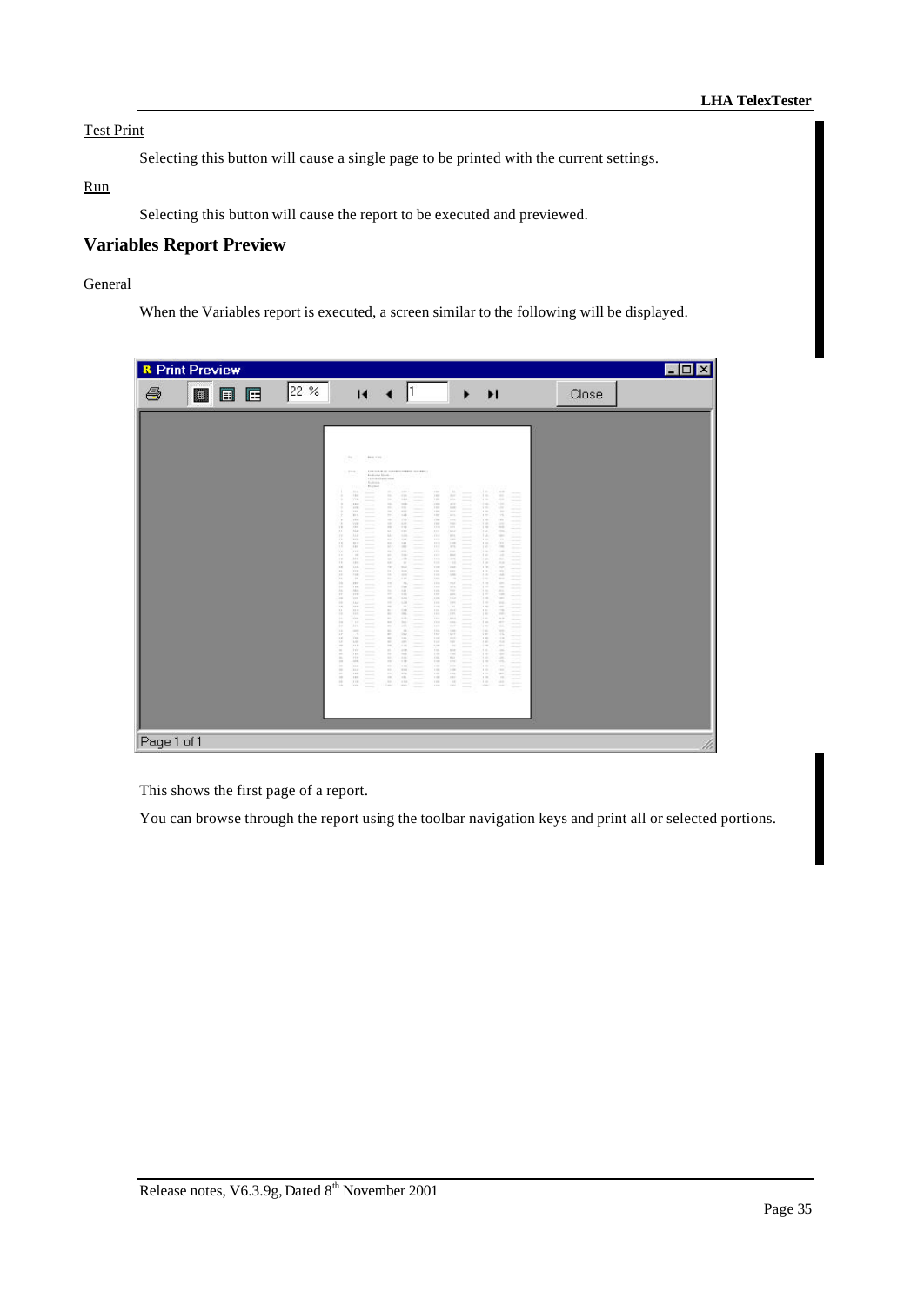# **26. Corporate Tester**

# **26.1 General**

Corporate tester allows a subset of the TelexTester system to be issued to a correspondent institution providing them with the facility to automatically Encode/Decode testkeys with the issuing bank.

# **26.2 Default System Parameters**

The 'System Parameters' of the Corporate Tester system are set by the issuing Bank. In this version the System parameters are almost all configurable in the same way as the main system.

# **26.3 User profiles**

User profiles can now be specified for the Corporate Tester system. Many more User options can be specified.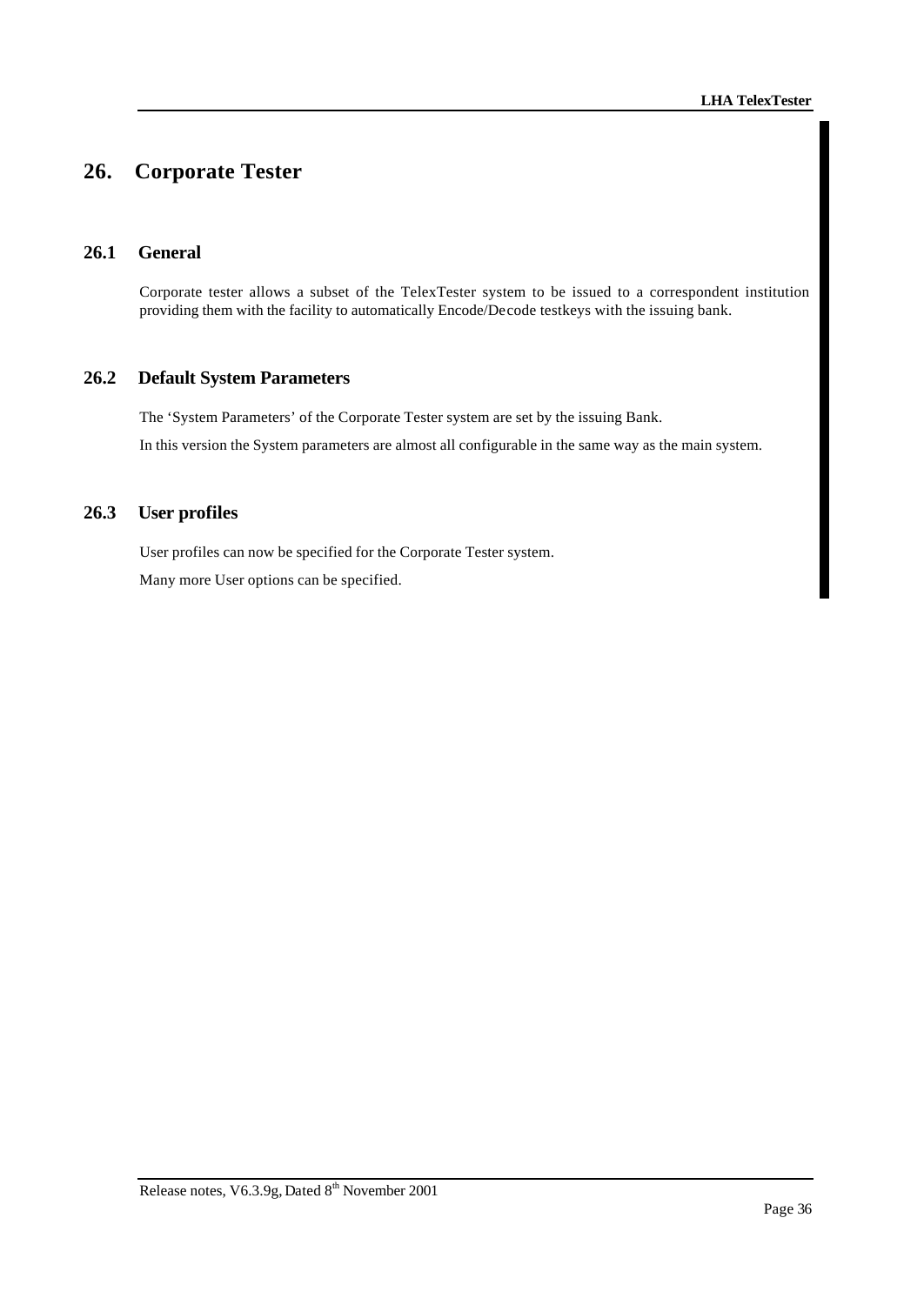# **27. API 8**

This API has new functions controlled by the fourth API parameter in 'System Parameters', 'Programs and Data'.

When this parameter is set to 1 or 2 the API will continuously monitor the Date. Following a change of date, the House Keeping functions will automatically be run.

If the parameter is set to 2, the Daily reports will also be run automatically.

# **28. API21**

Added option to this API. New Input Tag 'ADR'.

When found in the input file, this will cause the 'Routing Code', 'Tlx Number' and Answer Back' fields from correspondent details to be concatenated in the ADR field.

If an '@' is found in the result, the result will be converted to lower case (Email address formation).

# **29. API40**

A new file based API allows multiple functions, not just access to the Coding modules. This module includes the following features:

Lists, produces Correspondent and Currency listings

User Validation, validates users and passwords, returns user profiles

Information, returns System information including verification requirements, Single/Multi user etc.

Incoming & Outgoing Testkey calculation & Verification.

Backout of calculated testkeys

Historical test results and testkey analysis

Timeout information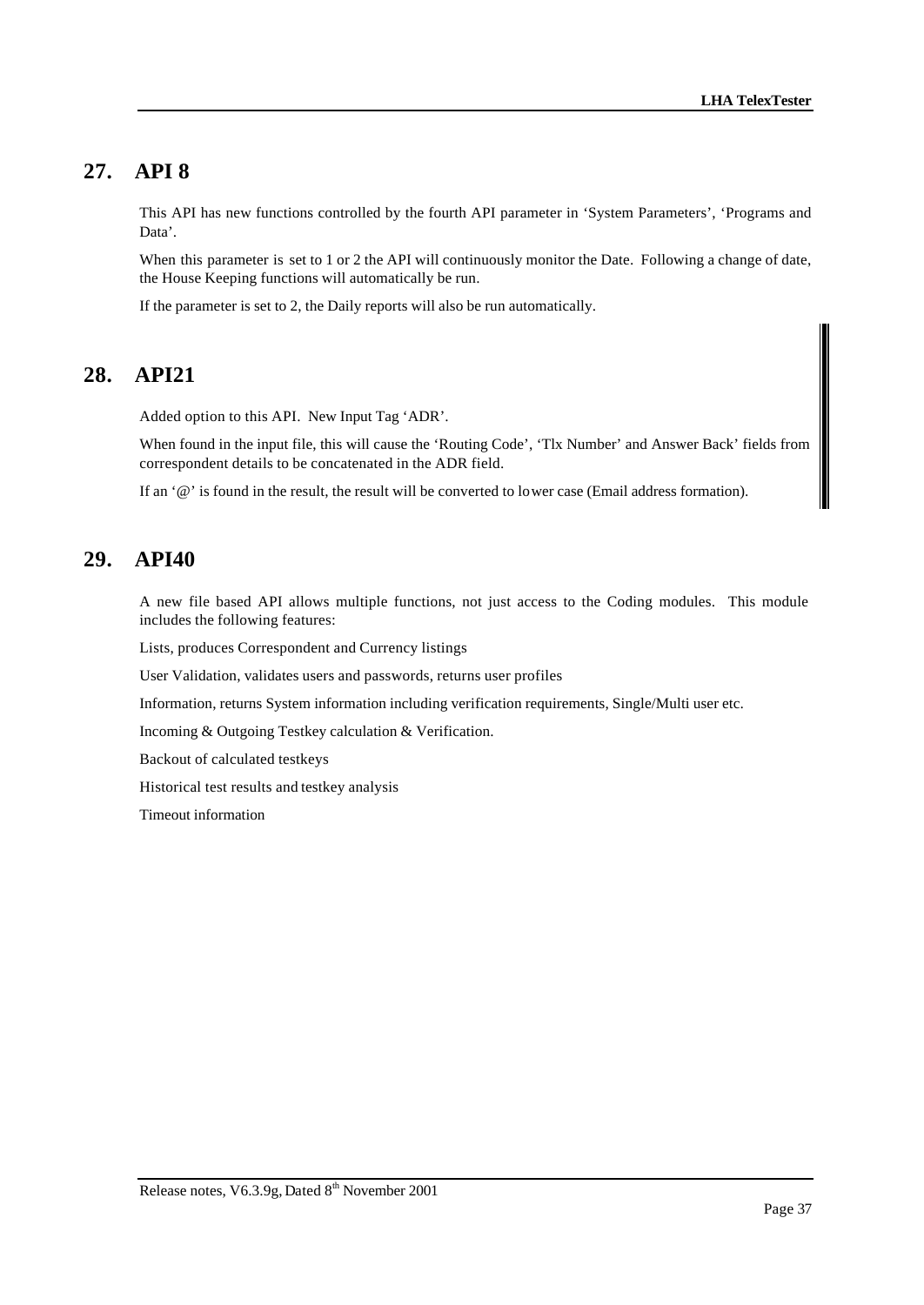# **30. Printer Control**

#### **30.1 Introduction**

The system can now send printer control characters before printing. This allows specific orientation/fonts to be selected on printers.

Control characters are taken from a file named 'PRINTER.DAT'. This file name can be configured through **Text Parameters**.

# **30.2 Creation**

To create a printer control file use the 'TKBUILD' program which is used to create TelexTester data files.

The following options are available:

# **HPLJ3**

Hewlett Packard LaserJet 3. This will send only the printer initialise string which sets the printers default font.

### **HPLJ3PC8**

Hewlett Packard LaserJet 3. This will set 10pt PC8 font.

### **HPLJ3CON**

Hewlett Packard LaserJet 3. This will set 8.5pt PC8 font.

#### **FX80**

Epson FX80. This will send the printer initialise string which sets the printer to its default font.

#### **FX80CON**

Epson FX80. This will set the printer to condensed mode.

# **30.3 Detail**

The printer control file contains 2 groups, the first is 5 bytes which are sent when the printer is opened. Byte 6 is the binary length of the following bytes up to 29, this string is sent before each line of print.

Although called Epson FX80 & HpLJ3, the above options should be general enough to operate on their entire families of printers.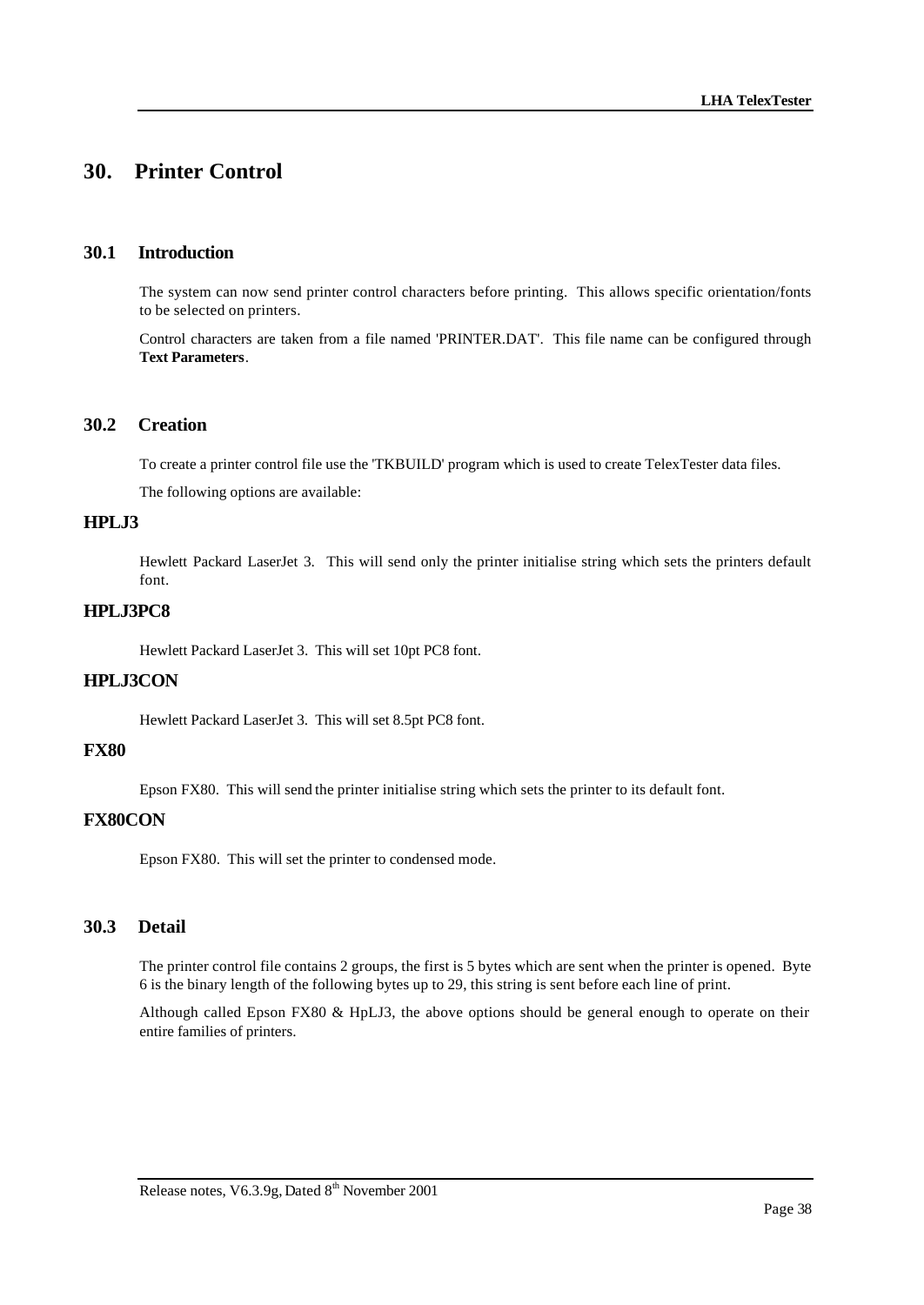# **31. Text Parameters**

# **31.1 Default file name for 'Testkey Results Form'**

LOGCODFIL=logcod The file name to save testkey results.

# **31.2 Default file name extention for 'Testkey Results Form'**

LOGCODEXT=txt The default extention to LOGCODFIL.

# **31.3 Default Tested message report Format**

#### REPMSGDEF=n

This will set the default message format, n must be 1 or 2.

# **31.4 Default Tested message report Order**

REPMSGOR1=x REPMSGOR2=x Where 'x' is either C for correspondent order or M for message number order. The OR1 setting will be used when the report is run manually from the menus. The OR2 setting will be used when the report is run automatically through the Daily reports or API24.

# **31.5 Printer control**

SETGLO PCT=xxxxxxxxxxx This will set the name of the printer control file.

# **31.6 API40 Access Interval**

API40 IOT=n

The number of milli secs between io operations when waiting for an input file. Default is 50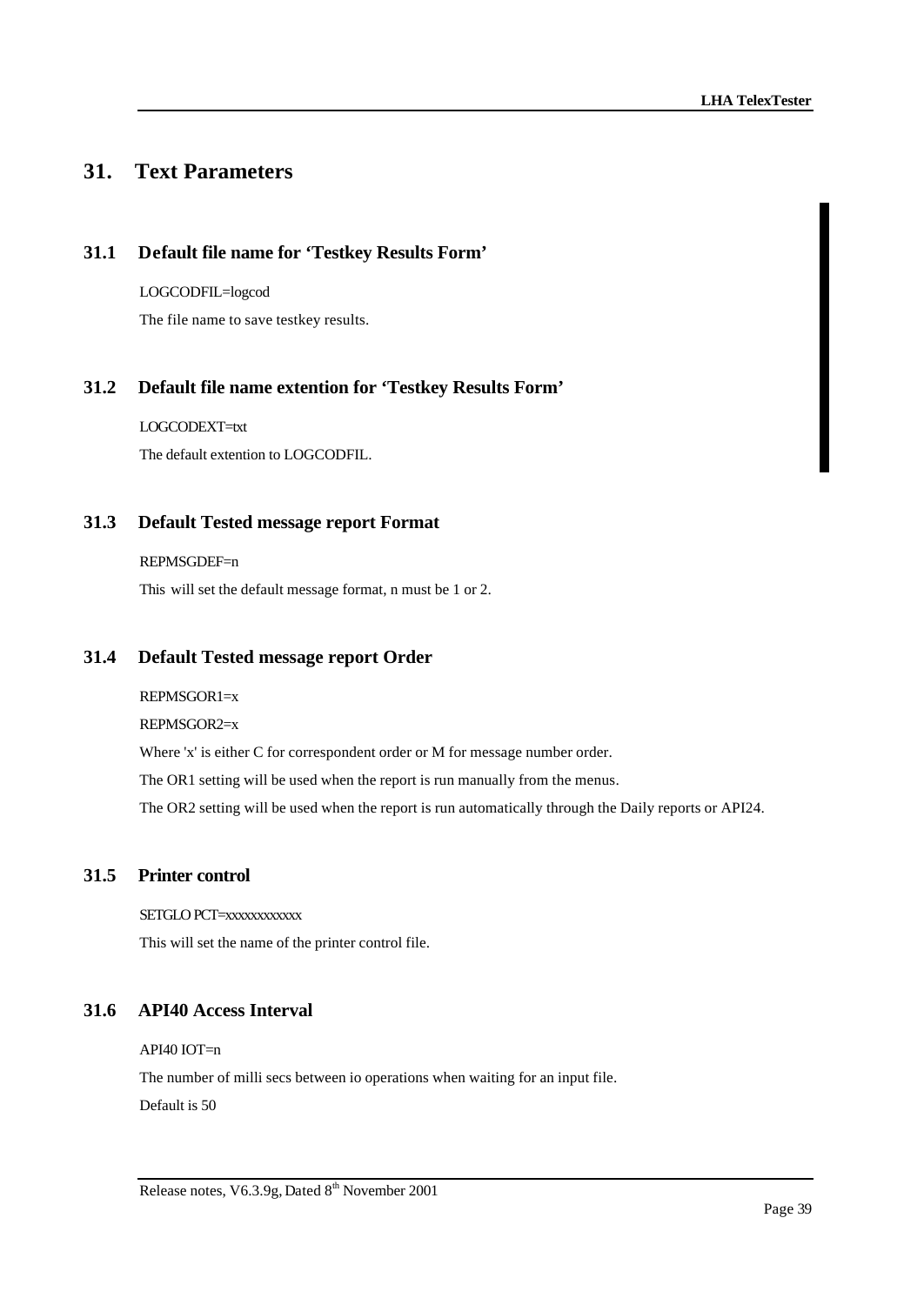# **31.7 Reject Outbound Duplicates**

CODINGRDP=Y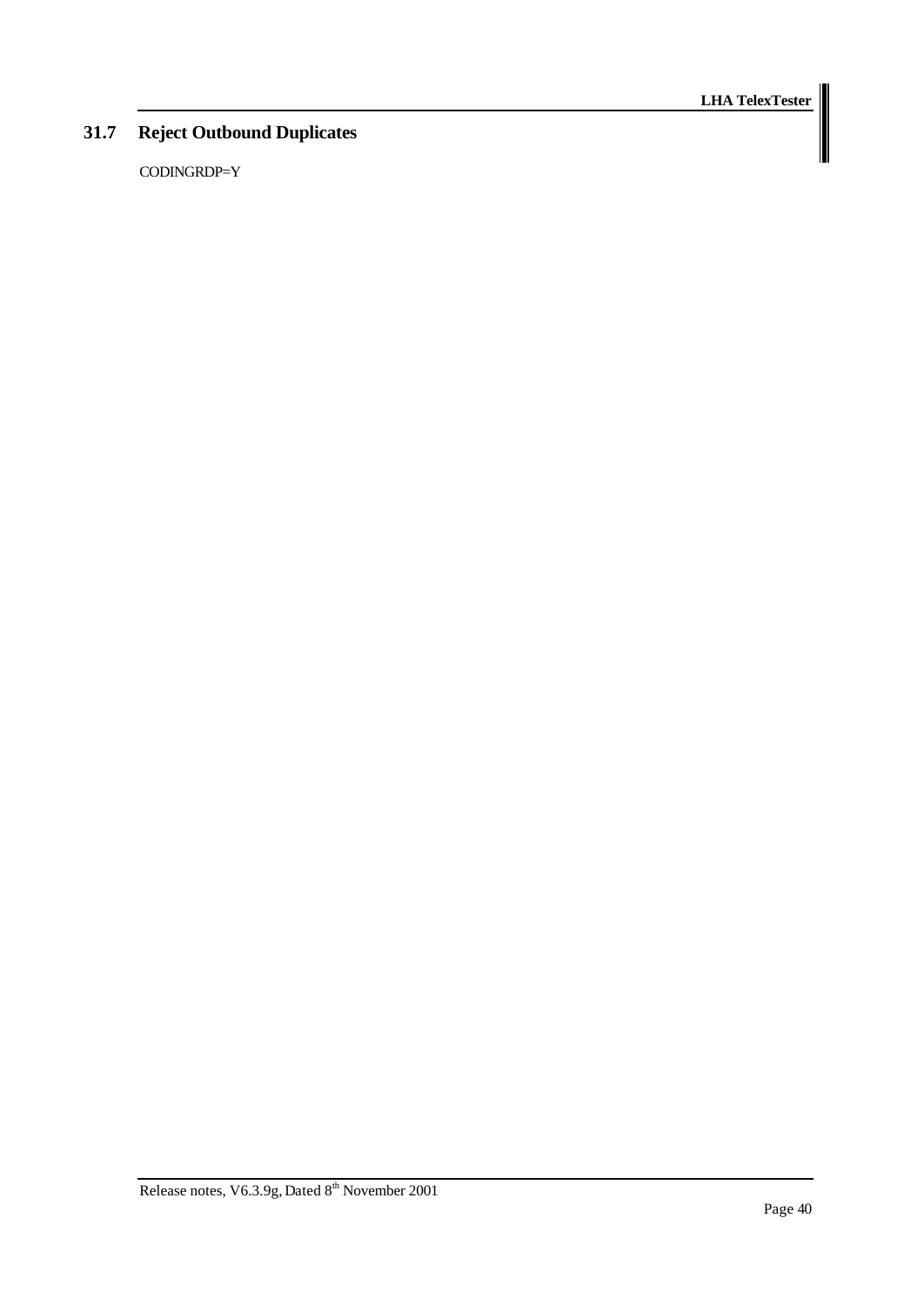# **32. Conversion**

#### **32.1 Introduction**

The system includes a conversion program which will be automatically run to alter the structure of files:

#### **32.2 V540**

The history files date formats are reduced in size and time fields are added The parameters file structure is altered to accommodate new parameters The table file structure now includes the currency tables and becomes Dtable2, CCYTAB is no longer used. User files are increased in size to accommodate history, user files become USERS4.

### **32.3 V550**

The table XLAT is merged into the DTABLE file, XLAT is no longer used.

### **32.4 V560**

Table DTABLE, type XL for translation table structure altered to increase variables from five to nine characters.

#### **32.5 V600**

Conversion of History files to file names IN6 and OUT6. Testkey field is increased to twelve characters to accommodate alphanumeric testkeys of twelve characters for the translation table.

Table DTABLE, type XL for translation table structure altered to increase variables from nine to twelve characters. Table name is now 'DTABLE3'.

#### **32.6 V610**

Conversion of VSEQ, VSEQA, VPFX and VPFXA tables to VSEQ2, VSEQA2, VPFX", VPFXA2. This accommodates the increased key length required.

### **32.7 V620**

Conversion of GENGEN.DAT to GENGEN2.DAT. This file contains the information for Corporate Tester systems and a record of issued systems and tables.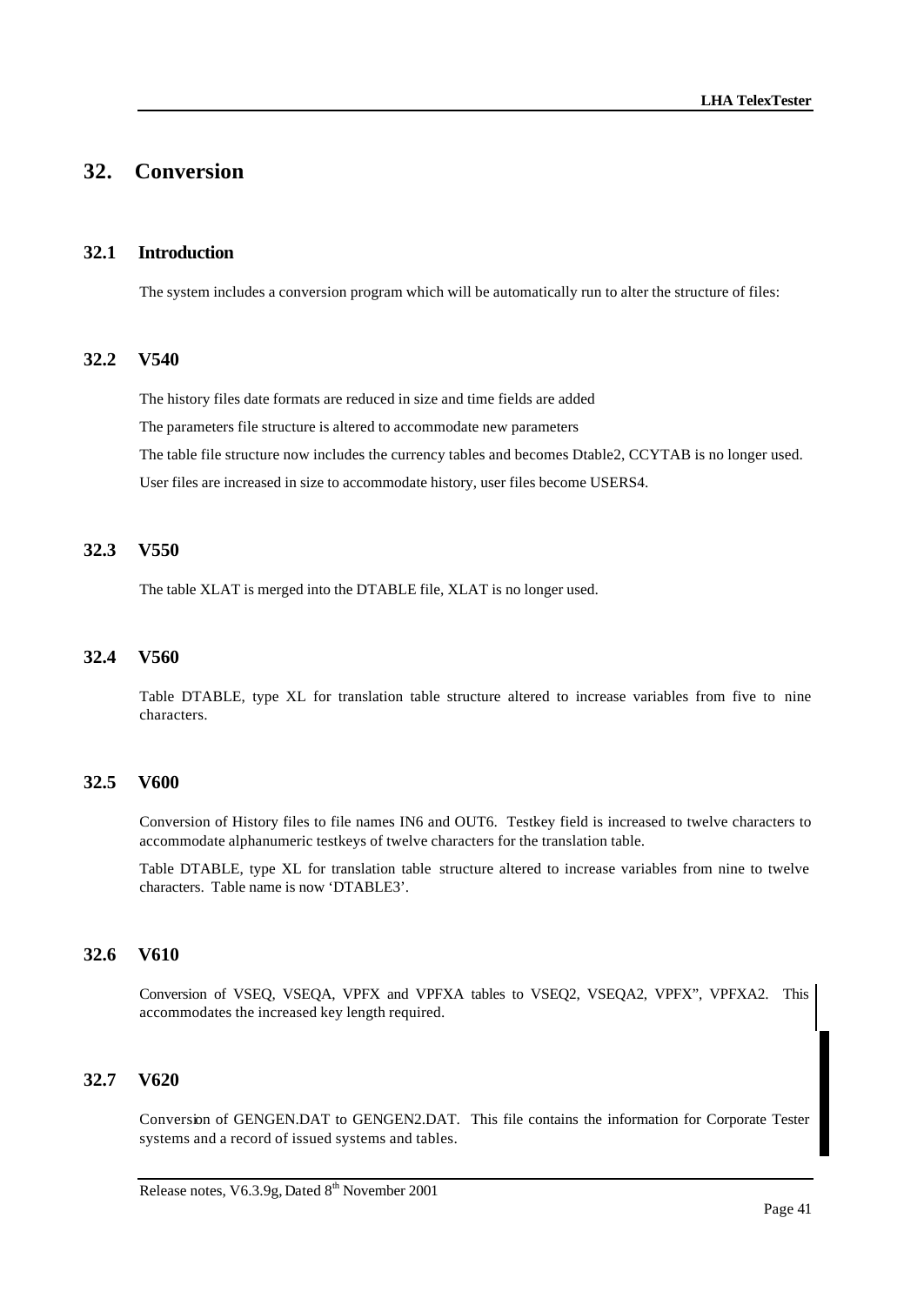# **32.8 V630**

Character table is moved to DTABLE file and extended to accommodate two dimensions, 26 \* 26 variables.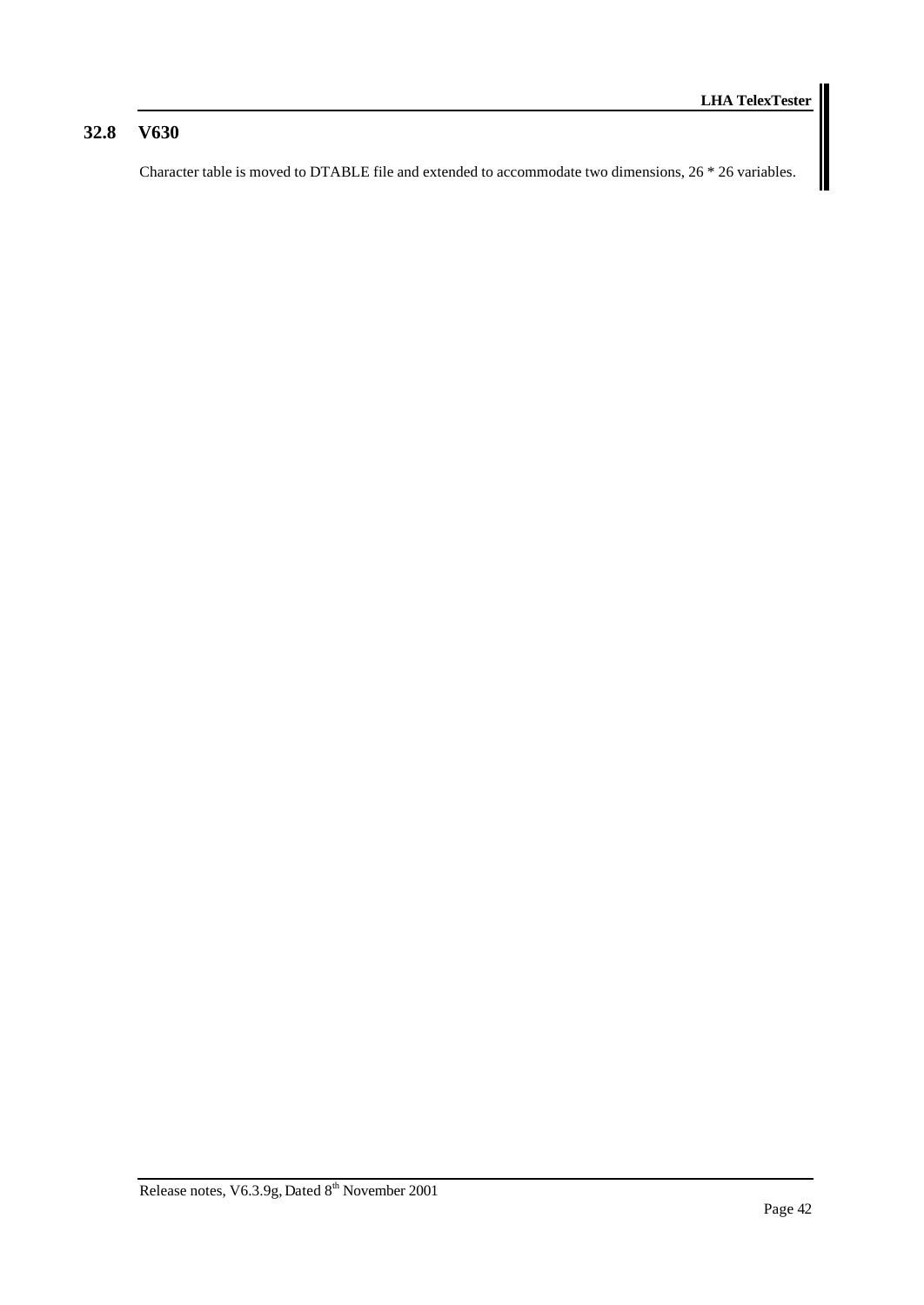# **33. Import Utility**

#### **33.1 Introduction**

This option is used to enter/update various fields in the correspondent database with data held and maintained by other computer systems.

The import file can include various correspondent fields including the Short code, name, location, addressing, BIC number in addition to most testkey tables.

Correspondent details already held will be updated by this function, details not held will be added to the correspondent database.

This option is available from the 'Utilities' menu, option 'Additional Utilities', option 'Import correspondent details'.

If not included, the specification for this option is available from LHA.

# **33.2 Selection Screen**

On selecting this option, the following screen will be displayed:

```
+BANK OF WEYMOUTH -----------------------------------------------------
V6.0.4 -+¦ LHA TelexTester Import correspondent 
details¦
+User is: STEPHEN----------------------------------------------------
27/01/98--+
 THIS PROGRAM WILL TRANSFER CORRESPONDENT DETAILS FROM A TEXT FILE INTO
 THE CORRESPONDENT DATABASE. EXISTING RECORDS WILL BE UPDATED, OTHERS
 WILL BE ADDED.
Enter the file name for import: [IMPORT.TXT ]
<F1> to confirm and import, <F2> to exit
```
# **33.3 File name**

Enter the file name containing the import details.

#### **33.4 F1 to confirm and execute**

Press the <F1> key to start the import process, correspondent codes will be displayed as the process continues.

When complete, statistics will show the number of correspondents added and updated.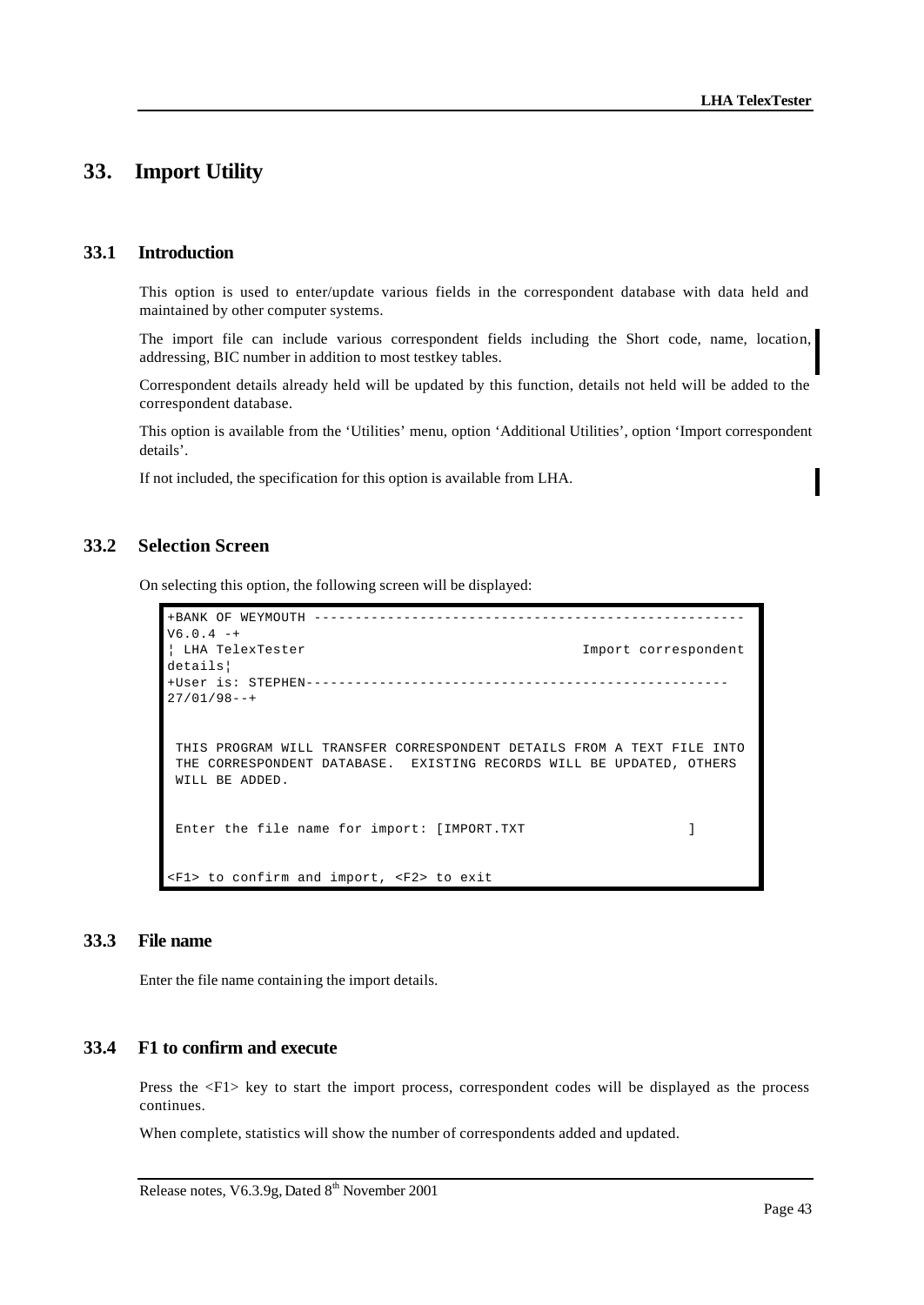# **33.5 F2 to exit**

Press the <F2> key to exit without carrying out the import.

#### **33.6 Import file structure**

# **General**

The import file is a simple ASCII text file with lines delimited by CR/LF. Maximum line length is 132 characters. A simple file can be produced by specifying format 'EXPORT1' from the correspondent report.

#### **YZYZ delimiter**

Correspondents within the file are delimited by a line beginning with the characters:

YZYZ

#### **Correspondent code**

The next line following the YZYZ must contain the correspondent code, the code can be up to 12 characters long. Nothing else can be present on the line containing the correspondent code.

This field must be all upper case.

### **Free text**

Non blank lines which do not contain valid tags following the correspondent code will be added to the correspondent free text record, subject to the following.

Existing free text will be replaced by this detail.

Up to 10 lines of free text will be replaced.

Multiple blank lines will be replaced with a single blank line.

Each line can contain up to 78 characters and can be upper or lower case.

The first line of free text is used to display special instructions to the operator during testing, this field will not be replaced.

#### **Tags**

#### General

Tags are used to indicate specific field types. The following tags are currently available, further tags will be added when requested by users.

#### Name

':NAM=' indicates the 'Name' field. The following text will replace the correspondent name field.

This field can be up to 50 characters long and must be all upper case.

#### Location

':LOC=' indicates the location field. The following text will replace the correspondent location field.

This field can be up to 30 characters long and must be all upper case.

# BIC Code

':BIC=' indicates the BIC code. The following text will replace the correspondent BIC Code.

This field can be up to 12 characters long and must be all upper case.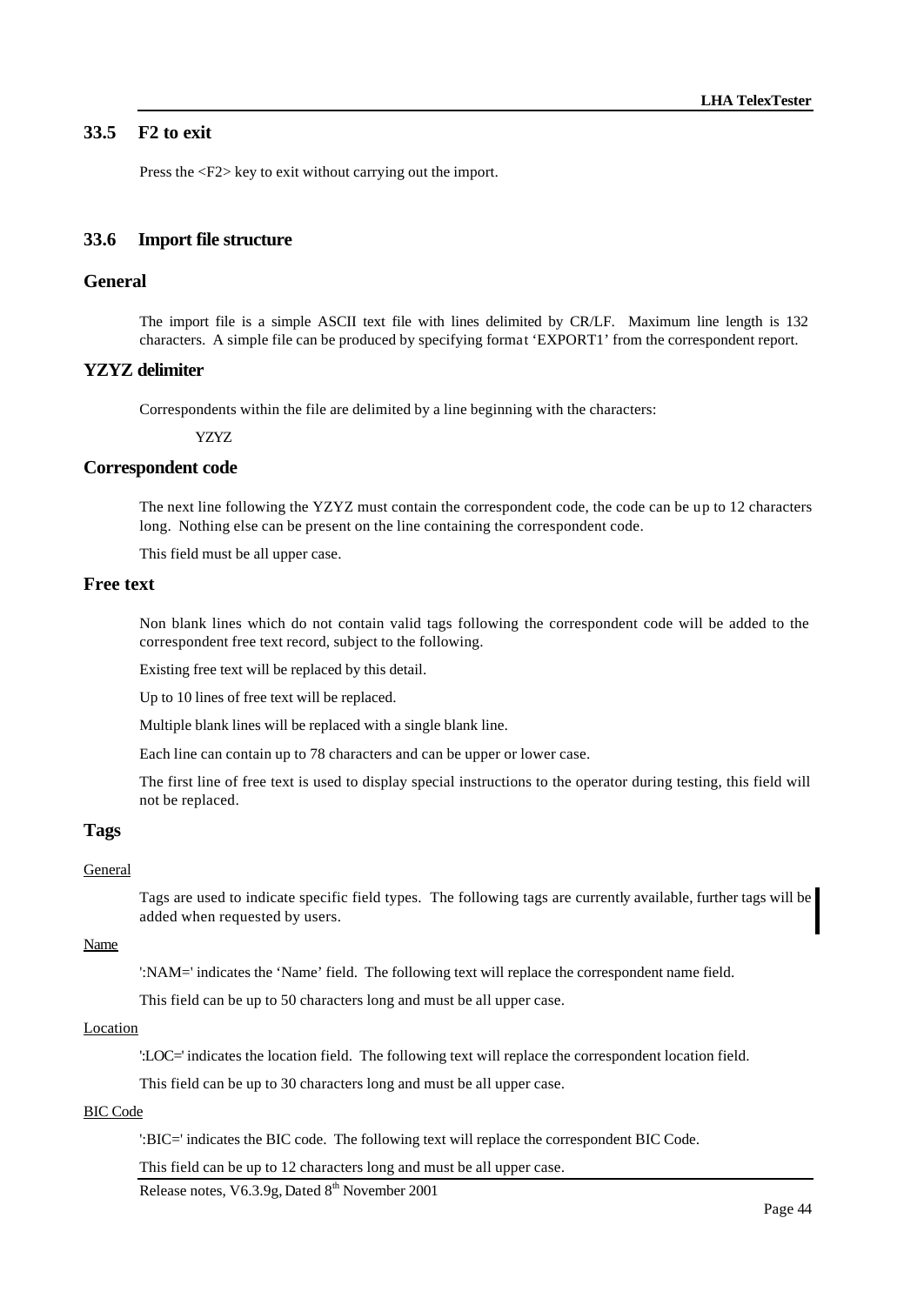### Information

':IN1=' contains up to five fields as follows.

### Routing Code

Routing Code

#### Telex

Telex number

#### Answer back

Answer back

# Group

Group code. If not specified the existing entry will be kept.

#### Mark

Mark flag, Y or N. If not specified the existing mark will be kept.

#### Specialist Key

'SP1=' indicates the specialist key to be used. If used with a 'Master' key, the specialist is specified with the Master key.

# Fixed numbers

':FIX=' indicates the fixed numbers. The incoming, outgoing and branch numbers can be present, delimited by a ''''

#### Pending numbers

':PEN=' indicates the 'Pending' fixed numbers. The incoming, outgoing and branch numbers can be present.

#### Old numbers

':OLD=' indicates the 'Old' fixed numbers. The incoming, outgoing and branch numbers can be present.

#### Last date for Old numbers

':FDT=' indicates the last date the old fixed numbers can be used. Format is YYMMDD.

#### Branch Numbers

':BRA=' indicates the 'Branch' fixed number.

#### Grid details

':GRD=' indicates the grid details. There are five components:

#### Incoming grid size

1 to 999

# Outgoing grid size

1 to 999

# Separate incoming/outgoing tables

Y or N, Y indicates the correspondent uses different variables in the incoming and Outgoing grids.

#### Prefix type

0, 1 to 9 indicating the type of prefix used.

#### Gap Size

A number specifying the 'Missing Incoming Sequence Gap size'.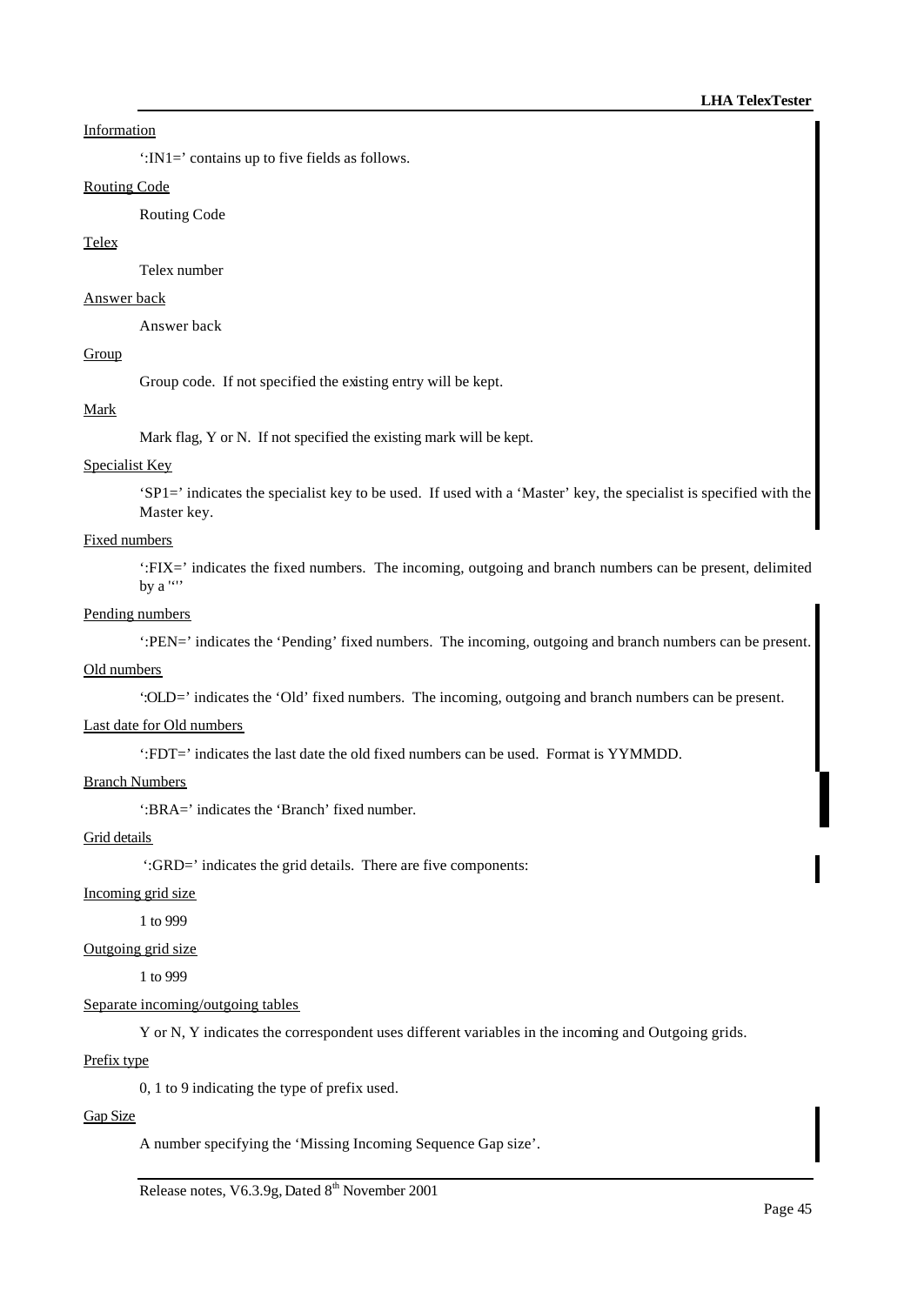#### Prefix Type 1

':PF1=' specifies correspondent uses prefix type 1.

### Suffix Type 3

':SF3=' specifies correspondent uses suffix type 3, number digits in amount as suffix.

#### Master Table

':MAS=' indicates the correspondent has no tables of its own but uses the tables of the correspondent specified after the '=' sign. This tag should only be used after the master correspondent has been imported, although by running the Import utility twice this limitation is avoided.

#### Currency Variables

':CCY=' indicates the currency variables. Immediately following the tag '=' sign is the 'Other currency' value.

Following lines are currency/variable pairs with delimited by '/' and with '=' between currency and variable.

Up to ten currency/variable pairs can be on each line.

If a currency variable is zero and the 'Other Currency' value is not to be used then add '=N' to the pair, ie.  $SHS=0=N$ .

#### Amount type 1

':AM1=' indicates the correspondent uses amount type 1. This is the most common amount table.

#### General

Immediately following the tag  $=$ ' sign are the following variables delimited by  $\cdot$ ':

#### *Highest amount in table*

The number beyond which variables are factored with the highest variable.

#### *No amount value*

Optional, variable for tests with no amount

#### *Over max value*

Optional, variable used if amount exceeds 'Highest amount'.

#### *Separate tests each line*

Optional, if <Y> then correspondent calcuates separate tests on each individual amount.

#### Lines

Following lines are variables for the amounts table, delimited by '/'. Up to ten on a line.

#### Amount type 2

':AM2=' indicates the correspondent uses amount type 2. This is the same as amount type 1 except that the values 1 to 99 have their own variables.

#### General

Immediately following the tag  $=$ ' sign are the following variables delimited by  $\cdot$ ':

#### *Highest amount in table*

The number beyond which variables are factored with the highest variable.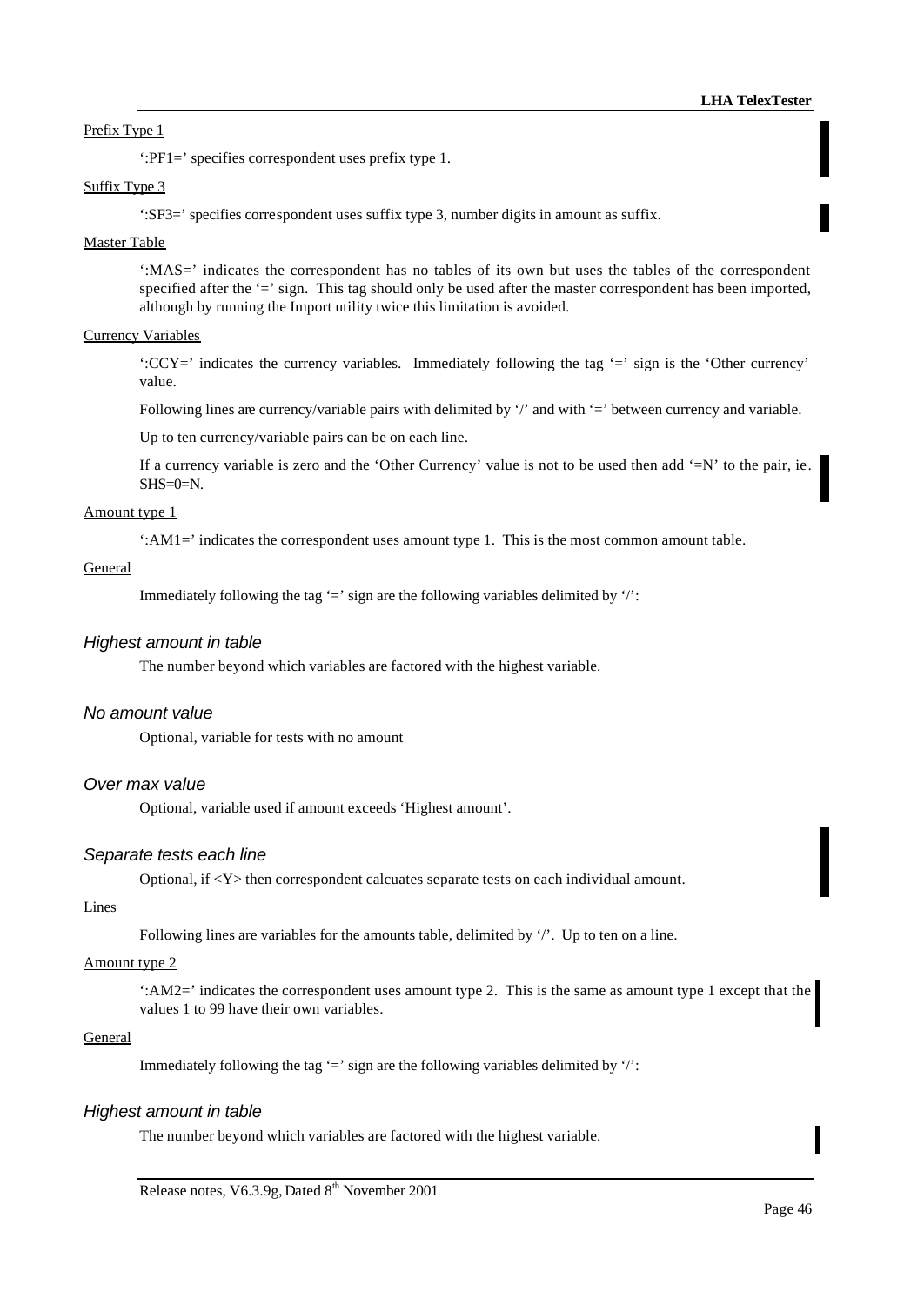# *No amount value*

Optional, variable for tests with no amount

#### *Over max value*

Optional, variable used if amount exceeds 'Highest amount'.

#### *Separate tests each line*

Optional, if <Y> then correspondent calcuates separate tests on each individual amount.

#### Lines

Following lines are variables for the amounts table, delimited by '/'. Up to thirteen on a line.

The first 99 variables are for the digits 1 -99, the next is the 100 value followed by 200 etc.

#### Amount type 3

':AM3=' indicates the correspondent uses amount type 1. This is the 'Standard testkey' algorithm. No further information is required as the algorithm is automatic.

The Julian Date table will be cleared automatically.

#### Amount type 8

':AM8=' indicates the correspondent uses amount type 8. This is the Bank of Ireland variation on the 'Standrd testkey' algorithm.

#### Incoming Sequence Variables

':SEI=' and ':SSI=' indicates the variables for the incoming sequence table. If the correspondent does not use separate incoming/outgoing tables, this tag is used for both.

If the variables are changed for the days of the week, follow the  $=$ ' with the specific day of week, 1 is Monday, 2 is Tuesday etc.

Following lines are the sequence variables, delimited by '/'. Up to ten on a line.

If the variables are reset to row one each day the tag must be ':SSI='.

#### Outgoing Sequence Variables

':SEO=' and ':SSO=' indicates the variables for the outgoing sequence table. Only present for correspondent which have separate incoming/outgoing tables.

If the variables are changed for the days of the week, follow the '=' with the specific day of week, 1 is Monday, 2 is Tuesday etc.

Following lines are the sequence variables, delimited by '/'. Up to ten on a line.

If the variables are reset to row one each day the tag must be ':SSO='.

#### Day of Week

':DOW=x/y' indicates the correspondent uses variables for each day of the week.

The  $\langle x \rangle$  represents either  $\langle S \rangle$  or  $\langle N \rangle$ ,  $\langle S \rangle$  indicates variable is subtracted. The  $\langle y \rangle$  indicates either  $\langle Y \rangle$  or  $\langle N \rangle$ ,  $\langle Y \rangle$  indicates separate variables for incoming and outgoing tables

Following lines are the 7 variables for Monday to Sunday, if separate incoming and outgoing there should be an additional seven variables.

### Day of Month

':DOM=' indicates the correspondent uses variables for each day of the month.

Following lines are the 31 variables up to 13 on each line for 1st to 31st.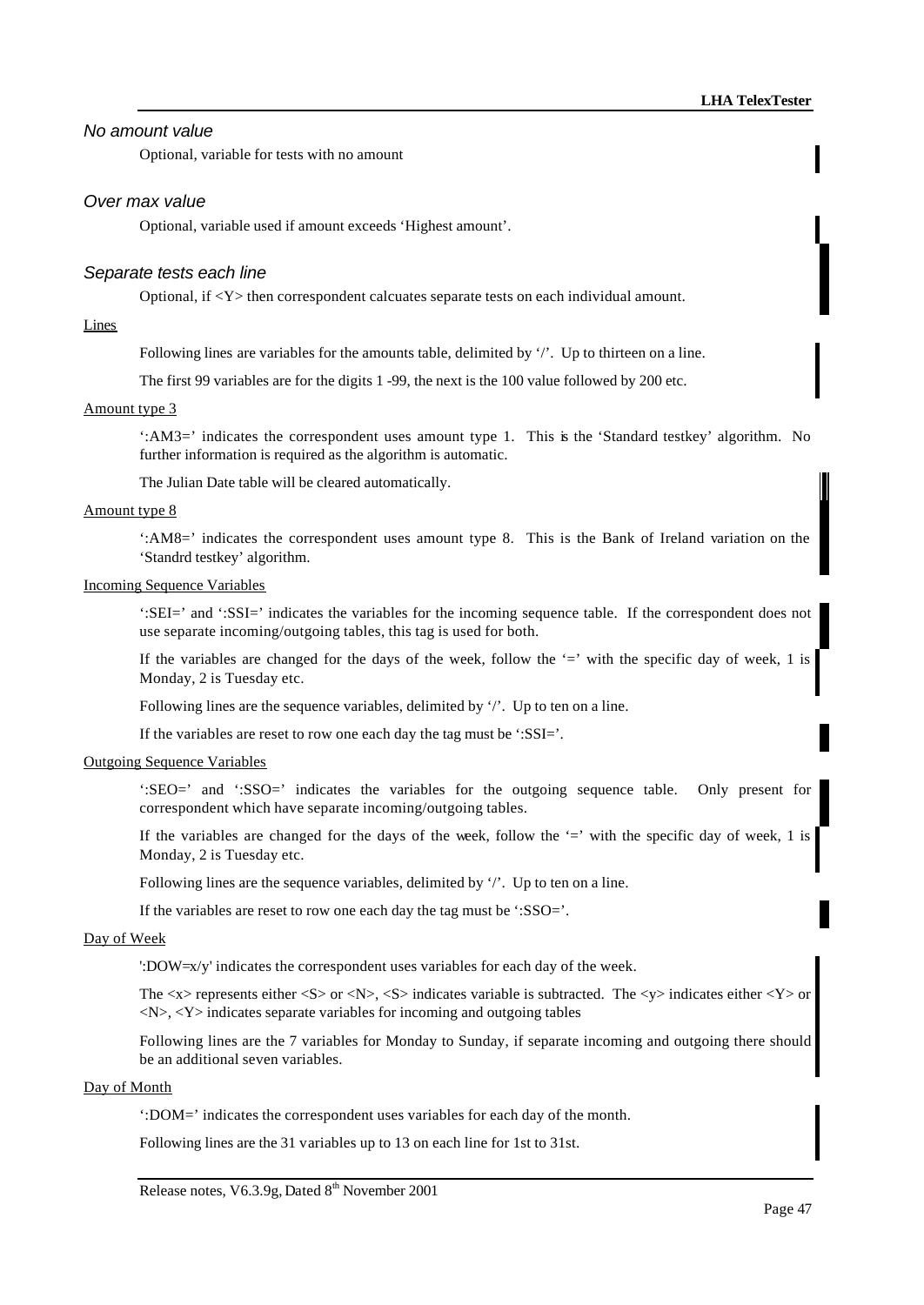Week of Year

':WOY=' indicates the correspondent uses variables for the weeks of the year.

Following lines are the 53 variables up to 13 on each line for the weeks of the year.

#### Day of Month/Day of Week

':DMW=' indicates the correspondent uses the 'Day of Month versus Day of week' table.

Following lines are the 217 variables. The variables must be in the order 1st day, Monday to Sunday then 2nd day Monday to Sunday etc.

#### Julian Day

':JUL=' indicates the correspondent uses a Julian day table.

The following lines are the 366 variables up to 13 on each line.

#### Date of Year

':DOY=' indicates the correspondent uses 'Day of month versus Month of Year' table.

The following lines are the 372 variables. These must be in the order 1st day of month, January to December then 2nd Day, January to December etc. Also, 31 variables are required for each month although zero is assumed for blanks.

#### Month of Year

':MOY=' indicates the correspondent uses a 'Month of Year' table.

The following lines are the 12 variables.

#### Day of Week/Month of Year

':DWM=' indicates the correspondent uses a 'Day of week versus Month of Year' table.

The following lines are the 84 variables up to 13 on each line.

The variables must be in the order Monday, January to December then Tuesday January to December etc.

#### Month of Year / Year of Decade

':YOD=' indicates the correspondent uses this table.

The following lines are the 120 variables up to 12 on each line.

The variables must be in the order January to December, Decade zero then January to December Decade 1 etc.

#### Character Table

':CHR=x/y/n1/n2/zzzzzzz' indicates the correspondent uses a 'Character' table.

The  $\langle x \rangle$  represents either  $\langle Y \rangle$  or  $\langle N \rangle$ , if  $\langle Y \rangle$  then the variable is weighted by its position.

The  $\langle y \rangle$  represents either  $\langle Y \rangle$  or  $\langle N \rangle$ , if  $\langle Y \rangle$  then the variable is subtracted.

The  $\langle n1 \rangle$  represents the number of lines to be input from the operator.

The <n2> represents the prompt template do be used, set to 0 for no prompt template.

The <zzzzz> represents the 'Character 'Rule' displayed to operator during testing.

This is followed by the lines with 37 variables up to 13 on a line, in the order:

?, 0 to 9, A to Z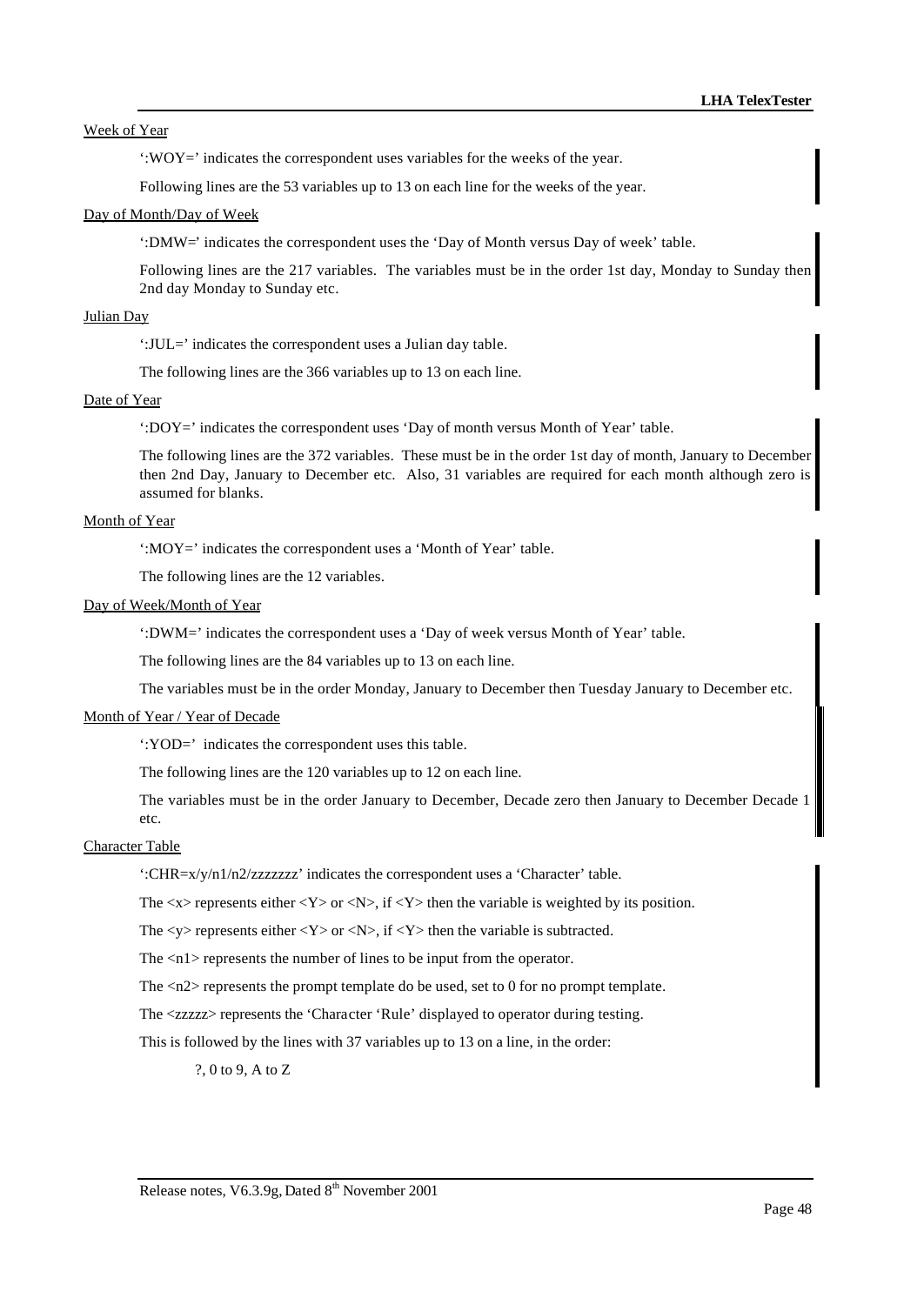# **33.7 Results**

Following execution, results are displayed including the number of correspondents added/updated and any errors encountered.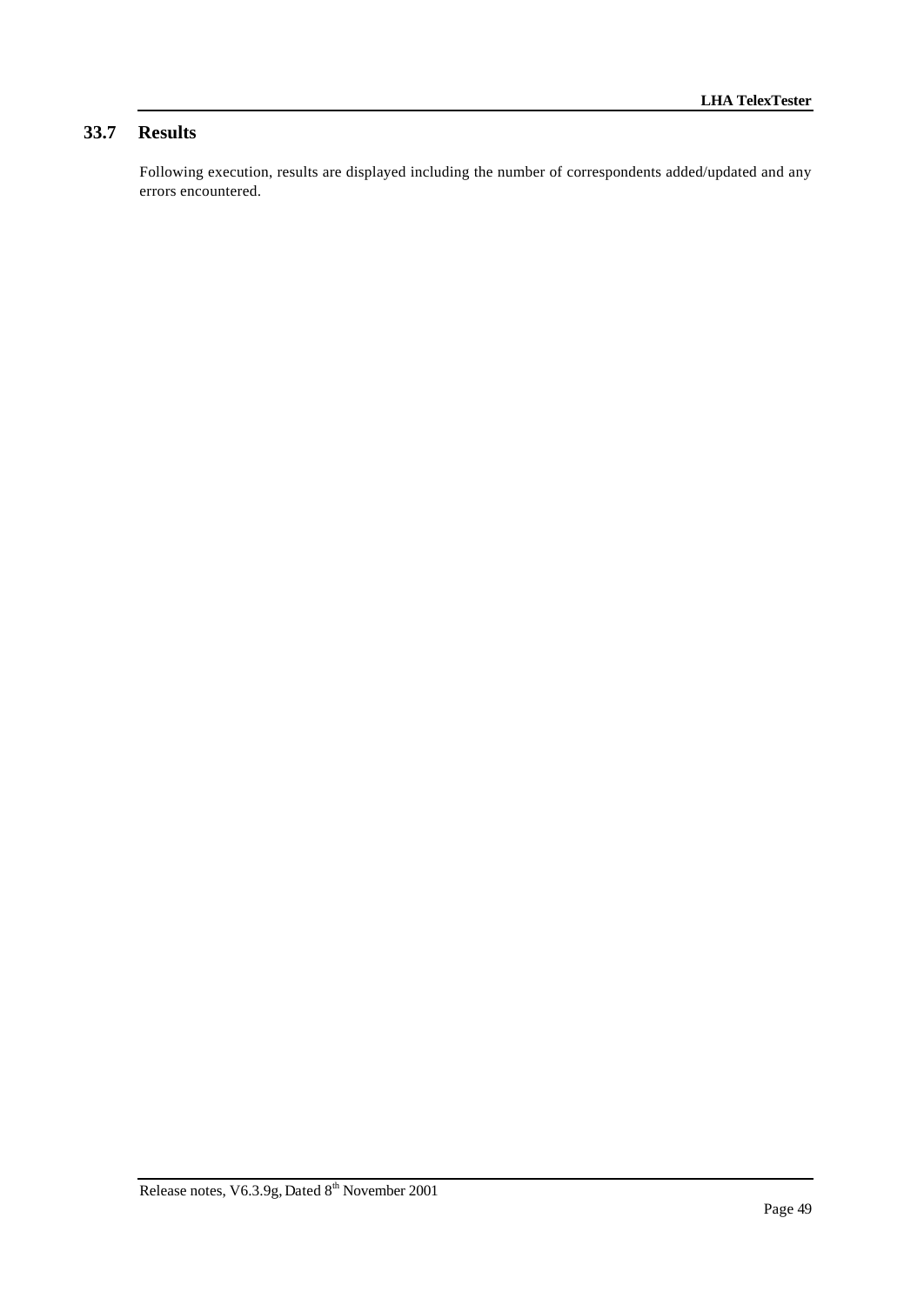# **33.8 Sample Input file**

The following is an example of an input file:

| <b>YZYZ</b><br><b>CITIHK</b><br>18 Whitfield Road<br>Causeway Bay<br>HongKong<br>:NAM=CITIBANK NA<br>:LOC=HONG KONG                                                                                                                                                                                                                                                                                                                                                                                                                                                                                                                                                                                                                                                                                                                                                                                                                       | Simple correspondent with<br>just code, address details,<br>name and location                                                                                                                                                                                                                                                                                                                                    |
|-------------------------------------------------------------------------------------------------------------------------------------------------------------------------------------------------------------------------------------------------------------------------------------------------------------------------------------------------------------------------------------------------------------------------------------------------------------------------------------------------------------------------------------------------------------------------------------------------------------------------------------------------------------------------------------------------------------------------------------------------------------------------------------------------------------------------------------------------------------------------------------------------------------------------------------------|------------------------------------------------------------------------------------------------------------------------------------------------------------------------------------------------------------------------------------------------------------------------------------------------------------------------------------------------------------------------------------------------------------------|
| <b>YZYZ</b><br><b>REGLON</b><br>:NAM=REGENCY BANK PLC<br>:LOC=LONDON<br>:BIC=REGLONUK<br>:FIX=1011/1011<br>:PEN= $11/22$<br>:OLD=33/44<br>:FDT=980123<br>:GRD=99/99/N/1/5<br>:IN1=/51262/LHAINT<br>The first line is displayed during encode and decode<br>Other lines are stored as comments<br>:CCY=888<br>USD=60/GBP=150/JPY=345<br><b>NONE=777</b><br>ADP=100/AED=200/AFA=300/CAD=12/CHF=34<br>: $AM1=10000/555$<br>34/53/55/78/53/77/90/12/44<br>123/456/22/3/44/456/456/456/22<br>657/4/567/546/45/6/546/547/11<br>245/6/546/5/47/665/7/657/6<br>65<br>$:SEI =$<br>12/34/546/435/543/544/452/435/431/68<br>432/43/41/4/40/2/44/4543/654/65<br>657/67/654/45/54/513/543/354/111/999<br>34/53/55/78/53/77/90/12/44/25<br>123/456/22/3/44/456/456/456/22/66<br>657/4/567/546/45/6/546/547/11/78<br>245/6/546/5/47/665/7/657/6/55<br>63/77/543/9/17/22/43/66/42/80<br>55/67/6/874/33/653/75/4/875/2<br>984/3254/657/98/23/65/678/2/6578 | This example has fixed<br>numbers<br>Prefix type 1<br>Grid size of 99<br>Pending fixed number<br>Old fixed numbers<br>An old fixed number expiry<br>date<br>A gap size of 5<br>A currency table<br>Amounts table type 1<br>A sequence variable table<br>using the same variables for<br>incoming and outgoing<br>tests.<br>The routing code is set to<br>space<br>Telex number is 51262<br>Answer back is LHAINT |
| <b>YZYZ</b><br><b>DORCHESTER</b><br>:NAM=BANK OF DORCHESTER<br>:LOC=MASTER KEY<br>:GRD=50/50/Y/1<br>: $CCY=222$                                                                                                                                                                                                                                                                                                                                                                                                                                                                                                                                                                                                                                                                                                                                                                                                                           | This example has fixed<br>numbers, prefix type 1, grid<br>size of 50<br>Missing gap size is zero<br>A currency table, an<br>amounts table type 3.                                                                                                                                                                                                                                                                |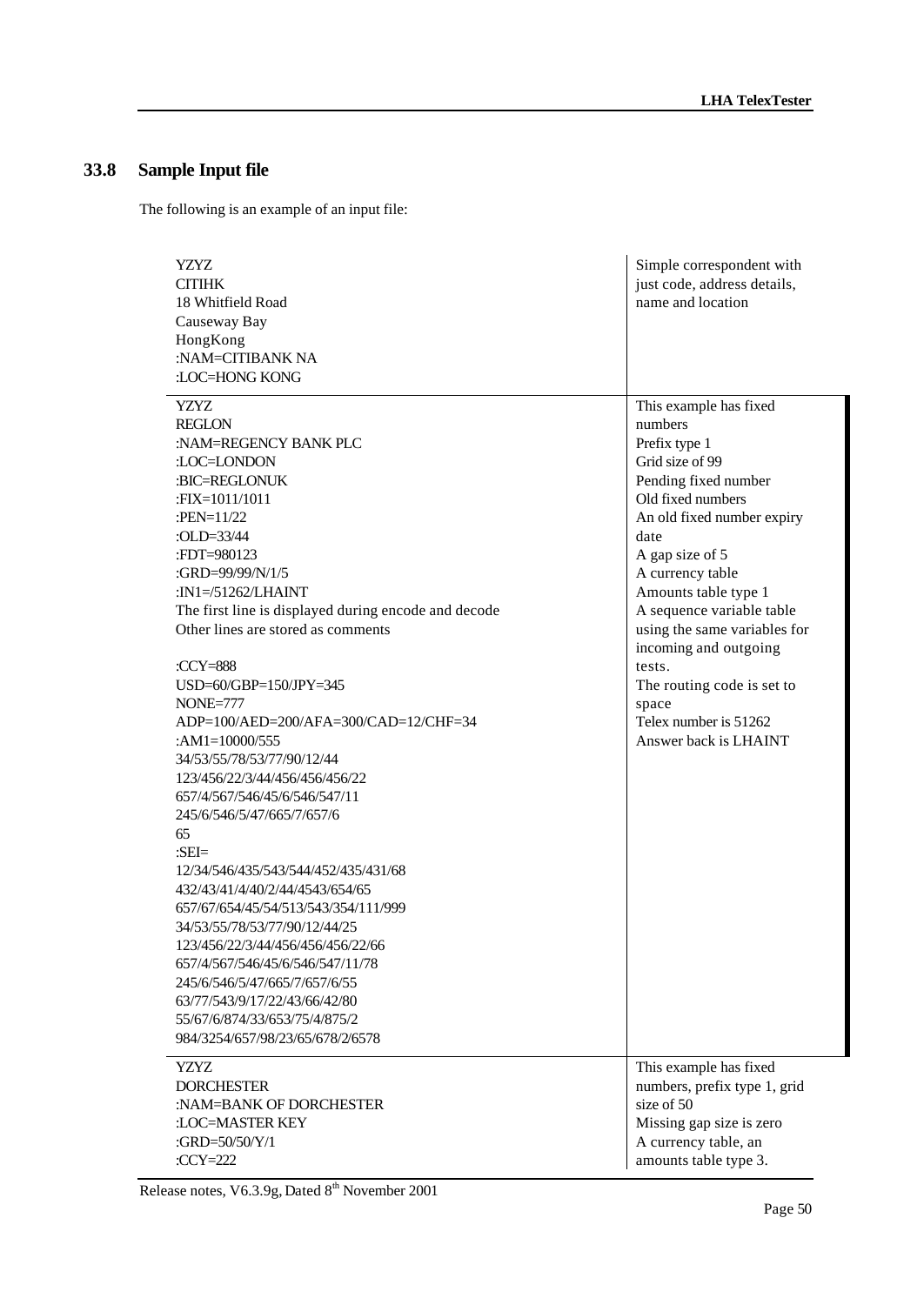| USD=60/GBP=150/JPY=345/NONE=777<br>: $AM3=$<br>: $SEI =$<br>657/4/567/546/45/6/546/547/11/78<br>245/6/546/5/47/665/7/657/6/55<br>63/77/543/9/17/22/43/66/42/80<br>55/67/6/874/33/653/75/4/875/2<br>984/3254/657/98/23/65/678/2/6578 | The sequence tables are<br>different for incoming and<br>outgoing tests                                                                                                                                                        |
|-------------------------------------------------------------------------------------------------------------------------------------------------------------------------------------------------------------------------------------|--------------------------------------------------------------------------------------------------------------------------------------------------------------------------------------------------------------------------------|
| : $SEO=$<br>432/43/41/4/40/2/44/4543/654/65<br>657/67/654/45/54/513/543/354/111/999<br>34/53/55/78/53/77/90/12/44/25<br>123/456/22/3/44/456/456/456/22/66<br>453/654/76/876/654/432/543/543/21/33                                   |                                                                                                                                                                                                                                |
| YZYZ.<br><b>DORGLAS</b><br>:NAM=BANK OF DORCHESTER<br>:LOC=GLASGOW<br>:MAS=DORCHESTER<br>:FIX=1201/1201                                                                                                                             | This example uses the<br>master tables<br><b>DORCHESTER'</b>                                                                                                                                                                   |
| <b>YZYZ</b><br><b>DORNY</b><br>:NAM=BANK OF DORCHESTER<br>:LOC=NEW YORK<br>:MAS=DORCHESTER<br>:FIX=2302/2302                                                                                                                        | This example also uses the<br>master tables<br>'DORCHESTER'                                                                                                                                                                    |
| <b>YZYZ</b><br><b>WEYSL</b><br>:NAM=WEYBANK<br>:LOC=SIERRA LEONE<br>:FIX=5533/5533<br>: $GRD=9/9/N$<br>$CCY=$<br>USD=123/GBP=456<br>:SEI=<br>34<br>56<br>88<br>27<br>93<br>52<br>49<br>6<br>91                                      | This example has fixed<br>numbers, no prefix, grid size<br>of 9<br>A currency table<br>A sequence variable table<br>using the same variables for<br>incoming and outgoing<br>tests.                                            |
| YZYZ.<br><b>GLOBANKLON</b><br>:NAM=GLOUCESTER BANK PLC<br>:LOC=LONDON<br>:FIX=200/200<br>:GRD=9/9/N/4<br>$:SEI =$<br>45267/78302/44871/42668/73992/57470/81047/27515/36279                                                          | This example has fixed<br>numbers, prefix type 4, grid<br>size of 9<br>A sequence variable table<br>using the same variables for<br>incoming and outgoing<br>tests.<br>A prefix variable table using<br>the same variables for |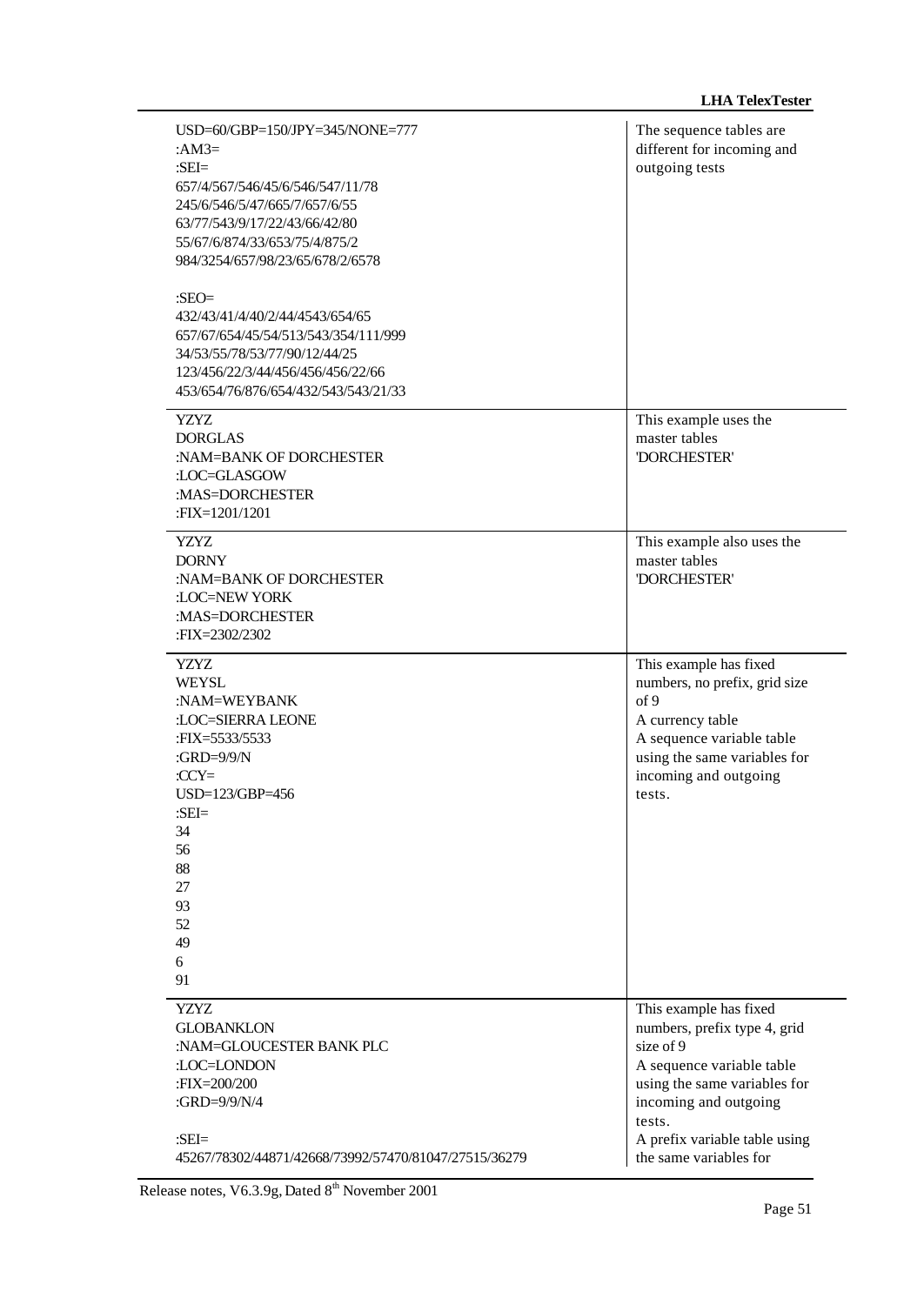| $P4I=$<br>472/331/567/341/629/443/678/433/432                                                                                                                                                                                                           | incoming and outgoing<br>tests.                                      |
|---------------------------------------------------------------------------------------------------------------------------------------------------------------------------------------------------------------------------------------------------------|----------------------------------------------------------------------|
| <b>YZYZ</b><br>CPTESTAM2<br>:NAM=AMOUNTTYPE TWO CORRESPONDENT<br>: $AM2=1000/888$<br>1/53/55/78/53/77/90/12/44/22<br>11/53/55/78/53/77/90/12/44/22<br>21/53/55/78/53/77/90/12/44/22<br>31/53/55/78/53/77/90/12/44/22<br>41/53/55/78/53/77/90/12/44/22   | This example has an amount<br>table with separate values<br>for 1-99 |
| 51/53/55/78/53/77/90/12/44/22<br>61/53/55/78/53/77/90/12/44/22<br>71/53/55/78/53/77/90/12/44/22<br>81/53/55/78/53/77/90/12/44/22<br>91/53/55/78/53/77/90/12/44<br>100/200/300/400/500/600/700/800/900<br>1000                                           |                                                                      |
| <b>YZYZ</b><br><b>DAYOFWEEK</b><br>:NAM=DAY OF WEEK TABLE TEST<br>:DOW=N/N<br>1111/2222/3333/4444/5555/6666/7777                                                                                                                                        | Example using a Day of<br>Week table                                 |
| YZYZ.<br><b>DAYOFMONTH</b><br>:NAM=DAY OF MONTH TABLE TEST<br>: $DOM=$<br>1/2/3/4/5/6/7/8/9/10<br>11/12/13/14/15/16/17/18/19/20<br>21/22/23/24/25/26/27/28/29/30/31                                                                                     | Example using a Day of<br>Month table                                |
| <b>YZYZ</b><br><b>WEEKOFYEAR</b><br>:NAM=WEEK OF YEAR TABLE TEST<br>: $WOY =$<br>1/2/3/4/5/6/7/8/9/10<br>11/2/3/4/5/6/7/8/9/20<br>21/2/3/4/5/6/7/8/9/30<br>31/2/3/4/5/6/7/8/9/40<br>41/2/3/4/5/6/7/8/9/50/51/52/53                                      | Example using a Week of<br>the Year table                            |
| YZYZ.<br><b>DOMDOW</b><br>:NAM=DAY OF MONTH VERSUS DAY OF WEEK TEST<br>:DMW=<br>1/2/3/4/5/6/7<br>2/2/3/4/5/6/7<br>3/2/3/4/5/6/7<br>4/2/3/4/5/6/7<br>5/2/3/4/5/6/7<br>6/2/3/4/5/6/7<br>7/2/3/4/5/6/7<br>8/2/3/4/5/6/7<br>9/2/3/4/5/6/7<br>10/2/3/4/5/6/7 | Example using a Day of<br>month versus Day of week<br>table          |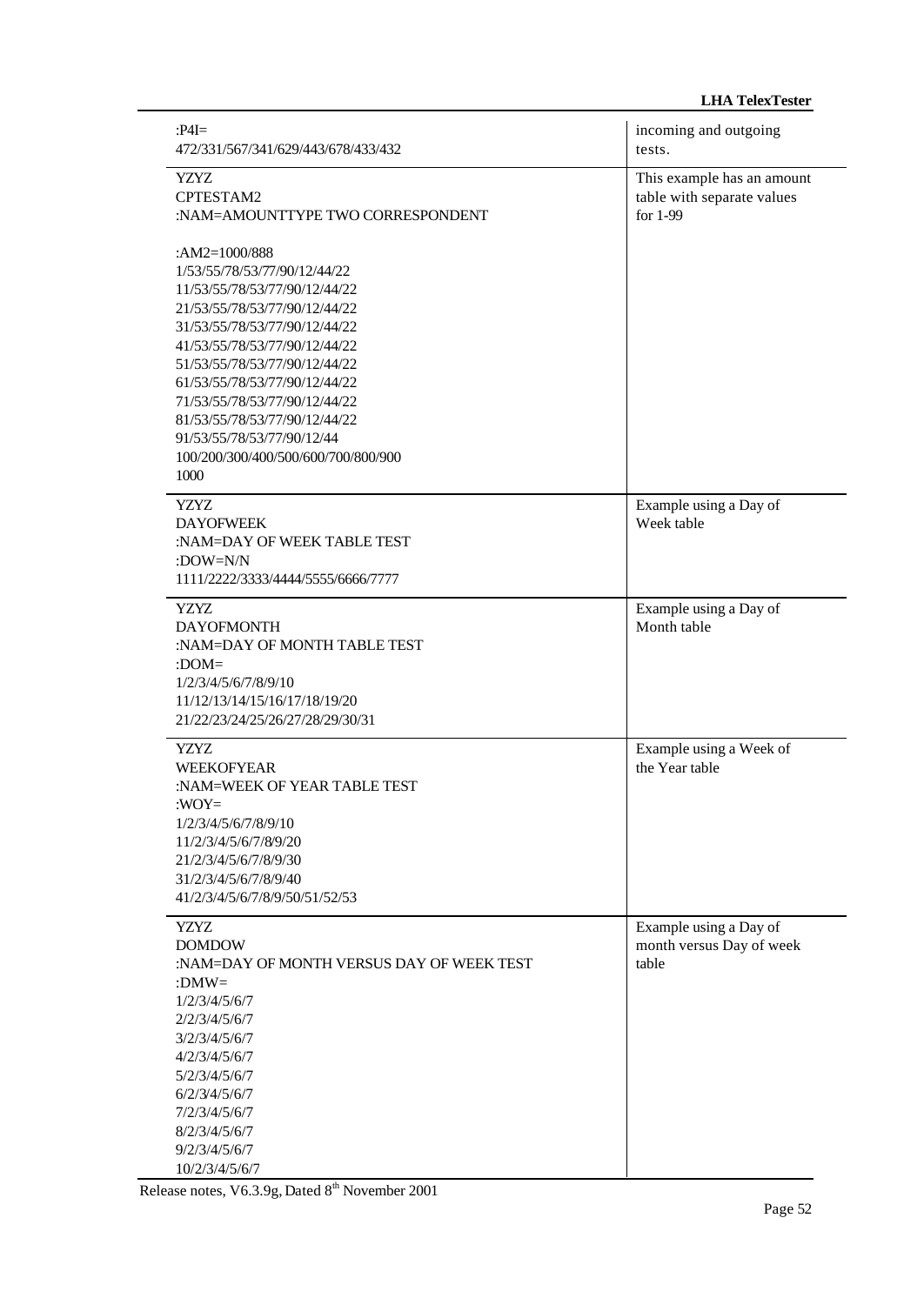| 11/2/3/4/5/6/7                                   |                            |
|--------------------------------------------------|----------------------------|
| 12/2/3/4/5/6/7                                   |                            |
| 13/2/3/4/5/6/7                                   |                            |
| 14/2/3/4/5/6/7                                   |                            |
| 15/2/3/4/5/6/7                                   |                            |
| 16/2/3/4/5/6/7                                   |                            |
| 17/2/3/4/5/6/7                                   |                            |
| 18/2/3/4/5/6/7                                   |                            |
| 19/2/3/4/5/6/7                                   |                            |
| 20/2/3/4/5/6/7                                   |                            |
| 21/2/3/4/5/6/7                                   |                            |
| 22/2/3/4/5/6/7                                   |                            |
| 23/2/3/4/5/6/7                                   |                            |
| 24/2/3/4/5/6/7                                   |                            |
| 25/2/3/4/5/6/7                                   |                            |
| 26/2/3/4/5/6/7                                   |                            |
| 27/2/3/4/5/6/7                                   |                            |
| 28/2/3/4/5/6/7                                   |                            |
| 29/2/3/4/5/6/7                                   |                            |
| 30/2/3/4/5/6/7                                   |                            |
| 31/2/3/4/5/6/7                                   |                            |
|                                                  |                            |
| <b>YZYZ</b>                                      | Example using a Julian day |
| <b>JULIAN</b>                                    | table                      |
| :NAM=JULIAN DATE TABLE TEST                      |                            |
| : $JUL =$                                        |                            |
| 1/2/3/4/5/6/7/8/9/10                             |                            |
| 11/2/3/4/5/6/7/8/9/10                            |                            |
| 21/2/3/4/5/6/7/8/9/10                            |                            |
| 31/2/3/4/5/6/7/8/9/10                            |                            |
| 41/2/3/4/5/6/7/8/9/10                            |                            |
| 51/2/3/4/5/6/7/8/9/10                            |                            |
| 61/2/3/4/5/6/7/8/9/10                            |                            |
| 71/2/3/4/5/6/7/8/9/10                            |                            |
| 81/2/3/4/5/6/7/8/9/10                            |                            |
| 91/2/3/4/5/6/7/8/9/10                            |                            |
| 101/2/3/4/5/6/7/8/9/10                           |                            |
| 111/2/3/4/5/6/7/8/9/10                           |                            |
| 121/2/3/4/5/6/7/8/9/10                           |                            |
|                                                  |                            |
| 131/2/3/4/5/6/7/8/9/10                           |                            |
| 141/2/3/4/5/6/7/8/9/10                           |                            |
| 151/2/3/4/5/6/7/8/9/10                           |                            |
| 161/2/3/4/5/6/7/8/9/10                           |                            |
| 171/2/3/4/5/6/7/8/9/10                           |                            |
| 181/2/3/4/5/6/7/8/9/10                           |                            |
| 191/2/3/4/5/6/7/8/9/10                           |                            |
| 201/2/3/4/5/6/7/8/9/10                           |                            |
| 211/2/3/4/5/6/7/8/9/10                           |                            |
| 221/2/3/4/5/6/7/8/9/10                           |                            |
| 231/2/3/4/5/6/7/8/9/10                           |                            |
| 241/2/3/4/5/6/7/8/9/10                           |                            |
| 251/2/3/4/5/6/7/8/9/10                           |                            |
| 261/2/3/4/5/6/7/8/9/10                           |                            |
| 271/2/3/4/5/6/7/8/9/10                           |                            |
| 281/2/3/4/5/6/7/8/9/10                           |                            |
| 291/2/3/4/5/6/7/8/9/10<br>301/2/3/4/5/6/7/8/9/10 |                            |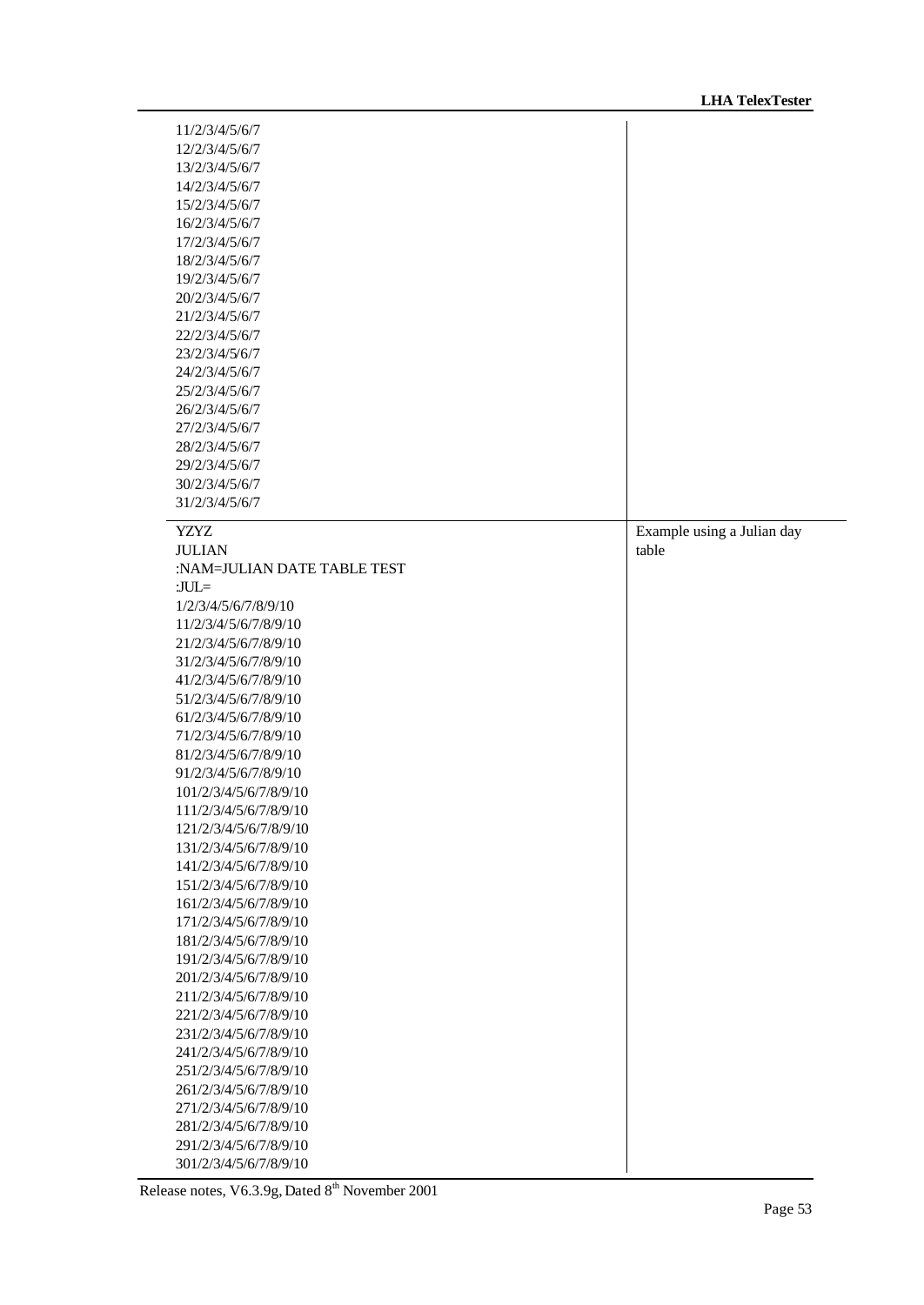| 311/2/3/4/5/6/7/8/9/10<br>321/2/3/4/5/6/7/8/9/10<br>331/2/3/4/5/6/7/8/9/10<br>341/2/3/4/5/6/7/8/9/10<br>351/2/3/4/5/6/7/8/9/10<br>361/2/3/4/5/6                                                                                                                                                                                                                                                                                                                                                                                                                                                                                                                                                                                                                                                                                                                                                                                                                                                                                                 |                                                                      |
|-------------------------------------------------------------------------------------------------------------------------------------------------------------------------------------------------------------------------------------------------------------------------------------------------------------------------------------------------------------------------------------------------------------------------------------------------------------------------------------------------------------------------------------------------------------------------------------------------------------------------------------------------------------------------------------------------------------------------------------------------------------------------------------------------------------------------------------------------------------------------------------------------------------------------------------------------------------------------------------------------------------------------------------------------|----------------------------------------------------------------------|
| <b>YZYZ</b><br><b>DATEOFYEAR</b><br>:NAM=DAY OF MONTH VERSUS MONTH OF YEAR<br>: $DOY=$<br>1/2/3/4/5/6/7/8/9/10/11/12<br>2/2/3/4/5/6/7/8/9/10/11/12<br>3/2/3/4/5/6/7/8/9/10/11/12<br>4/2/3/4/5/6/7/8/9/10/11/12<br>5/2/3/4/5/6/7/8/9/10/11/12<br>6/2/3/4/5/6/7/8/9/10/11/12<br>7/2/3/4/5/6/7/8/9/10/11/12<br>8/2/3/4/5/6/7/8/9/10/11/12<br>9/2/3/4/5/6/7/8/9/10/11/12<br>10/2/3/4/5/6/7/8/9/10/11/12<br>11/2/3/4/5/6/7/8/9/10/11/12<br>12/2/3/4/5/6/7/8/9/10/11/12<br>13/2/3/4/5/6/7/8/9/10/11/12<br>14/2/3/4/5/6/7/8/9/10/11/12<br>15/2/3/4/5/6/7/8/9/10/11/12<br>16/2/3/4/5/6/7/8/9/10/11/12<br>17/2/3/4/5/6/7/8/9/10/11/12<br>18/2/3/4/5/6/7/8/9/10/11/12<br>19/2/3/4/5/6/7/8/9/10/11/12<br>20/2/3/4/5/6/7/8/9/10/11/12<br>21/2/3/4/5/6/7/8/9/10/11/12<br>22/2/3/4/5/6/7/8/9/10/11/12<br>23/2/3/4/5/6/7/8/9/10/11/12<br>24/2/3/4/5/6/7/8/9/10/11/12<br>25/2/3/4/5/6/7/8/9/10/11/12<br>26/2/3/4/5/6/7/8/9/10/11/12<br>27/2/3/4/5/6/7/8/9/10/11/12<br>28/2/3/4/5/6/7/8/9/10/11/12<br>29/2/3/4/5/6/7/8/9/10/11/12<br>30/2/3/4/5/6/7/8/9/10/11/12 | Example using a Day of<br>month versus Month of<br>Year table        |
| 31/2/3/4/5/6/7/8/9/10/11/12<br><b>YZYZ</b><br><b>MONTHOFYEAR</b><br>:NAM=MONTH OF YEAR TABLE TEST<br>: $MOY=$                                                                                                                                                                                                                                                                                                                                                                                                                                                                                                                                                                                                                                                                                                                                                                                                                                                                                                                                   | Example using a months of<br>the year table                          |
| 1/2/3/4/5/6/7/8/9/10/11/12<br><b>YZYZ</b><br><b>DAYWEEKMONTH</b><br>:NAM=DAY OF WEEK VERSUS MONTH OF YEAR TEST<br>: $DWM =$<br>1/2/3/4/5/6/7/8/9/10/11/12<br>2/2/3/4/5/6/7/8/9/10/11/12<br>3/2/3/4/5/6/7/8/9/10/11/12<br>4/2/3/4/5/6/7/8/9/10/11/12<br>5/2/3/4/5/6/7/8/9/10/11/12                                                                                                                                                                                                                                                                                                                                                                                                                                                                                                                                                                                                                                                                                                                                                               | Example using a Day of the<br>week versus Month of the<br>year table |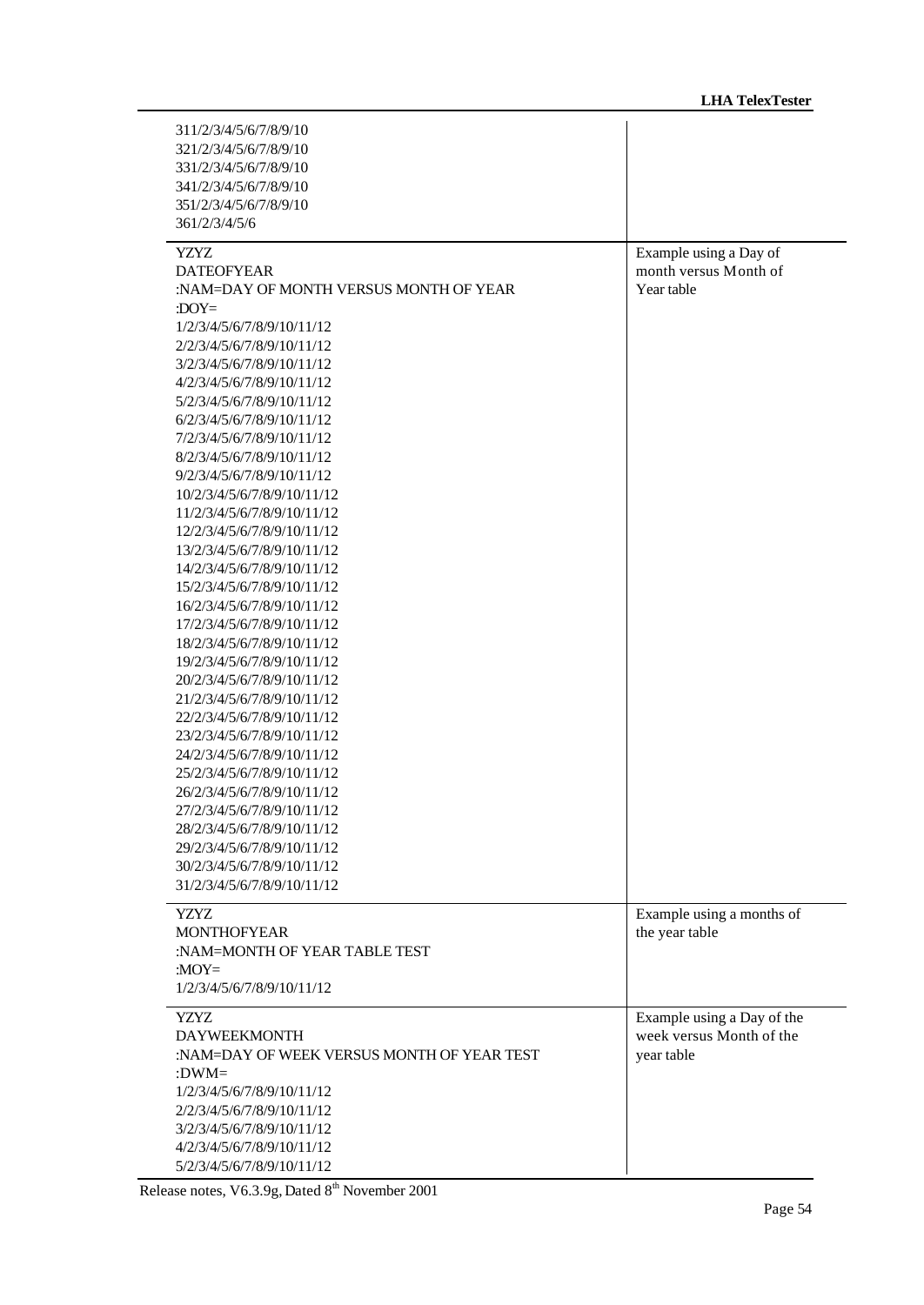| 6/2/3/4/5/6/7/8/9/10/11/12<br>7/2/3/4/5/6/7/8/9/10/11/12                                                                                                                                                                                                                                                                                                                                                    |                                                                                                                                                                                                                                         |
|-------------------------------------------------------------------------------------------------------------------------------------------------------------------------------------------------------------------------------------------------------------------------------------------------------------------------------------------------------------------------------------------------------------|-----------------------------------------------------------------------------------------------------------------------------------------------------------------------------------------------------------------------------------------|
| <b>YZYZ</b><br><b>CHARACTER</b><br>:NAM=CHARACTER TABLE TEST<br>:CHR=N/N/1/0/FIRST 2 CHARS OF BENEFICIARY NAME<br>0/0/0/0/0/0/0/0/0/0/0<br>1/2/3/4/5/6/7/8/9/10/11/12/13<br>14/15/16/17/18/19/20/21/22/23/24/25/26                                                                                                                                                                                          | Example using a character<br>table                                                                                                                                                                                                      |
| <b>YZYZ</b><br><b>SEPSEQ</b><br>:NAM=SEQUENCE TABLES SEPARATE DAY OF WEEK<br>: $GRD=9/9/N$<br>: $SEI=1$<br>11/21/31/41/51/61/71/81/91<br>: $SEI=2$<br>12/22/32/42/52/62/72/82/92<br>: $SEI=3$<br>13/23/33/43/53/63/73/83/93<br>: $SEI = 4$<br>14/24/34/44/54/64/74/84/94<br>: $SEI = 5$<br>15/25/35/45/55/65/75/85/95<br>: $SEI=6$<br>16/26/36/46/56/66/76/86/96<br>: $SEI=7$<br>17/27/37/47/57/67/77/87/97 | This example has a grid size<br>of 9 and a sequence table.<br>Variables for the sequence<br>table change each day of<br>the week.                                                                                                       |
| <b>YZYZ</b><br><b>VAR624</b><br>:FIX=5533/5533<br>: $BRA=555$<br>: $AM8=$<br>:CCY=888<br>$USD=123$<br>GBP=456<br>$SHS = 0 = N$<br>: $SSI=$<br>34<br>56<br>88<br>27<br>93<br>52<br>49<br>6<br>91                                                                                                                                                                                                             | Fixed numbers and branch<br>number are specified<br>separately<br>Amount table is type 8,<br>Bank of Ireland variation<br>SHS currency code does<br>not use defaut amount<br>variable<br>Sequence table resets each<br>day of the week. |
| <b>YZYZ</b><br><b>YODTABLE</b><br>: $YOD =$<br>1/2/3/4/5/6/7/8/9/10/11/12<br>1/2/3/4/5/6/7/8/9/10/11/12<br>1/2/3/4/5/6/7/8/9/10/11/12<br>1/2/3/4/5/6/7/8/9/10/11/12                                                                                                                                                                                                                                         | Month of Year versus Year<br>of Decade table                                                                                                                                                                                            |